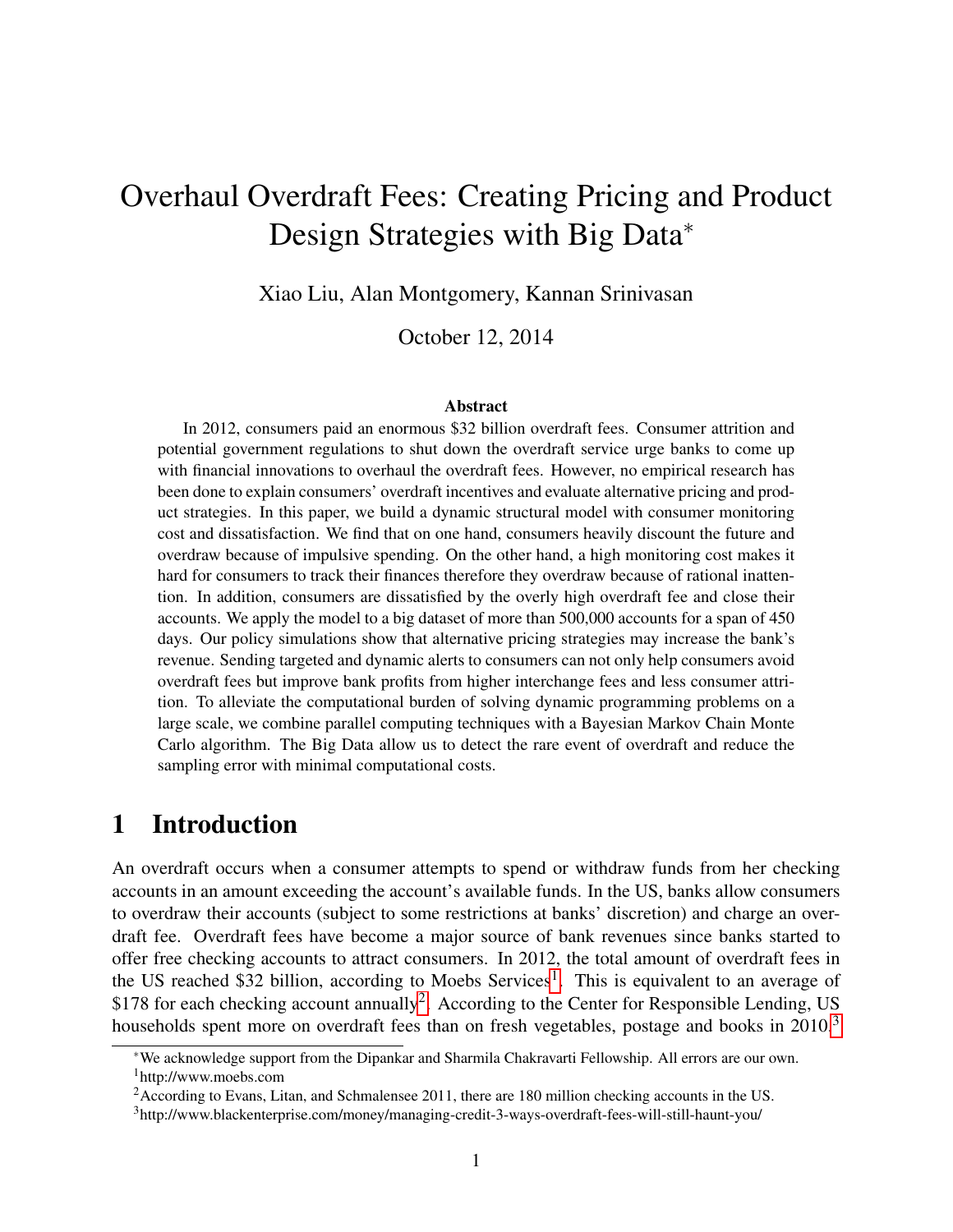The unfairly high overdraft fee has provoked a storm of consumer outrage and therefore caused many consumers to close the account. The US government has taken actions to regulate these overdraft fees through the Consumer Financial Protection Agency<sup>[4](#page-1-0)</sup> and may potentially shut down the overdraft service<sup>[5](#page-1-1)</sup>. Without overhauling the current overdraft fee, banks encounter the problem of losing valuable customers and possibly totally losing the revenue source from overdrafts.

Financial institutions store massive amounts of information about consumers. The advantages of technology and Big Data enable banks to reverse the information asymmetry (Kamenica, Mullainathan, and Thaler 2011) as they may be able to generate better forecasts about a consumer's financial state than consumers themselves can. In this paper, we extract the valuable information embedded in the Big Data and harness it with structural economic theories to explain consumers' overdraft behavior. The large scale financial transaction panel data allows us to sort through consumers' financial decision making processes and discover rich consumer heterogeneity. As a consequence, we come up with individually customized strategies that can increase both consumer welfare and bank revenue.

In this paper, we aim to achieve two substantive goals. First, we leverage rich data about consumer spending and balance checking to understand the decision process for consumers to overdraw. We address the following research questions. Are consumers fully attentive in monitoring their checking account balances? How great is the monitoring cost? Why do attentive consumers also overdraw? Are consumers dissatisfied because the overdraft fee?

Second, we investigate pricing and new product design strategies that overhaul overdraft fees. Specifically, we tackle these questions. Is the current overdraft fee structure optimal? How will the bank revenue change under alternative pricing strategies? More importantly, what new revenue model can make the incentives of the bank and consumers better aligned? Can the bank benefit from helping consumers make more informed financial decisions, like sending alerts to consumers? If so, what's the optimal alert strategy? How can the bank leverage its rich data about consumer financial behaviors to reverse information asymmetry and create targeted strategies?

We estimate the dynamic structural model using data from a large commercial bank in the US. The sample size is over 500,000 accounts and the sample length is up to 450 days. We find that some consumers are inattentive in monitoring their finances because of a substantially high monitoring cost. In contrast, attentive consumers overdraw because they heavily discount future utilities and are subject to impulsive spending. Consumers are dissatisfied to leave the bank after being charged the unfairly high overdraft fees. In our counterfactual analysis, we show that a percentage fee or a quantity premium fee strategy can achieve higher bank revenue compared to the current flat per-transaction fee strategy. Enabled by Big Data, we also propose an optimal targeted alert strategy. The bank can benefit from sending alerts to let consumers spend their unused balances so that the bank can earn more interchange fees. Helping consumers make more informed decisions will also significantly reduce consumer attrition. The targeted dynamic alerts should be sent to consumers with higher monitoring costs and both when they are underspending and overspending.

Methodologically, our paper makes two key contributions. First, we build a dynamic structural model that incorporates inattention and dissatisfaction into the life-time consumption model. Although we apply it to the overdraft context, the model framework can be generalized to ana-

<span id="page-1-0"></span><sup>4</sup>http://banking-law.lawyers.com/consumer-banking/consumers-and-congress-tackle-big-bank-fees.html

<span id="page-1-1"></span><sup>5</sup>http://files.consumerfinance.gov/f/201306\_cfpb\_whitepaper\_overdraft-practices.pdf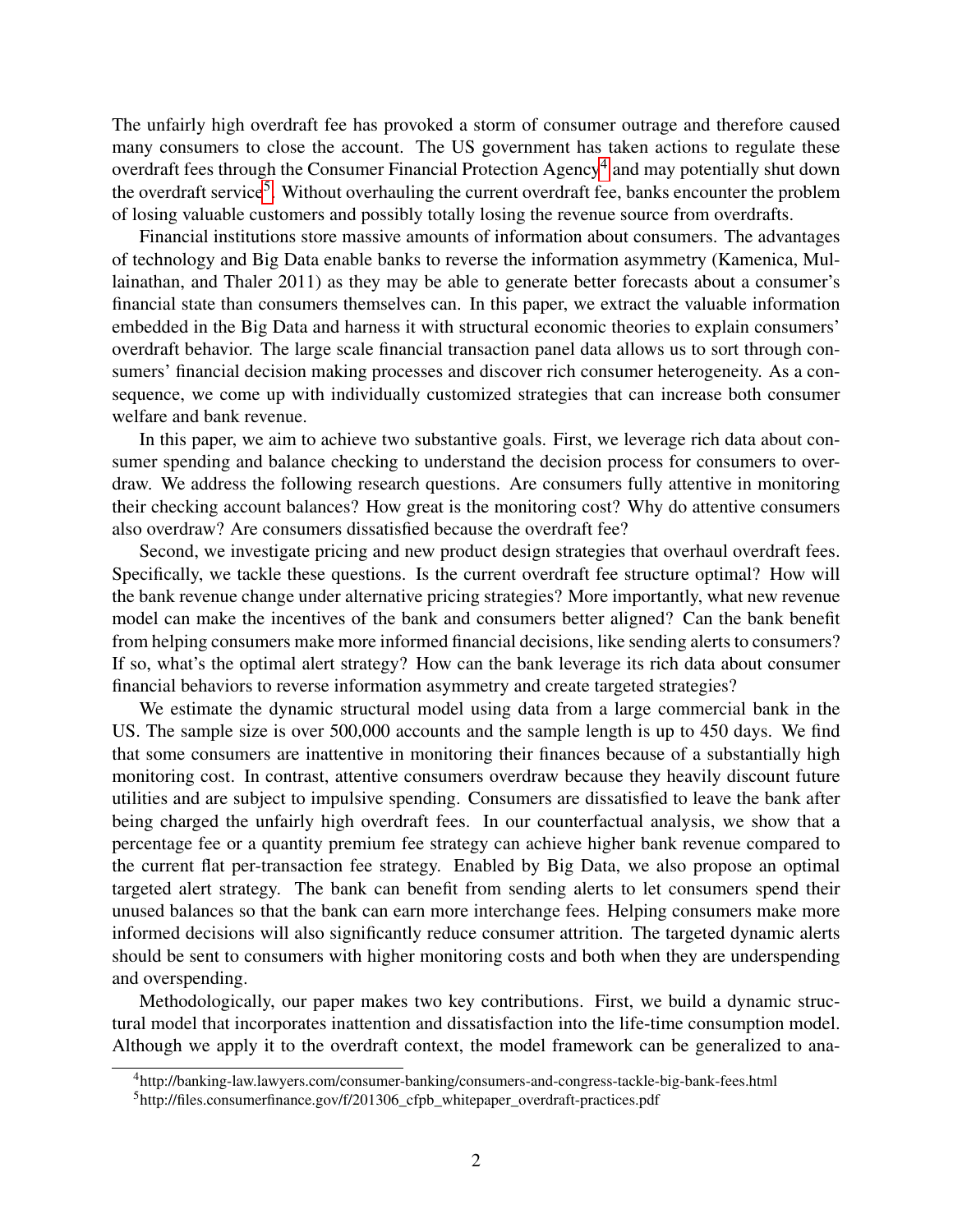lyze other marketing problems regarding consumer dynamic budget allocation, like electricity and cellphone usage.

Second, we estimate the model on Big Data with the help of parallel computing techniques. Structural models have the merit of producing policy invariate parameters that allow us to conduct counterfactual analysis. However, the inherent computational burden prevents it from being widely adopted by industries. Moreover, the data size in a real setting is typically much larger than what's used for research purposes. Companies, in our case a large bank, need to have methods that are easily scalable to generate targeted solutions for each consumer. Our proposed algorithm takes advantage of state-of-the-art parallel computing techniques and estimation methods that alleviate computational burden and reduce the curse of dimensionality.

The rest of the paper is organized as follows. In section [2](#page-2-0) we first review related literature. Then we show summary statistics in section [3](#page-3-0) which motivate our model setup. Section [4](#page-12-0) describes our structural model and we provide details of identification and estimation procedures in section [5.](#page-22-0) Then in sections [6](#page-26-0) and [7](#page-29-0) we show estimation results and counterfactual analysis. Section [8](#page-32-0) concludes and summarizes our limitations.

## <span id="page-2-0"></span>2 Related Literature

A variety of economic and psychological models can explain overdrafts, including full-information pure rational models and limited attention, as summarized by Stango and Zinman (2014). However, no empirical paper has applied these theories to real consumer spending data. Although Stango and Zinman (2014) had a similar dataset to ours, their focus was on testing whether taking related surveys can reduce overdrafts. We develop a dynamic structural model that incorporates theories of heavy discounting, inattention and dissatisfaction in a comprehensive framework. The model is flexible to address various overdraft scenarios, thus it can be used by policy makers and the bank to design targeted strategies to increase consumer welfare and bank revenue.

Our model inherits from the traditional lifetime consumption model but adds two novel features, inattention and dissatisfaction. First of all, a large body of literature in psychology and economics has found that consumers pay limited attention to relevant information. In the review paper by Card, DellaVigna and Malmendier (2011), they summarize findings indicating that consumers pay limited attention to 1) shipping costs, 2) tax (Chetty et. al. 2009) and 3) ranking (Pope 2009). Gabaix and Laibson (2006) find that consumers don't pay enough attention to add-on pricing and Grubb (2014) shows consumers' inattention to their cell-phone minute balances. Many papers in the finance and accounting domain have documented that investors and financial analysts are inattentive to various financial information (e.g., Hirshleifer and Teoh 2003, Peng and Xiong 2006). We follow Stango and Zinman (2014) to define inattention as incomplete consideration of account balances (realized balance and available balance net of coming bills) that would inform choices. We further explain inattention with a structural parameter, monitoring cost, which represents the time and effort to know the exact amount of money in the checking account. With this parameter estimated, we are able to quantify the economic value of sending alerts to consumers and provide guidance for the bank to set its pricing strategy. We also come up with policy simulations about alerts because we think a direct remedy for consumers' limited attention is to make information more salient (Card, DellaVigna and Malmendier 2011). Past literature also finds that reminders (Karlan et. al. 2010), mandatory disclosure (Fishman and Hagerty 2003), and penal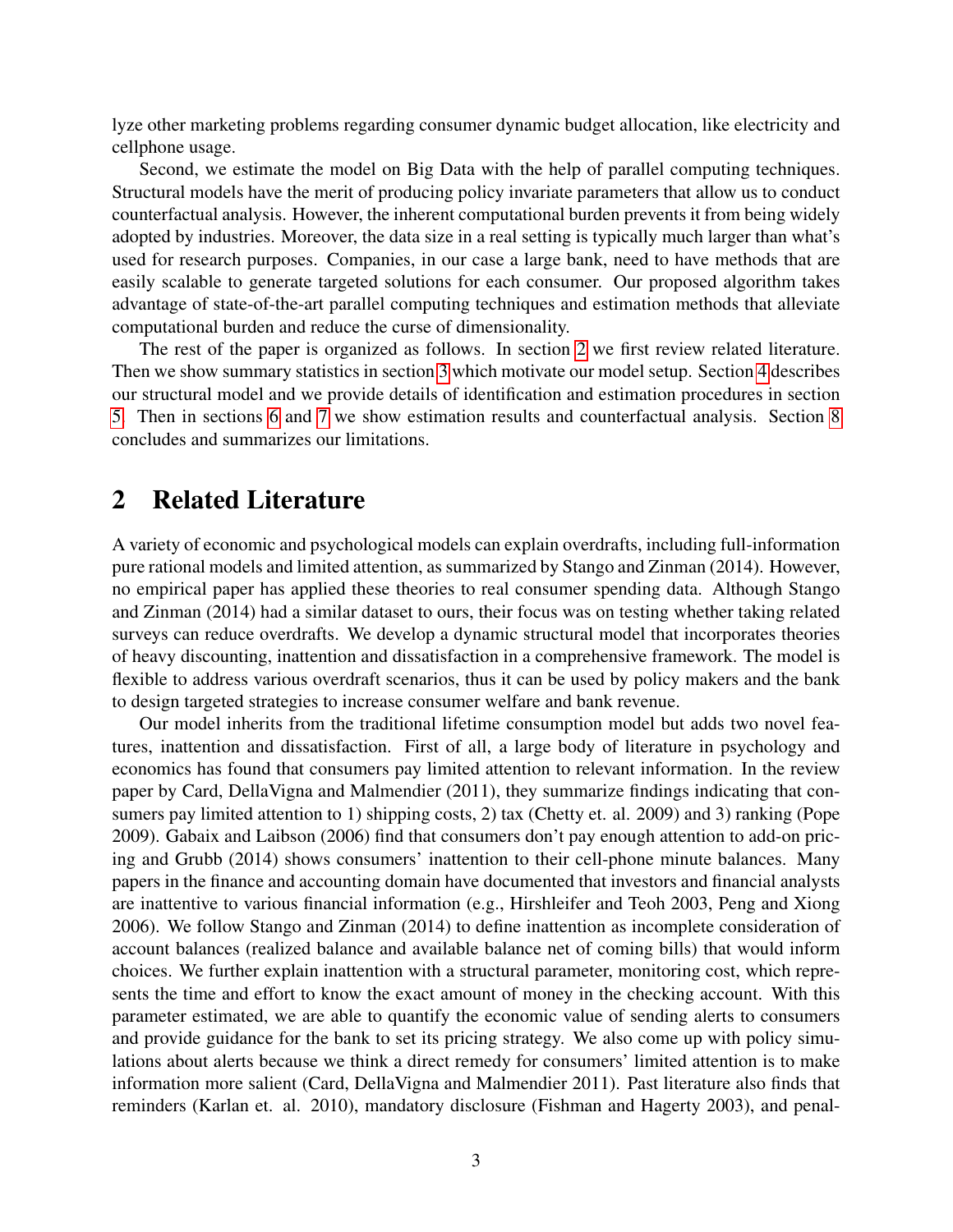ties (Haselhuhn et al. 2012) all serve the purpose of increasing salience and thus mitigating the negative consequences of inattention.

Second, as documented in previous literature, unfairly high price may cause consumer dissatisfaction which is one of the main causes of customer switching behavior (Keaveney 1995, Bolton 1998). We notice that consumers are more likely to close the account after paying the overdraft fee and when the ratio of the overdraft fee over the overdraft transaction amount is high. This is because given the current banking industry practice, a consumer pays a flat per-transaction fee regardless of the transaction amount. Therefore, the implied interest rate for an overdraft originated by a small transaction amount is much higher than the socially accepted interest rate (Matzler, Wurtele and Renzl 2006), leading to price dissatisfaction.

We aim to estimate this infinite horizon dynamic structural model on a large scale of data and obtain heterogeneous best response for each consumer to prepare targeted marketing strategies. After searching among different estimation methods, including the nested fixed point algorithm (Rust 1987), the conditional choice probability estimation (Arcidiacono and Miller 2011) and the Bayesian estimation method developed in Imai, Jain and Ching (2009) (IJC), we finally choose the IJC method for the following reasons. First of all, the hierarchical Bayes framework fits our goal of obtaining heterogeneous parameters. Second, in order to apply our model to a large scale of data, we need to estimate the model with Bayesian MCMC so that we can implement a parallel computing technique. Third, IJC is the state-of-the art Bayesian estimation algorithm for infinite horizon dynamic programming models. It provides two additional benefits in tackling the computational challenges. One is that it alleviates the computational burden by only evaluating the value function once in each MC iteration. Essentially, the algorithm solves the value function and estimates the structural parameters simultaneously. So the computational burden of a dynamic problem is reduced by an order of magnitude similar to those computational costs of a static model. The other is that the method reduces the curse of dimensionality by allowing state space grid points to vary between estimation iterations. On the other hand, as our sample size is huge, traditional MCMC estimation may take a prohibitively, if not impossibly, long time, since for N data points, most methods must perform O(N) operations to draw a sample. A natural way to reduce the computation time is to run the chain in parallel. Past methods of Parallel MCMC duplicate the data on multiple machines and cannot reduce the time of burn-in. We instead use a new technique developed by Neiswanger, Wang and Xing (2014) to solve this problem. The key idea of this algorithm is that we can distribute data into multiple machines and perform IJC estimation in parallel. Once we obtain the posterior Markov Chains from each machine, we can algorithmically combine these individual chains to get the posterior chain of the whole sample.

## <span id="page-3-0"></span>3 Background and Model Free Evidence

We obtained data from a major commercial bank in the US. During our sample period in 2012 and 2013, overdraft fees accounted for 47% of the revenue from deposit account service charges and 9.8% of the operating revenue.

The bank provides a comprehensive overdraft solution to consumers. (For general overdraft practices in the US, please refer to Stango and Zinman (2014) for a good review. Appendix A.1 tabulates current fee settings in top US banks.) In the standard overdraft service, if the consumer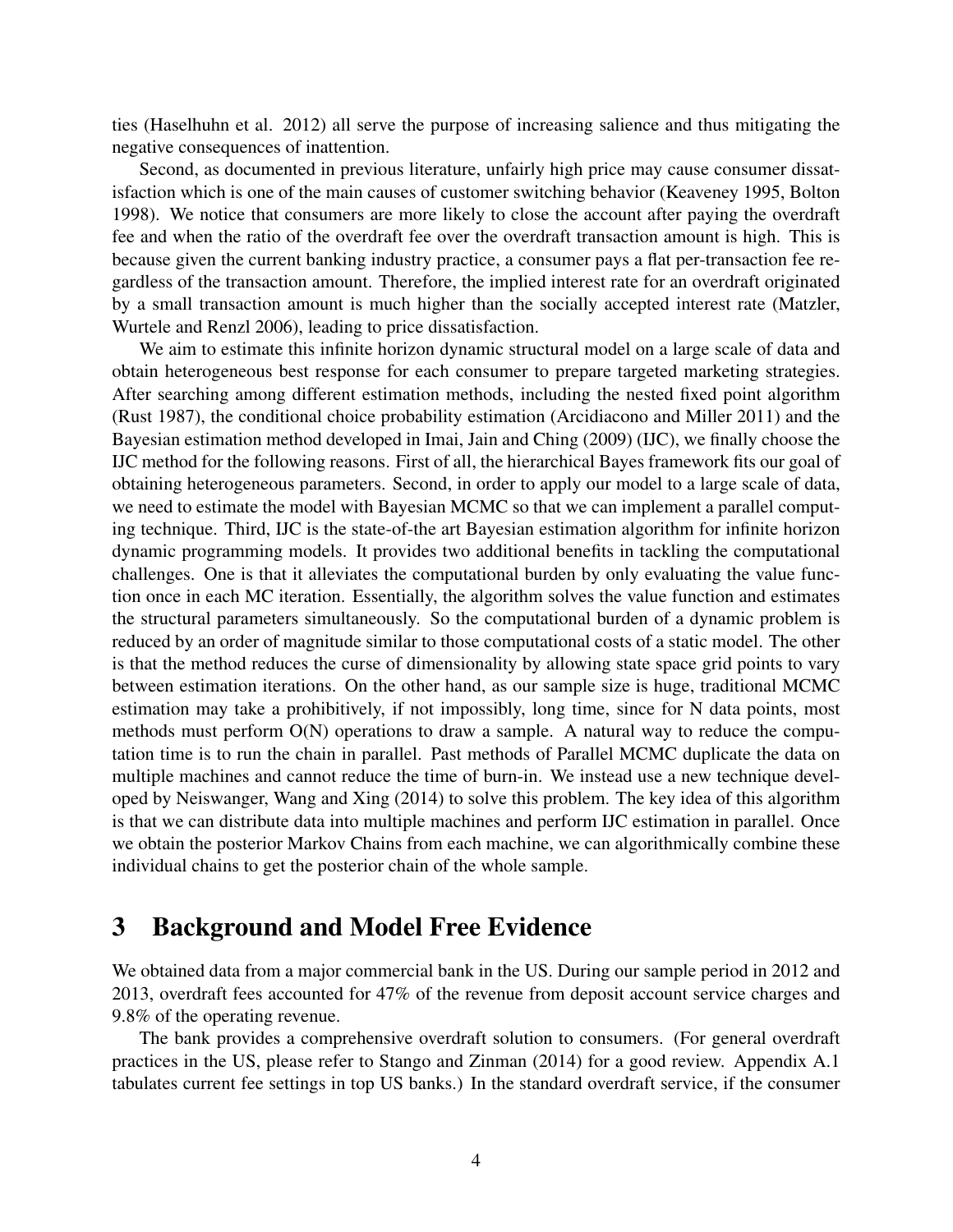overdraws her account, the bank might cover the transaction and charge \$31[6](#page-4-0) Overdraft Fee (OD) or decline the transaction and charge a \$31 Non-Sufficient-Fund Fee (NSF). Whether the transaction is accepted or declined is at the bank's discretion. The OD/NSF fee is at a per-item level. If a consumer performs several transactions when the account is already overdrawn, each transaction item will incur a fee of 31 dollars. Within a day, a maximum of four per-item fees can be charged. If the account remains overdrawn for five or more consecutive calendar days, a Continuous Overdraft Fee of \$6 will be assessed up to a maximum of \$84. The bank also provides an Overdraft Protection Service where the checking account can link to another checking account, a credit card or a line of credit. In this case, when the focal account is overdrawn, funds can be transferred to cover the negative balance. The Overdraft Transfer Balance Fee is \$9 for each transfer. As you can see, the fee structure for the bank is quite complicated. In the empirical analysis below, we don't distinguish between different types of overdraft fees and assume that money is fungible so that the consumer only cares about the total amount of overdraft fee rather than the underlying pricing structure.

The bank also provides balance checking services through branch, automated teller machine (ATM), call center and online/mobile banking. Consumers can inquire about their available balances and recent activities. There's also a notification service to consumers via email or text message, named "alerts". Consumers can set alerts when certain events take place, like overdrafts, insufficient funds, transfers, deposits, etc. Unfortunately, our dataset only includes the balance checking data but not the alert data. We'll discuss this limitation in section [8.](#page-32-0)

In 2009, the Federal Reserve Board made an amendment to Regulation E (subsequently recodified by the Consumer Financial Protection Bureau (CFPB)) which requires account holders to provide affirmative consent (opt in) for overdraft coverage of ATM and non-recurring point of sale (POS) debit card transactions before banks can charge for paying such transactions<sup>[7](#page-4-1)</sup>. This Regulation E aimed to protect consumers against the heavy overdraft fees. The change became effective for new accounts on July 1, 2010, and for existing accounts on August 15, 2010. Our sample contains both opt-in and opt-out accounts. However, we don't know which accounts have opted in unless we observe an ATM/POS initiated overdraft occasion. We also discuss this data limitation in section [8.](#page-32-0)

### <span id="page-4-4"></span>3.1 Summary Statistics

Our data can be divided into two categories, checking account transactions and balance inquiry activities. In our sample, there are between 500,000 and  $1,000,000^8$  $1,000,000^8$  accounts, among which 15.8% had at least one overdraft incidence during the sample period between June 2012 and Aug 2013. The proportion of accounts with overdraft is lower than the 27% (across all banks and credit unions) reported by the CFPB in 2012<sup>[9](#page-4-3)</sup>. In total, all the counts performed more than 200 million transactions, including deposits, withdrawals, transfers, and payments etc. For each transaction, we know the account number, transaction date, transaction amount, and transaction description. The transac-

<span id="page-4-0"></span> $6$ All dollar values in the paper have been rescaled by a number between .85 and 1.15 to help obfuscate the exact amounts without changing the substantive implications. The bank also sets the first time overdraft fee for each consumer at \$22. All the rest overdraft fees are set at \$31.

<span id="page-4-1"></span><sup>7</sup>http://www.occ.gov/news-issuances/bulletins/2011/bulletin-2011-43.html

<span id="page-4-2"></span><sup>&</sup>lt;sup>8</sup>For the sake of privacy, we can't disclose the exact number.

<span id="page-4-3"></span> $9$ http://files.consumerfinance.gov/f/201306 cfpb whitepaper overdraft-practices.pdf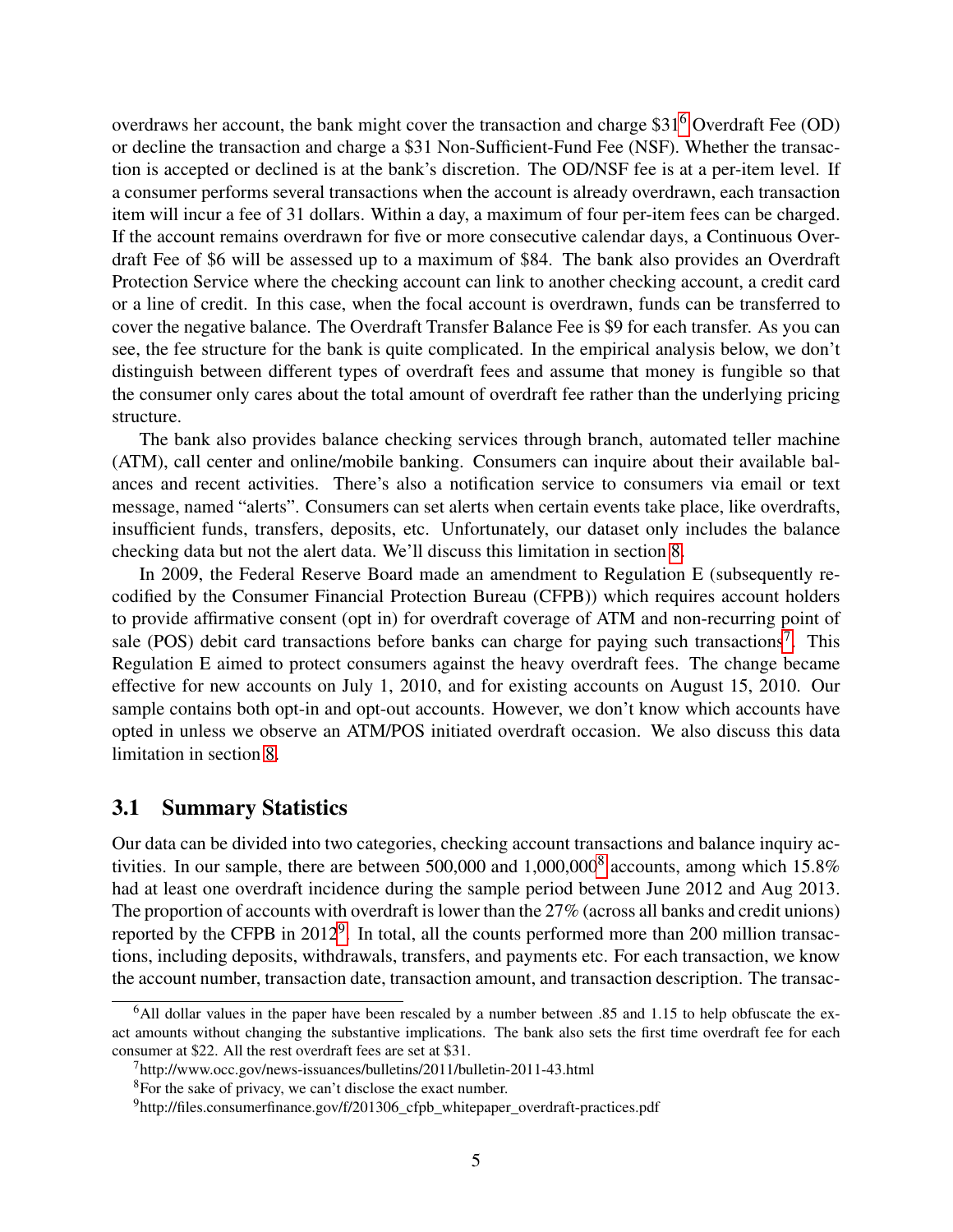tion description tells us the type of transaction (e.g., ATM withdrawal or debit card purchase) and location/associated institution of the transaction, like merchant name or branch location. The description helps us identify the cause of the overdraft, for instance whether it's due to an electricity bill or due to a grocery purchase.

<span id="page-5-0"></span>Table 1: Overdraft Frequency and Fee Distribution Mean Std Median Min 99.85 Percentile OD Frequency 9.84 18.74 3 1 >100

OD Fee 245.46 523.04 77 10 >2730

As shown in Table [1,](#page-5-0) consumers who paid overdraft fees, on average, overdrew nearly 10 times and paid \$245 during the 15 month sample period. This is consistent with the finding from the CFPB that the average overdraft- and NSF-related fees paid by all accounts that had one or more overdraft transactions in 2011 were  $$225^{10}$  $$225^{10}$  $$225^{10}$ . There is significant heterogeneity in consumers' overdraft frequency and the distribution of overdraft frequency is quite skewed. The median overdraft frequency is three and more than 25% of consumers overdrew only once. In contrast, the top 0.15% of heavy overdrafters overdrew more than 100 times. A similar skewed pattern applies to the distribution of overdraft fees. While the median overdraft fee is \$77, the top 0.15% of heaviest overdrafters paid more than \$2,730 in fees.



<span id="page-5-2"></span>

Now let's zoom in to take a look at the behavior of the majority overdrafters that have overdrawn less than 40 times. The first panel in Figure [1](#page-5-2) depicts the distribution of overdraft frequency for those accounts. Notice that most consumers (> 50%) only overdrew less than three times. The second panel shows the distribution of the paid overdraft fee for accounts that have overdrawn less than \$300. Consistent with the fee structure where the standard per-item overdraft fee is \$22 or \$31, we see spikes on these two numbers and their multiples.

<span id="page-5-1"></span><sup>10</sup>http://files.consumerfinance.gov/f/201306\_cfpb\_whitepaper\_overdraft-practices.pdf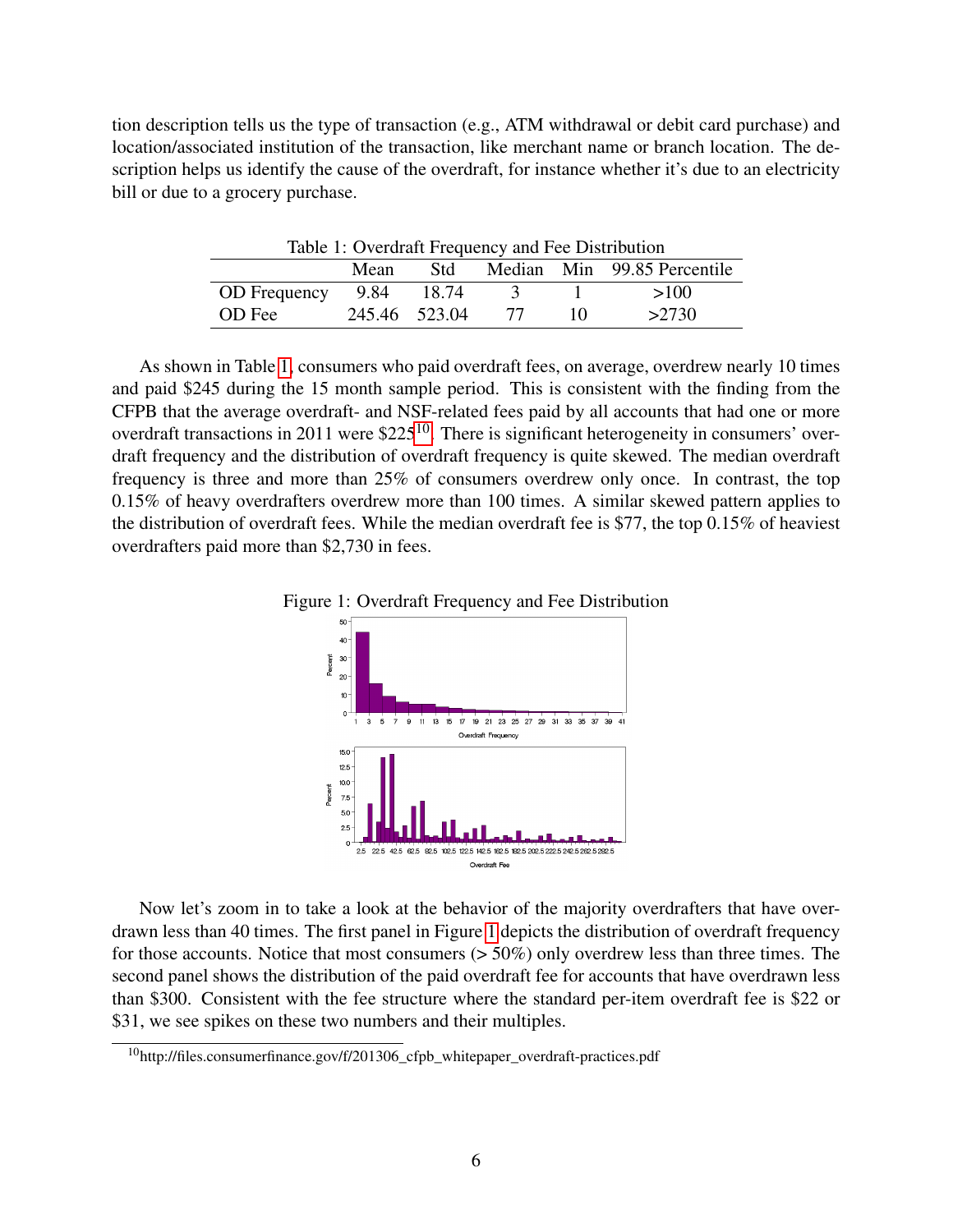|                        | $1000$ $\mu$ , $11000$ of Transactions That Cause Overenting |            |        |  |  |  |
|------------------------|--------------------------------------------------------------|------------|--------|--|--|--|
| Type                   | Frequency                                                    | Percentage | Amount |  |  |  |
| Debit Card Purchase    | 946,049                                                      | 48.65%     | 29.50  |  |  |  |
| <b>ACH</b> Transaction | 267,854                                                      | 13.77%     | 294.57 |  |  |  |
| Check                  | 227,128                                                      | 11.68%     | 417.78 |  |  |  |
| <b>ATM Withdrawal</b>  | 68,328                                                       | 3.51%      | 89.77  |  |  |  |

Table 2: Types of Transactions That Cause Overdraft

What types of transactions cause overdraft? We find that nearly 50% of overdrafts are caused by debit card purchases with mean transaction amounts around \$30. On the other hand, ACH (Automated Clearing House) and Check transactions account for 13.77% and 11.68% of overdraft occasions. These transactions are generally for larger amounts, \$294.57 and \$417.78, respectively. ATM withdrawals lead to another 3.51% of the overdraft transactions with an average amount of around \$90.

## 3.2 Model Free Evidence

This section presents some patterns in the data that suggest the causes and effects of overdrafts. We show that heavy discounting and inattention may drive consumers' overdraft behaviors. And consumers are dissatisfied because of the overdraft fees. The model free evidence also highlights the variation in the data that will allow for the identification of the discount factor, monitoring cost and dissatisfaction sensitivity.

#### 3.2.1 Heavy Discounting

First of all, we argue that a consumer may overdraw because she prefers current consumption much more than future consumption, i.e. she heavily discounts future consumption utility. At the point of sale, the consumer sharply discounts the future cost of the overdraft fee to satisfy immediate gratification  $11$ . If that's the case, then we should observe a steep downward sloping trend in the spending pattern within a pay period. That is, the consumer will spend a lot right after getting a pay check and then reduce spending during the course of the month. But because of overspending at the beginning, the consumer is going to run out of budget at the end of the pay period and has to overdraw.

We test this hypothesis with the following model specification. We assume that the spending for consumer i at time t *Spendingit* can be modeled as

 $Spending_{it} = \beta * LapsedTimeAfterIncome_{it} + \mu_i + \nu_t + \varepsilon_{it}$ 

where *LapsedTimeAfterIncome*<sub>*it*</sub> is the number of days after the consumer received income (salary),  $\mu_i$  is the individual fixed effect and  $v_t$  is the time (day) fixed effect. To control for the

<span id="page-6-0"></span><sup>&</sup>lt;sup>11</sup>We also considered hyperbolic discounting with two discount factors, a short term present bias parameter and a long term discount factor. With more than three periods of data within a pay period, hyperbolic discount factors can be identified (Fang and Silverman 2009). However, our estimation results show that the present bias parameter is not significantly different from 1. Therefore we only keep one discount factor in the current model. Estimation results with hyperbolic discount factors are available upon requests.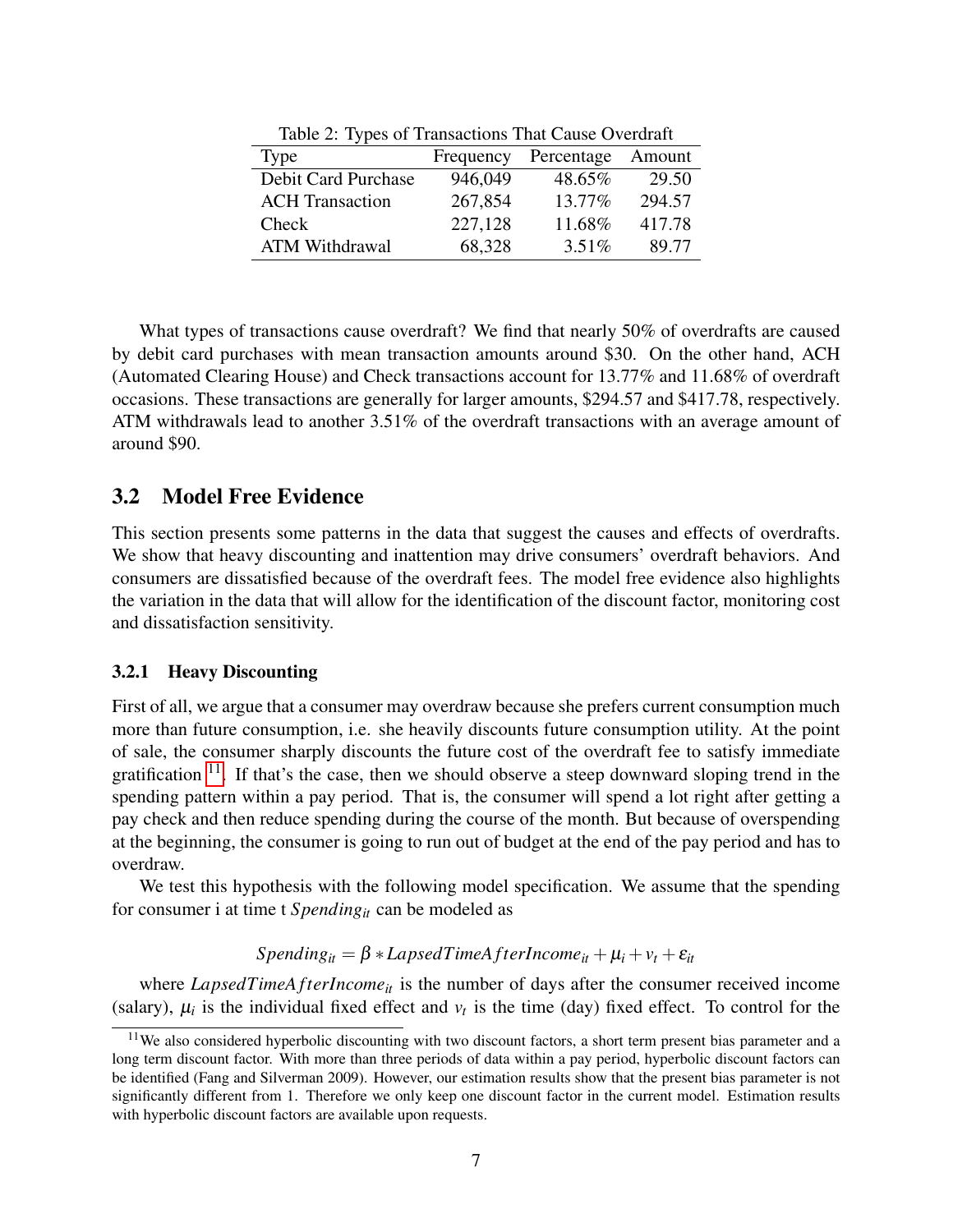effect that consumers usually pay for their bills (utilities, phone bills, credit card bills, etc) after getting the pay check, we exclude checks and ACH transactions which are the common choices for bill payments from the daily spendings and only keep debit card purchases, ATM withdrawals and person-to-person transfers.

We run this OLS regression for heavy overdrafters (whose overdraft frequency is in the top 20 percentile among all overdrafters), light overdrafters (whose overdraft frequency is not in the top 20 percentile among all overdrafters) and non-overdrafters (who didn't overdraw during the 15 months sample period) separately. The results are reported in column (1) (2) and (3) of Table [3.](#page-7-0)

<span id="page-7-0"></span>

| Table 3: Spending Decreases with Time in a Pay Cycle |              |               |               |  |
|------------------------------------------------------|--------------|---------------|---------------|--|
|                                                      | (1)          | 2)            | (3)           |  |
|                                                      | Heavy        | Light         | Non-          |  |
|                                                      | Overdrafters | Overdrafters  | Overdrafters  |  |
| Lapsed Time after Income $(\beta)$                   | $-6.8374***$ | $-0.00007815$ | $-0.00002195$ |  |
|                                                      | (0.00006923) | (0.00006540)  | (0.00002328)  |  |
| <b>Fixed Effect</b>                                  | <b>Yes</b>   | Yes           | <b>Yes</b>    |  |
| Number of Observations                               | 17,810,276   | 53, 845, 039  | 242, 598, 851 |  |
| $R^2$                                                | 0.207        | 0.275         | 0.280         |  |
| Note: *p<0.01;**p<0.001;***p<0.0001                  |              |               |               |  |

We find that the coefficient of *LapsedTimeA fterIncome*<sub>*it*</sub> is negative and significant for heavy overdrafters but not light overdrafters or non-overdrafters. This suggests that heavy overdrafters have a steep downward sloping spending pattern during a pay period while light overdrafters or non-overdrafters have a relatively stable spending stream. The heavy overdrafters are likely to overdraw because they heavily discount their future consumptions.

### <span id="page-7-1"></span>3.2.2 Inattention

Next we explain the overdraft incentives for the light overdrafters with inattention. The idea is that consumers might be inattentively monitoring their checking accounts so that they are uncertain about the exact balance amount. Sometimes the perceived balance can be higher than the true balance and this might cause an overdraft. We first present a representative example of consumer inattention. The example is based upon our data, but to protect the privacy of the consumer and the merchants, amounts have been changed. However, the example remains representative of the underlying data.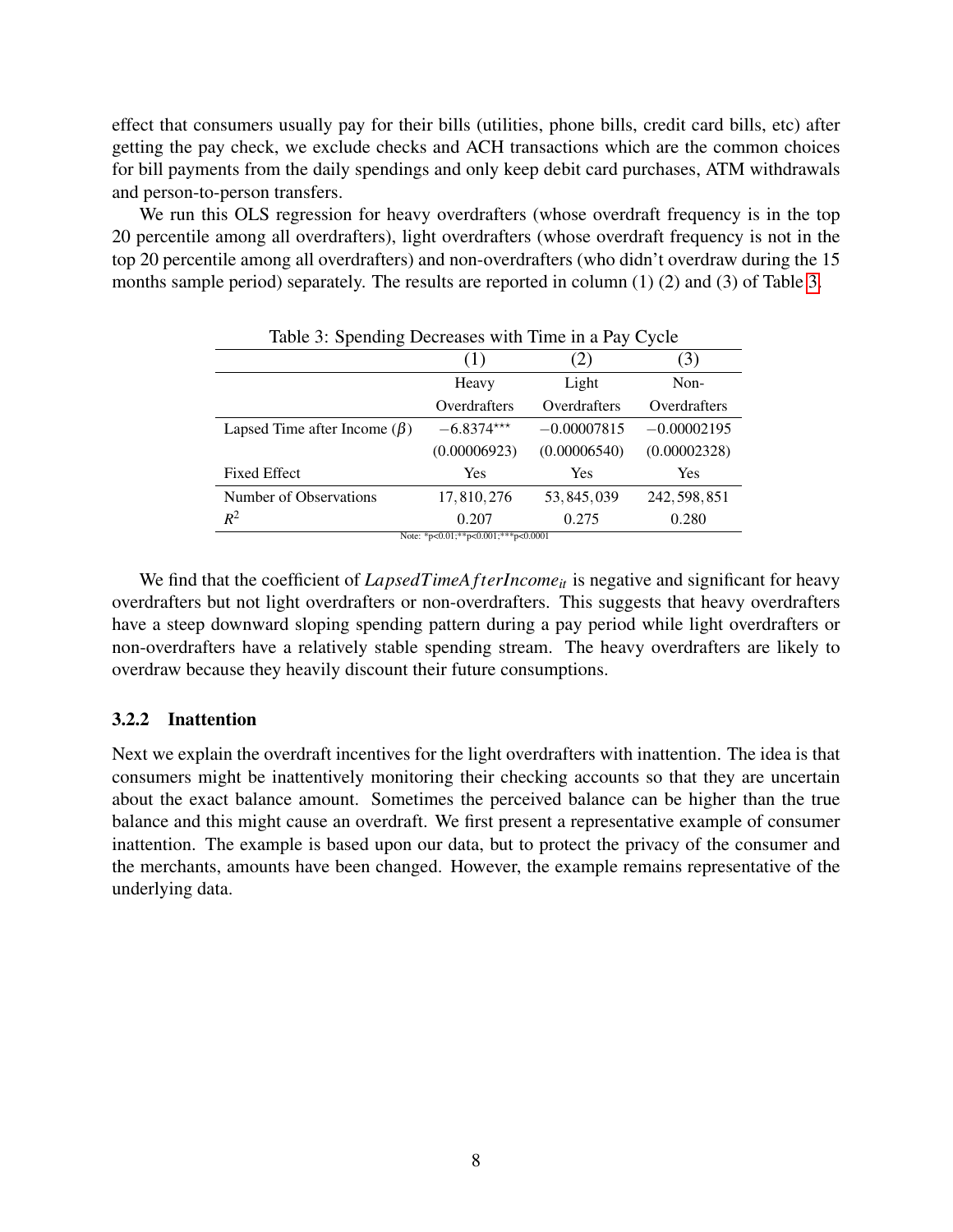<span id="page-8-0"></span>

| <b>DATE</b> |     |        | +/- AMOUNTBALANCDESCRIPTION       |
|-------------|-----|--------|-----------------------------------|
| 8/17/2012   | $+$ | 734.11 | 1705.34 SALARY                    |
| 8/17/2012   |     | 535    | 1170.34 BILLPAY RENT              |
| 8/17/2012   | ÷.  | 96.85  | 1073.49 PURCHASE DEPARTMENT STORE |
| 8/17/2012   | L,  | 87     | 986.49 PURCHASE ELECTRONICS       |
| 8/18/2012   |     | 56.99  | 929.5 PURCHASE CLOTHING           |
| 8/18/2012   | ٠   | 15.23  | 914.27 PURCHASE RESTAURANT        |
| 8/18/2012   |     | 585.05 | 329.22 BILLPAY MORTGAGE           |
| 8/19/2012   | ٠   | 106.3  | 222.92 PURCHASE HOME              |
| 8/19/2012   | ä,  | 92.52  | 130.4 PURCHASE GROCERY            |
| 8/20/2012   |     | 38.59  | 91.81 PURCHASE RESTAURANT         |
| 8/20/2012   | ٠   | 37.13  | 54.68 PURCHASE ONLINE SPORTS      |
| 8/20/2012   | ٠   | 33.52  | 21.16 PURCHASE CLOTHING           |
| 8/21/2012   | L.  | 25     | -3.84 PURCHASE RESTAURANT         |
| 8/21/2012   | L.  | 17.12  | -20.96 PURCHASE BEAUTY            |
| 8/22/2012   | ٠   | 6.31   | -27.27 PURCHASE GAME STORE        |
| 8/22/2012   | ÷   | 4.95   | -32.22 PURCHASE COFFEE            |
| 8/23/2012   | ÷   | 180    | 147.78 ATM DEPOSIT                |
| 8/23/2012   | L,  | 31     | <b>116.78 OVERDRAFT FEE</b>       |
| 8/23/2012   | ٠   | 31     | <b>85.78 OVERDRAFT FEE</b>        |
| 8/23/2012   | ٠   | 31     | <b>54.78 OVERDRAFT FEE</b>        |
| 8/23/2012   | ۰   | 31     | 23.78 OVERDRAFT FEE               |
|             |     |        |                                   |

Figure 2: Overdraft due to Balance Perception Error

As shown in figure [2,](#page-8-0) the consumer first received her salary on August 17th. After a series of expenses she was left with \$21.16 on August 20th. As she had never checked her balance, she continued spending and overdrew her account for several small purchases, including a \$25 restaurant bill, a \$17.12 beauty purchase, a \$6.31 game and a \$4.95 coffee purchase. These four transactions added up to \$53.38 but caused her to pay four overdraft item fees, a total of \$124. We speculate that this consumer was careless in monitoring her account and overestimated her balance.

Beyond this example, we find more evidence of inattention in the data. Intuitively, a direct support of inattention is that the less frequent a consumer checks her balance, the more overdraft fee she pays. To test this hypothesis, we estimate the following specification:

#### $TotODPmt_{it} = \beta_0 + \beta_1 BCFreq_{it} + \mu_i + v_t + \varepsilon_{it}$

where for consumer *i* at time *t* (month), *TotODPmtit* is the total overdraft payment, *BCFreqit* is the balance checking frequency.

We estimate this model on light overdrafters (whose overdraft frequency is not in the top 20 percentile) and heavy overdrafters (whose overdraft frequency is in the top 20 percentile) separately and report the result in the column (1) and (2) in Table [4.](#page-9-0)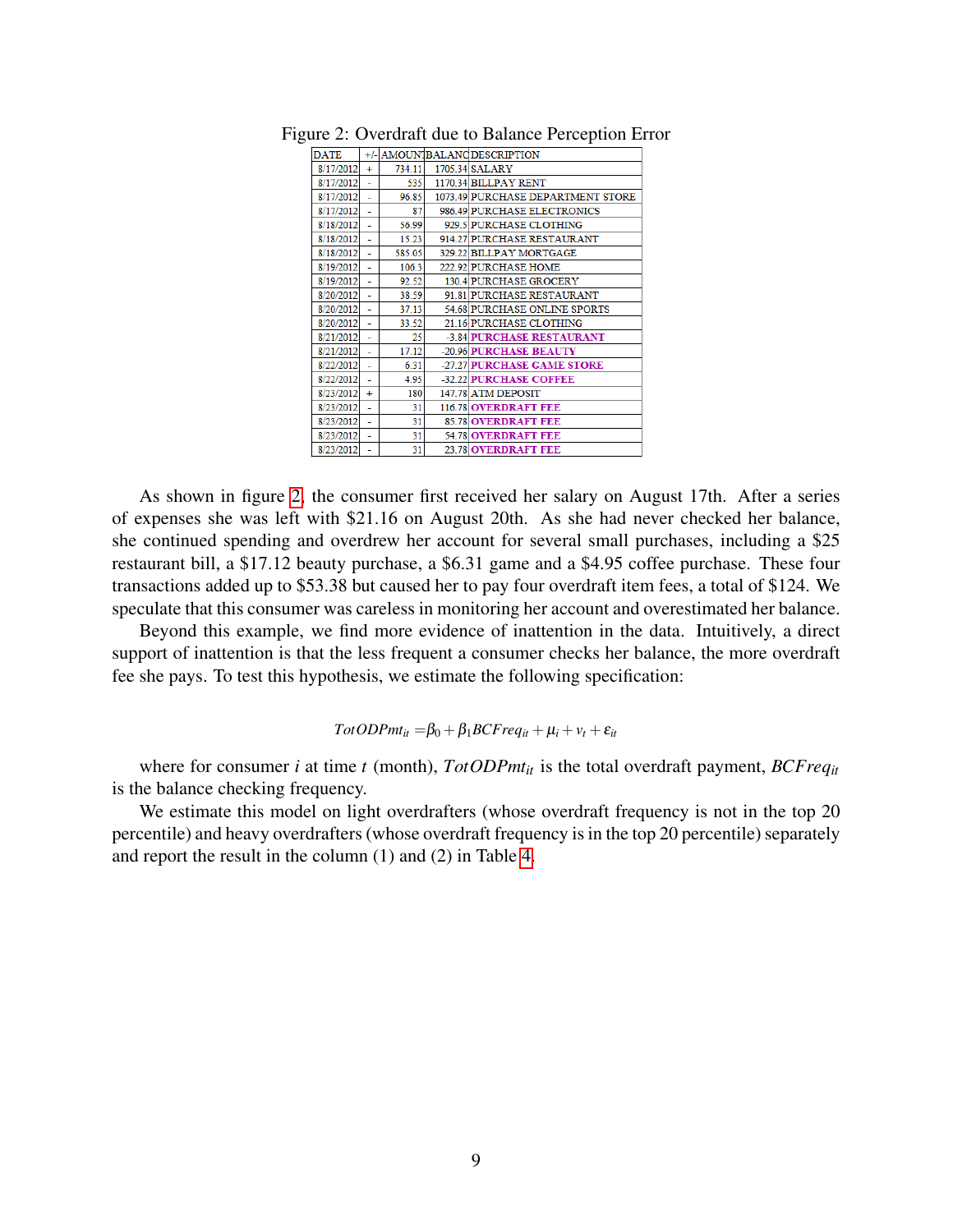<span id="page-9-0"></span>

| <b>Light Overdrafters</b><br>$-0.5001***$<br>(0.00000391) | <b>Heavy Overdrafters</b><br>$-0.00001389$<br>(0.00000894) | All Overdrafters<br>$-0.6823***$                                                                                                     |
|-----------------------------------------------------------|------------------------------------------------------------|--------------------------------------------------------------------------------------------------------------------------------------|
|                                                           |                                                            |                                                                                                                                      |
|                                                           |                                                            |                                                                                                                                      |
|                                                           |                                                            | (0.00000882)                                                                                                                         |
|                                                           |                                                            | $16.0294***$                                                                                                                         |
|                                                           |                                                            | (0.00002819)                                                                                                                         |
|                                                           |                                                            | $27.8136***$                                                                                                                         |
|                                                           |                                                            | (0.00000607)                                                                                                                         |
| 53, 845, 039                                              | 17,810,276                                                 | 71,655,315                                                                                                                           |
| 0.1417                                                    | 0.1563                                                     | 0.6742                                                                                                                               |
|                                                           |                                                            | Note: Fixed effects at individual and day level; Robust standard errors, clustered at individual level.*p<0.01;**p<0.001;***p<0.0001 |

Table 4: Frequent Balance Checking Reduces Overdrafts for Light Overdrafters

The result suggests that more balance checking decreases overdraft payment for light overdrafters but not for heavy overdrafters. We further test this effect by including overdraft frequency (*ODFreqit*) and an interaction term of balance checking frequency and overdraft frequency *BCFreq<sub>it</sub>*  $\times$  *ODFreq<sub>it</sub>* in the equation below. The idea is that if the coefficient for this interaction term is positive while the coefficient for balance checking frequency (*BCFreqit*) is negative, then it implies that checking balances more often only decreases the overdraft payment for consumers who overdraw infrequently but not for those who do it with high frequency.

$$
TotODPmt_{it} = \beta_0 + \beta_1 BCFreq_{it} + \beta_2 ODFreq_{it} + \beta_3 BCFreq_{it} \times ODFreq_{it}
$$
  
+  $\mu_i + v_t + \varepsilon_{it}$ 

The result in column (3) of Table [4](#page-9-0) confirms our hypothesis.

Interestingly, we find that a consumer's balance perception error accumulates overtime in the sense that the longer a consumer hasn't check balances, the more likely that she is going to overdraw and pay higher amount of overdraft fees. Figure [3](#page-9-1) below exhibits the overdraft probability across number of days since a consumer checked balance last time for light overdrafters (whose overdraft frequency is not in the top 20 percentile). It suggests that the overdraft probability increases moderately with the number of days since the last balance check.

<span id="page-9-1"></span>

Figure 3: Overdraft Likelihood Increases with Lapsed Time Since Last Balance Check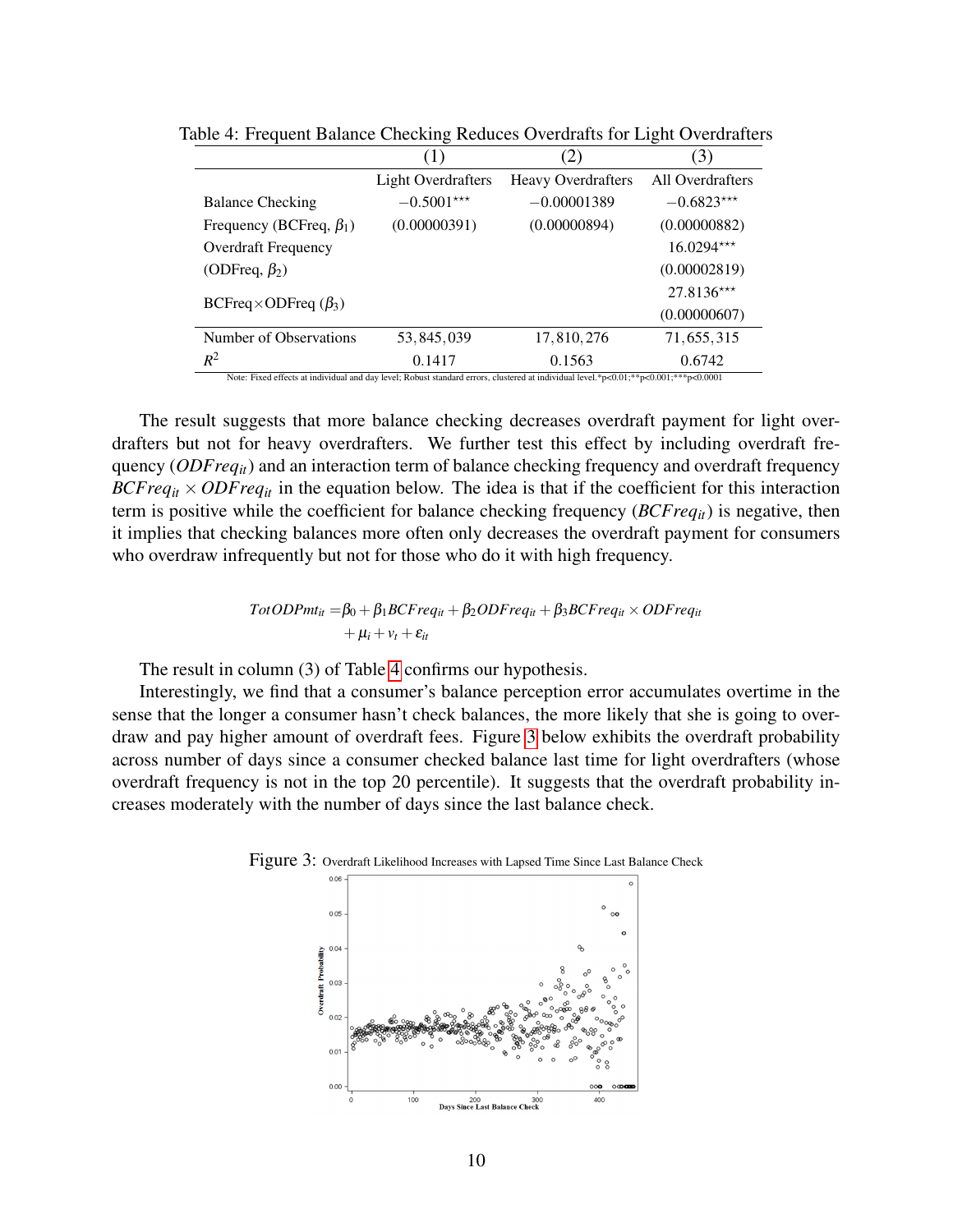We confirm this relationship with the following two specifications. We assume that overdraft incidence  $I(OD)_{it}$  (where  $I(OD)_{it} = 1$  denotes overdraft and  $I(OD)_{it} = 0$  denotes no overdraft) and overdraft fee payment amount *ODFeeit* for consumer *i* at time *t* can be modeled as:

$$
I(OD)_{it} = \Phi(\rho_0 + \rho_1 \text{Days} \text{SinceLastBalanceCheck}_{it} + \rho_2 \text{BeginBal}_{it} + \mu_i + \nu_t)
$$
  
ODFee<sub>it</sub> =  $\rho_0 + \rho_1 \text{Days} \text{SinceLastBalanceCheck}_{it} + \rho_2 \text{BeginBal}_{it} + \mu_i + \nu_t + \varepsilon_{it}$ 

where  $\Phi$  is the cumulative distribution function for standard normal distribution. The term *DaysSinceLastBalanceCheckit* denotes the number of days consumer *i* hasn't checked her balance until time *t* and *BeginBalit* is the beginning balance at time *t*. We control for the beginning balance because it can be negatively correlated with the days since last balance check due to the fact that consumers tend to check when the balance is low and a lower balance usually leads to an overdraft.

<span id="page-10-0"></span>

| I(OD)        | <i>ODFee</i>                                                   |
|--------------|----------------------------------------------------------------|
| $0.0415***$  | $0.0003***$                                                    |
| (0.00000027) | (0.00000001)                                                   |
| $-0.7265***$ | $-0.0439***$                                                   |
| (0.00000066) | (0.00000038)                                                   |
| Yes          | <b>Yes</b>                                                     |
| Yes          | <b>Yes</b>                                                     |
| 53, 845, 039 | 53, 845, 039                                                   |
| 0.5971       | 0.6448                                                         |
|              | Table 5: Reduced Form Evidence of Existance of Monitoring Cost |

Note: The estimation sample only includes overdrafters. Marginal effects for the Probit model; Fixed effects at individual and day level; robust standard errors, clustered at individual

level.\*p<0.01;\*\*p<0.001;\*\*\*p<0.0001.

Table [5](#page-10-0) reports the estimation results which support our hypothesis that the longer a consumer hasn't checked balance, the more likely she overdraws and the higher overdraft fee she pays.

Since checking balances can effectively help prevent overdrafts, why don't consumers do it often enough to avoid overdraft fees? We argue that it's because monitoring the account is costly in terms of time, effort and mental resources. Therefore, a natural consequence is that if there's a means to save consumers' time, effort or mental resources, the consumer will indeed check balances more frequently. We find such support from the data about online banking ownership. Specifically, for consumer *i* we estimate the following specification:

### $CheckBalFreq_i = \beta_0 + \beta_1 OnlineBanking_i + \beta_2 Low Income_i + \beta_3 Age_i + \varepsilon_i$

where *CheckBalFreq<sub>i</sub>* is the balance checking frequency, *OnlineBanking<sub>i</sub>* is online banking ownership (1 denotes the consumer has online banking while 0 denotes otherwise), *LowIncome<sup>i</sup>* is whether the consumer belongs to the low income group (1 denotes yes and 0 denotes no) and *Age<sup>i</sup>* is age (in years).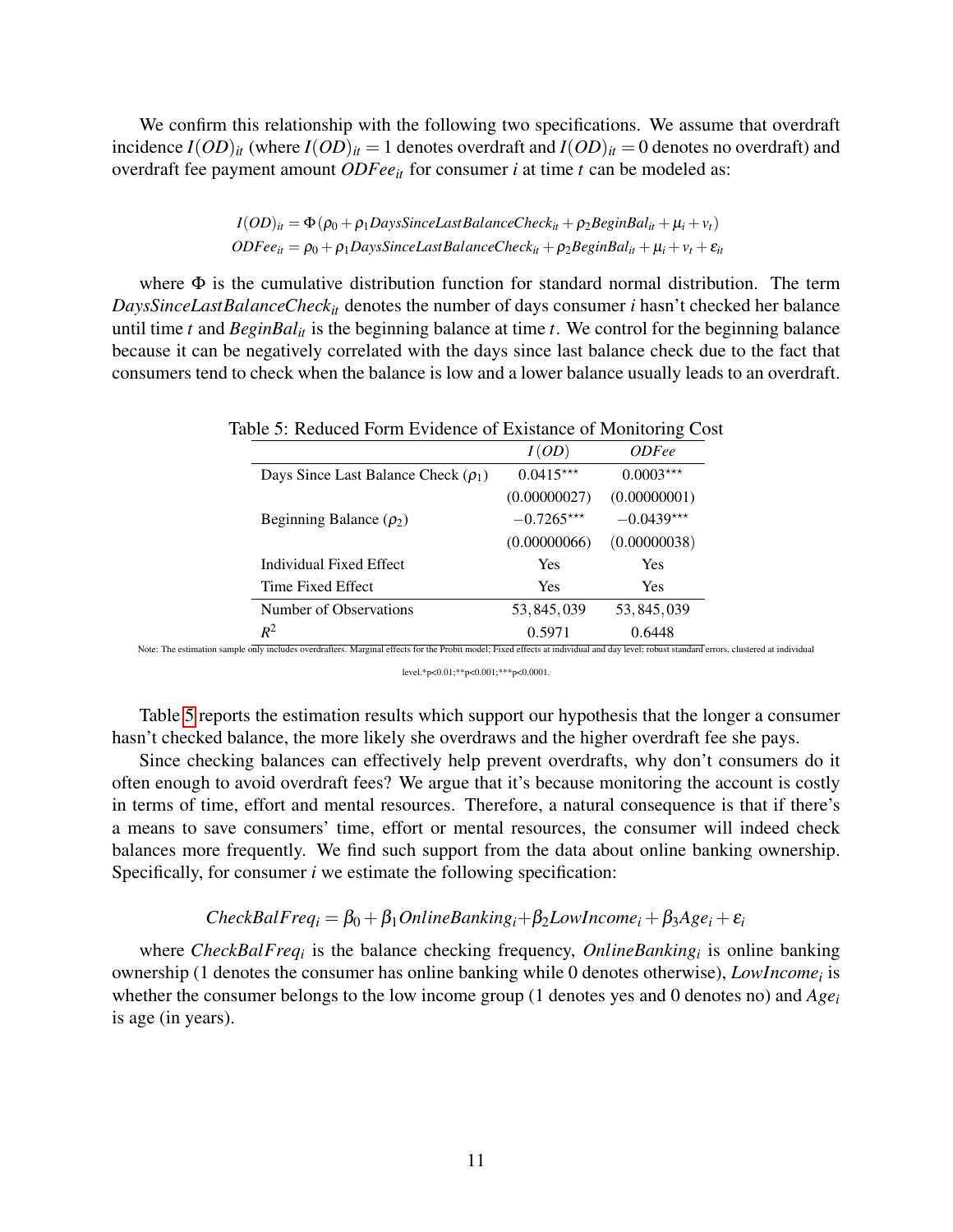<span id="page-11-0"></span>

| <b>Check Balance Frequency</b> |
|--------------------------------|
| 58.4245***                     |
| (0.5709)                       |
| $3.3812***$                    |
| (0.4178)                       |
| $0.6474***$                    |
| (0.0899)                       |
| 602,481                        |
| 0.6448                         |
|                                |

Table 6: Reduced Form Evidence of Existance of Monitoring Cost

\*p<0.01;\*\*p<0.001;\*\*\*p<0.0001.

Table [6](#page-11-0) shows that after controlling for income and age, consumers with online banking accounts check the balance more frequently than those without, which suggests that monitoring costs exist and when they are reduced, consumers monitor more frequently.

#### 3.2.3 Dissatisfaction

<span id="page-11-1"></span>Table 7: Account Closure Frequency for Overdrafters vs Non-Overdrafters

<span id="page-11-2"></span>

| Total                     | % Closed |
|---------------------------|----------|
| <b>Heavy Overdrafters</b> | 23.36%   |
| <b>Light Overdrafters</b> | 10.56%   |
| Non-Overdrafters          | 7.87%    |

We also find that overdrafters are more likely to close their accounts (Table [7\)](#page-11-1). Among nonoverdrafters, 7.87% closed their accounts during the sample period. This ratio is much higher for overdrafters. Specifically, 23.36% of heavy overdrafters (whose overdraft frequency is in the top 20 percentile) closed their accounts, while 10.56% of light overdrafters (whose overdraft frequency is not in the top 20 percentile) closed their accounts.

| Table 8: Closure Reasons  |                |                          |                          |  |
|---------------------------|----------------|--------------------------|--------------------------|--|
|                           | Overdraft      | Overdraft                | No Overdraft             |  |
|                           | Forced Closure | <b>Voluntary Closure</b> | <b>Voluntary Closure</b> |  |
| <b>Heavy Overdrafters</b> | 86.34%         | 13.66%                   |                          |  |
| <b>Light Overdrafters</b> | 52.58%         | 47.42%                   |                          |  |
| Non-Overdrafters          |                |                          | 100.00%                  |  |

From the description field in the data, we can distinguish the cause of account closure: forced closure by the bank because the consumer is unable or unwilling to pay back the negative balances and the fee (charge-off) or voluntary closure by the consumer. Among heavy overdrafters, 13.66% closed voluntarily and the rest (86.34%) were forced to close by the bank (Table [8\)](#page-11-2). In contrast, 47.42% of the light overdrafters closed their accounts voluntarily. We conjecture that the higher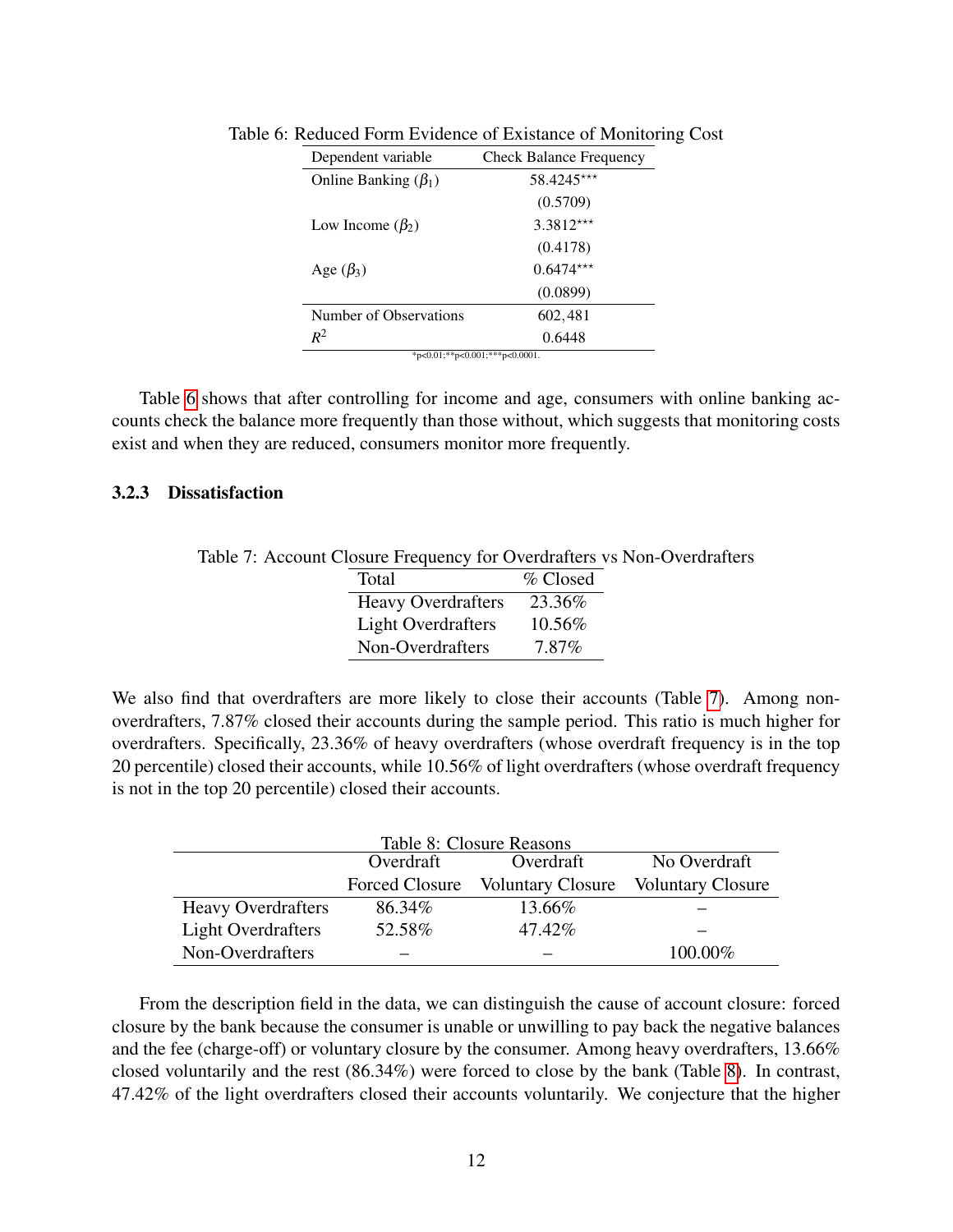voluntary closures may be due to customer dissatisfaction with the bank, with evidence shown below.



<span id="page-12-1"></span>Figure 4: Days to Closure After Last Overdraft

First, we find that overdrafters who closed voluntarily were very likely to close soon after the overdraft. In Figure [4](#page-12-1) we plot the histogram of number of days it took the account to close after its last overdraft occasion. It shows that more than 60% of accounts closed within 30 days after the overdraft occasion.



<span id="page-12-2"></span>

Second, light overdrafters are also more likely to close their accounts when the ratio of overdraft fee over the transaction amount that caused the overdraft fee is higher. In other words, the more unfair the overdraft fee (higher ratio of overdraft fee over the transaction amount that caused the overdraft fee), the more likely it is that she will close the account. We show this pattern in the left panel of Figure [5.](#page-12-2) However, this effect doesn't seem to be present for heavy overdrafters (right panel of Figure [5\)](#page-12-2).

The model free evidence indicate that consumer heavy discounting and inattention can help explain consumers' overdraft behaviors as consumers might be dissatisfied after being charged the overdraft fees. Below we'll build a structural model that incorporates consumer heavy discounting, inattention and dissatisfaction.

## <span id="page-12-0"></span>4 Model

We model a consumer's daily decision about non-preauthorized spending in her checking account. Alternatively we could describe this non-preauthorized spending as immediate or discretionary; not discretionary in the sense that economists traditionally use the term, but in the sense that immediate spending likely could have been delayed. To focus on rationalizing the consumer's overdraft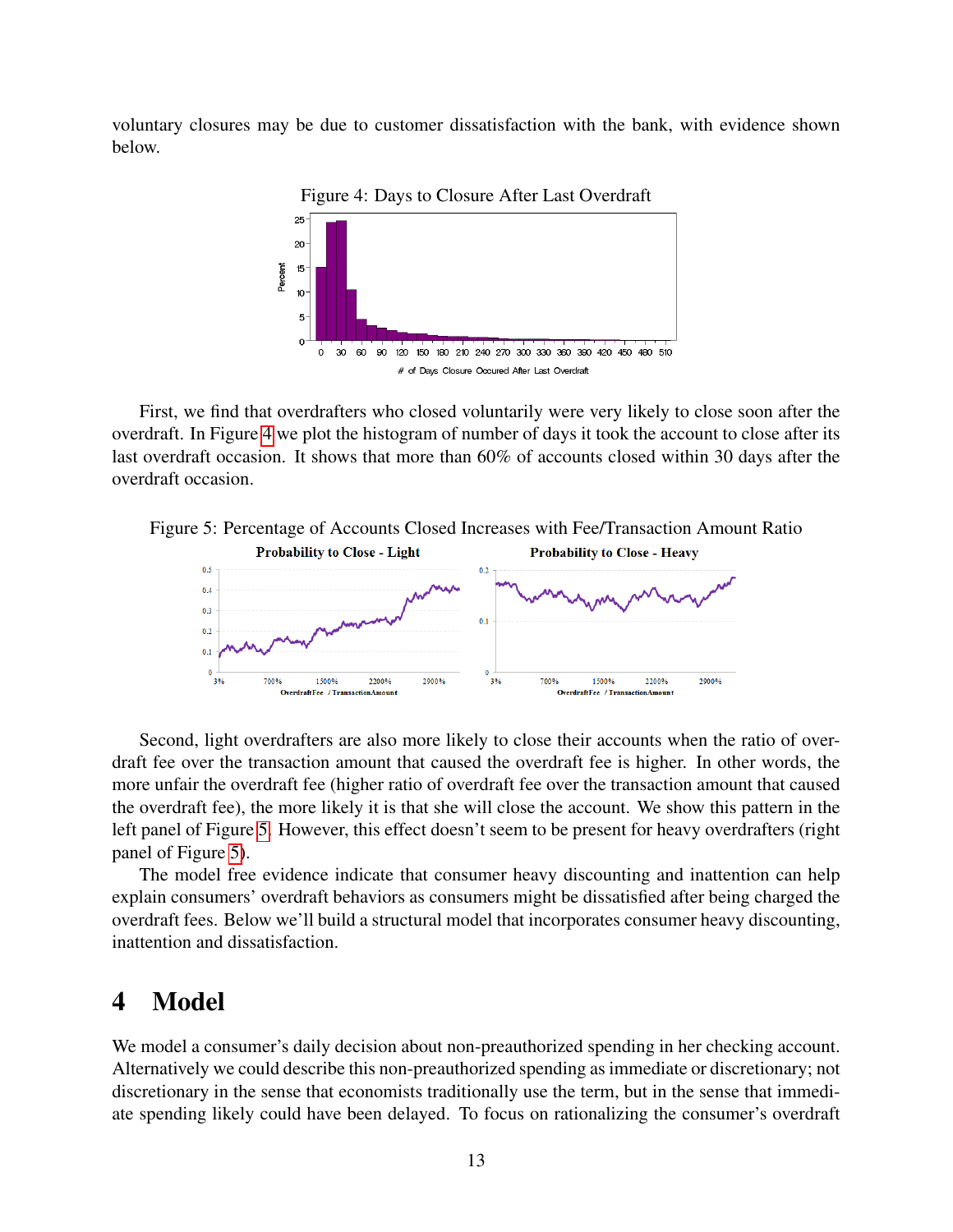behavior, we make the following assumptions. First, we abstract away from the complexity associated with our data and assume that the consumer's income and preauthorized spendings are exogenously given. We refer to preauthorized spending to mean those expenses for which the spending decision was made prior to payment. For example, a telephone bill or a mortgage due are usually arranged before the date that the actual payment occurs. We assume that decisions for preauthorized spending are hard to change on a daily basis after they are authorized and more likely to be related to consumption that has medium or long-run consequences. In contrast, nonpreauthorized spending involves a consumer's frequent day-to-day decisions and the consumer can adjust the spending amount flexibly. We make this distinction because non-preauthorized spending is at the consumer's discretion and thus affects the overdraft outcome directly. To ease explanation, we use "coming bills" to represent preauthorized spending for the rest of the paper. Second, we allow the consumer to be inattentive to monitoring her account balance and coming bills. But she can decide whether to check her balance. When a consumer hasn't checked the balance, she comes up with an estimate of the available balance and forms an expectation about coming bills. If she makes a wrong estimate or expectation, she faces the risk of overdrawing her account. Last, as consumption is not observed in the data, we make a bold assumption that spending is equivalent to consumption in terms of generating utility. That is, the more a consumer spends, the more she consumes, the higher utility she obtains. In what follows, we use consumption and spending interchangeably.

We'll describe the model in the next four parts: (1) timing, (2) basic model (3) inattention and balance checking and (4) dissatisfaction and account closing.

### 4.1 Timing

The timing of the model is as follows (Figure 6). On each day:

1. The consumer receives income, if there is any.

2. Her bills arrive if there is any.

3. Balance checking stage (CB): She decides whether to check her balance. If she checks, she incurs a cost and knows today's beginning balance and the bill amount. If not, she recalls an estimate of the balance and bill amount.

4. Spending stage (SP): She makes the discretionary spending decision (Choose C) to maximize total discounted utility V (or expected total discounted utility EV if she didn't check balance)for today and spends the money.

5. Overdraft fee is charged if the ending balance is below zero.

6. Account closing stage (AC): She decides whether to close the account (after paying the overdraft fee if there's any). If she closes the account, she receives an outside option. If she doesn't chose the account, she goes to 7.

7. Balance updates and the next day comes.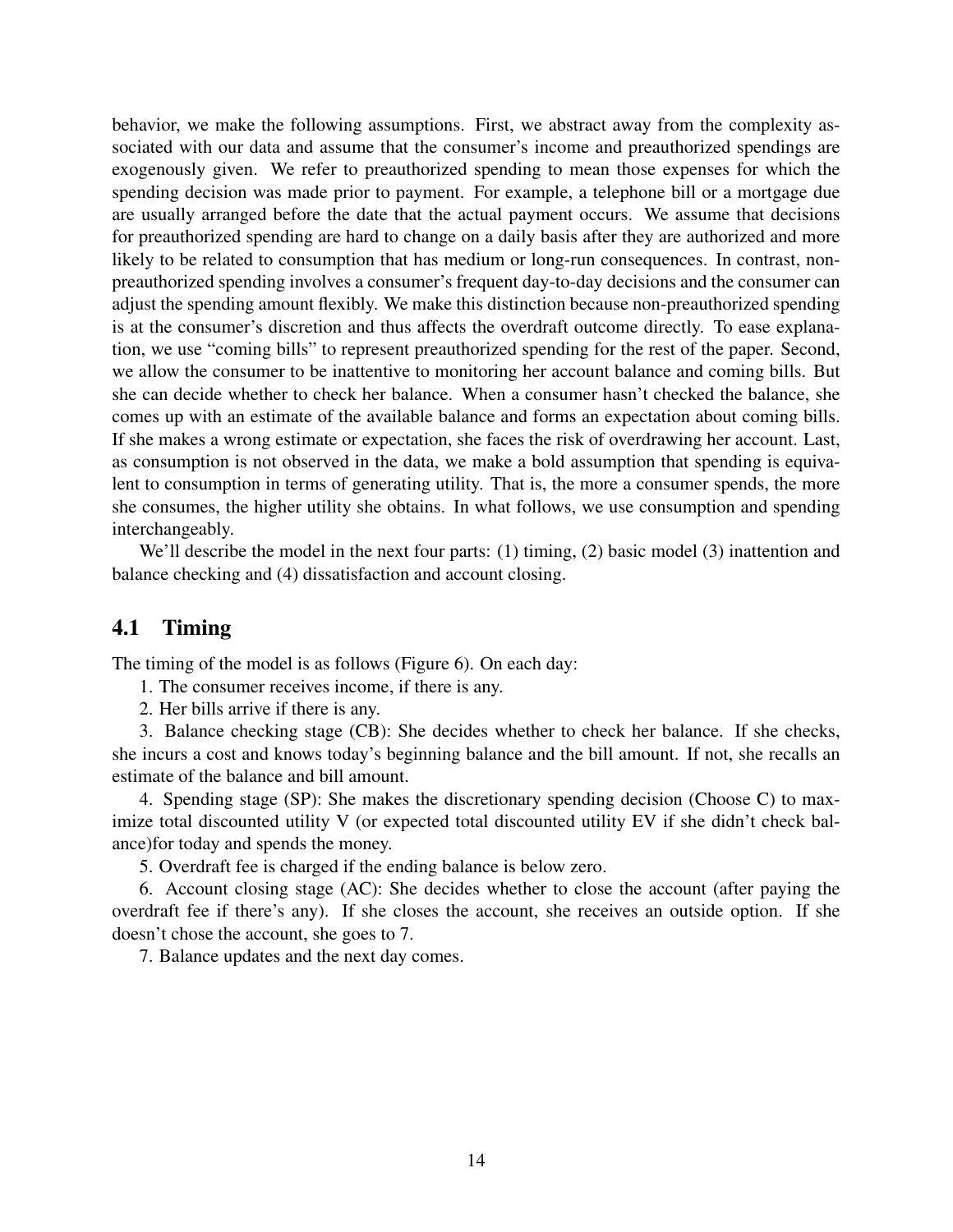

### 4.2 Basic Model

We assume the consumer's per-period consumption utility at time t is a constant relative risk averse utility (Arrow 1963):

$$
u_C(C_t) = \frac{C_t^{1-\theta_t}}{1-\theta_t}
$$
 (1)

where  $\theta_t$  is the relative risk averse coefficient which represents the consumer's preference about consumption. The higher  $\theta_t$ , the higher utility the consumer can derive from a marginal unit of consumption.

$$
\begin{array}{rcl}\n\theta_t & = & \exp\left(\theta + \varepsilon_t\right) \\
\varepsilon_t & \sim & N\left(0, \varsigma^2\right)\n\end{array}
$$

As consumers' preference for consumption might change over time and the relative risk averse coefficient is always positive, we allow  $\theta_t$  to follow a log-normal distribution. Essentially,  $\theta_t$  is the exponential of the sum of a time-invariant mean  $\theta$  and a random shock  $\varepsilon_t$ . The shocks capture unexpected needs for consumption and follow a normal distribution with mean 0 and variance  $\zeta^2$ (Yao et. al. 2012).

Notice that the consumption plan  $C_t$  depends on the consumer's budget constraint, which further depends on her current balance  $B_t$ , income  $Y_t$  and future bills  $\Psi_t$ . For example, when the coming bill is for a small amount, the consumption can be higher than when the bill is for a large amount.

### 4.3 Inattention and Balance Checking

In practice, the consumer may not be fully attentive to her financial well-being. Because monitoring her account balance takes time and effort, she may not check her balance frequently. As a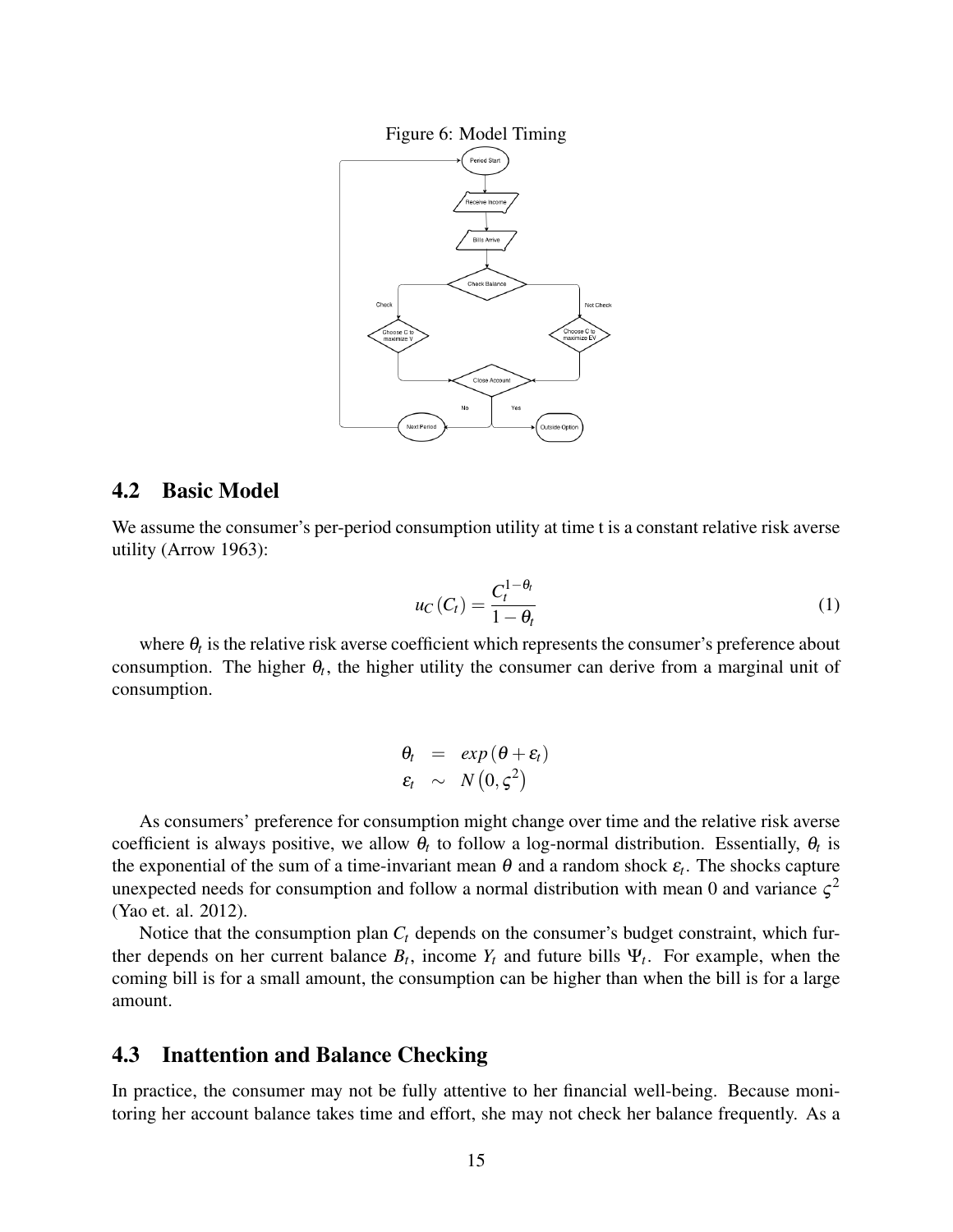consequence, instead of knowing the exact (available) balance  $B_t$ <sup>[12](#page-15-0)</sup>, she recalls a perceived balance  $B_t$ . Following Mehta, Rajiv and Srinivasan (2003), we allow the perceived balance  $B_t$  to be the sum of the true balance  $B_t$  and a perception error  $\eta_t \omega_t$ . The first component of the perception error  $\eta_t$  is a random draw from the standard normal distribution<sup>[13](#page-15-1)</sup> and the second component is the standard deviation of the perception error,  $\omega_t$ . So  $B_t$  follows a normal distribution

$$
\widetilde{B}_t \sim N\left(B_t + \eta_t \omega_t, \omega_t^2\right)
$$

The variance of the perception error  $\omega_t^2$  measures the extent of uncertainty. Based on the evidence from section [3.2.2,](#page-7-1) we allow this extent of uncertainty to accumulate through time which implies that the longer the consumer goes without checking her balance, the more inaccurate her perceived balance is. That is,

<span id="page-15-2"></span>
$$
\omega_t^2 = \rho \Gamma_t \tag{2}
$$

where  $\Gamma_t$  denotes the lapsed time since the consumer last checked her balance, and  $\rho$  denotes the sensitivity to lapsed time as shown in the equation  $(2)$  above<sup>[14](#page-15-3)</sup>. Notice that the expected utility is decreasing in the variance of the perception error  $\omega_t^2$ . This is true because the larger the variance of the perception error, the less accurate the consumer's estimate of her true balance, and the more likely she is going to mistakenly overdraw, which lowers her utility.

We further assume that the consumer is sophisticated inattentive<sup>[15](#page-15-4)</sup> in the sense that she is aware of her own inattention (Grubb 2014). Sophisticated inattentive consumers are rational in that they choose to be inattentive due to the high cost of monitoring her balances from day-to-day. We also model the consumer's balance checking behavior. We denote the balance checking choice as  $Q_t \in \{1,0\}$  where 1 means check and 0 otherwise. If a consumer checks her balance, she incurs a monitoring cost but knows exactly what her balance is. So the perception error is reduced to zero and she can make her optimal spending decision with all information. In mathematics form, her consumption utility function changes to

<span id="page-15-5"></span>
$$
u_t = \frac{C_t^{1-\theta_t}}{1-\theta_t} - Q_t \xi + \chi_t Q_t \tag{3}
$$

where  $\xi$  is her balance checking cost and  $\chi_{Q_t}$  is the idiosyncratic shock that affects her balance checking cost. The shock  $\chi_{tQ_t}$  can come from random events like a consumer checks balance because she's also performing other types of transactions (like online bill payments) or she is on vacation without access to any bank channels so it's hard for her to check balances. The equation

<span id="page-15-0"></span> $12$  Available balance means the initial balance plus income minus bills. For the ease of exposition, we omit the word "available" and only use "balance".

<span id="page-15-1"></span><sup>&</sup>lt;sup>13</sup>The mean balance perception error  $\bar{\eta}$  cannot be separately identified from the variance parameters  $\rho$  because the identification sources both come from consumers' overdraft fee payment. Specifically, the high overdraft payment for a consumer can be either explained by a positive balance perception error or large perception error variance caused by large  $\rho$ . So we fix  $\bar{\eta}$  at zero, i.e. the perception error is assumed to be unbiased.

<span id="page-15-3"></span><sup>&</sup>lt;sup>14</sup>We considered other specifications for the relationship between perception error variance and lapsed time since last balance check. Results remain qualitatively unchanged

<span id="page-15-4"></span><sup>&</sup>lt;sup>15</sup>Consumers can also be naively inattentive, but we don't allow it here. See discussion in Grubb 2014.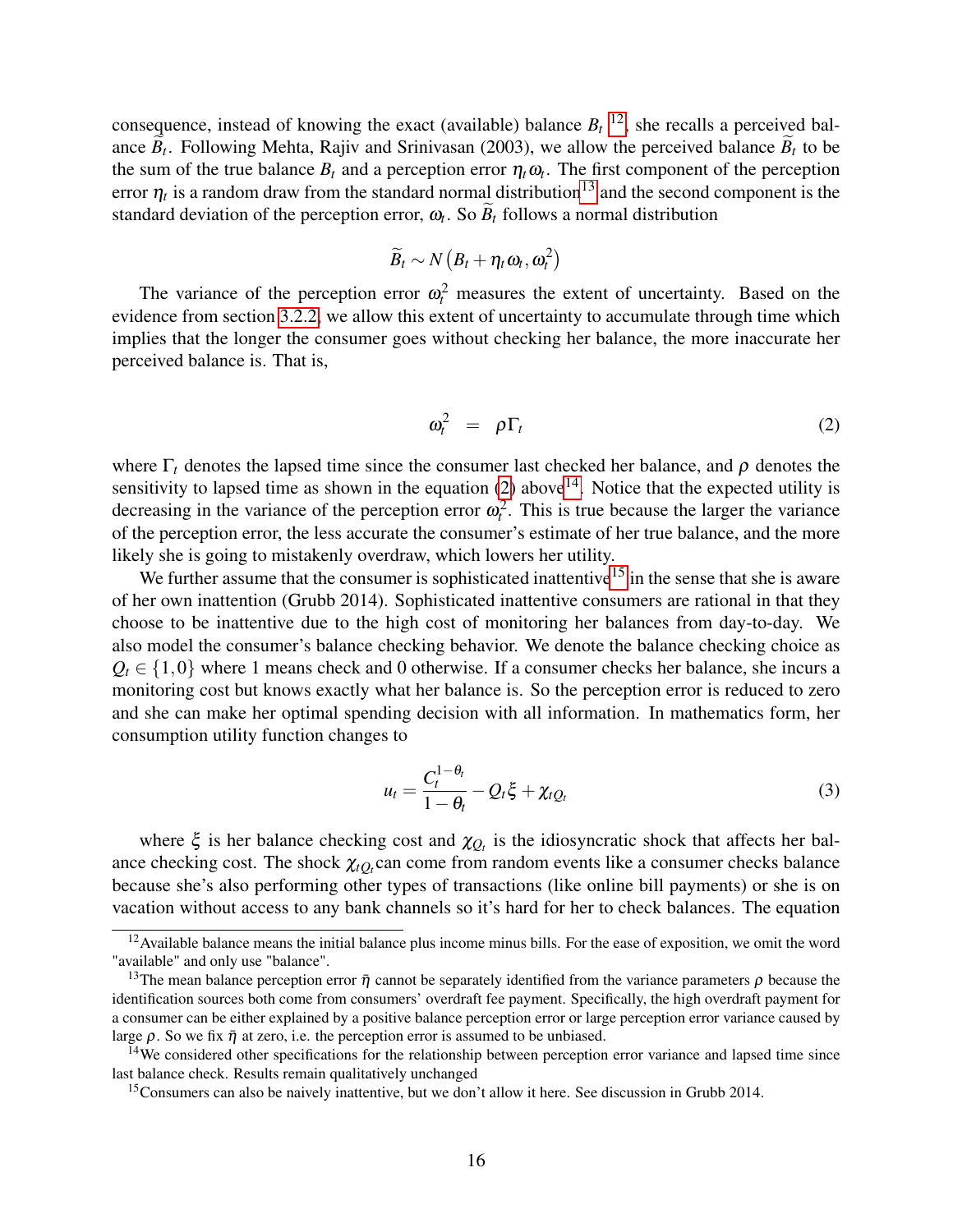implies that if the consumer checks her balance, then her utility decreases by a monetary equivalence of  $[(1 - \theta_t)\xi]^{\frac{1}{1-\theta_t}}$ . We assume that  $\chi_{tQ_t}$  are iid and follow a type I extreme value distribution.

If she doesn't check, she recalls her balance  $B_t$  with the perception error  $\eta_t$ . So her perceived balance is

$$
\widetilde{B}_t \sim Q_t B_t + (1 - Q_t) N \left( B_t + \eta_t \omega_t, \omega_t^2 \right)
$$

She forms an expected utility based on her knowledge about the distribution of her perception error. The optimal spending will maximize her "expected" utility after integrating out the balance perception error, which is

$$
u_t = \int_{\widetilde{B}_t} \int_{\eta_t} u_t \left( C_t; \widetilde{B}_t \right) dF\left( \eta_t \right) dF\left( \widetilde{B}_t \right)
$$

### 4.4 Dissatisfaction and Account Closing

We assume that the consumer also has the option of closing the account (e.g., an "outside option"). If she chooses to close the account, she might switch to other competing banks or become unbanked. With support from section [3.1,](#page-4-4) we make an assumption that consumers are sensitive to the ratio of the overdraft fee to the overdraft transaction amount and we use $\Xi_{it}$  to denote this ratio as a state variable. We assume that the higher the ratio, the more likely it is that the consumer will be dissatisfied to close the account because the forward-looking consumer anticipates that she's going to accumulate more dissatisfaction (as well as lost consumption utility due to overdrafts) in the future so that it's not beneficial for her to keep the account open any more. Furthermore, we assume that consumers keep updating her belief of the ratio and only remembers the highest ratio that has ever incurred. That is, if we use  $\Delta_t$  to denote the per-period ratio then

$$
\Delta_t = \frac{OD_t}{|B_t - C_t|}
$$

and

$$
E\left[\Xi_{t+1}|\Xi_t\right] = max\left(\Xi_t,\Delta_t\right)
$$

This assumption reflects a consumer's learning behavior over time in the sense that after experiencing many overdrafts, a consumer realizes how costly (or dissatisfied) it could be for her to keep the account open. When she learns that the ratio can be high enough so that it's not beneficial for her to keep the account open any more, she'll choose to close the account. Specifically, we add the dissatisfaction effect to the per-period utility function where

$$
U_t = u_t - \Upsilon * \Delta_t * I[B_t - C_t < 0]
$$

In the above equation,  $u_t$  is defined in equation [3](#page-15-5) and  $\Upsilon$  is the dissatisfaction sensitivity, i.e., the impact of charging an overdraft fee on a consumer's decision to close the account.

We assume that closing the account is a termination decison. Once a consumer chooses to close the account, her value function (or total discounted utility function) equals an outside option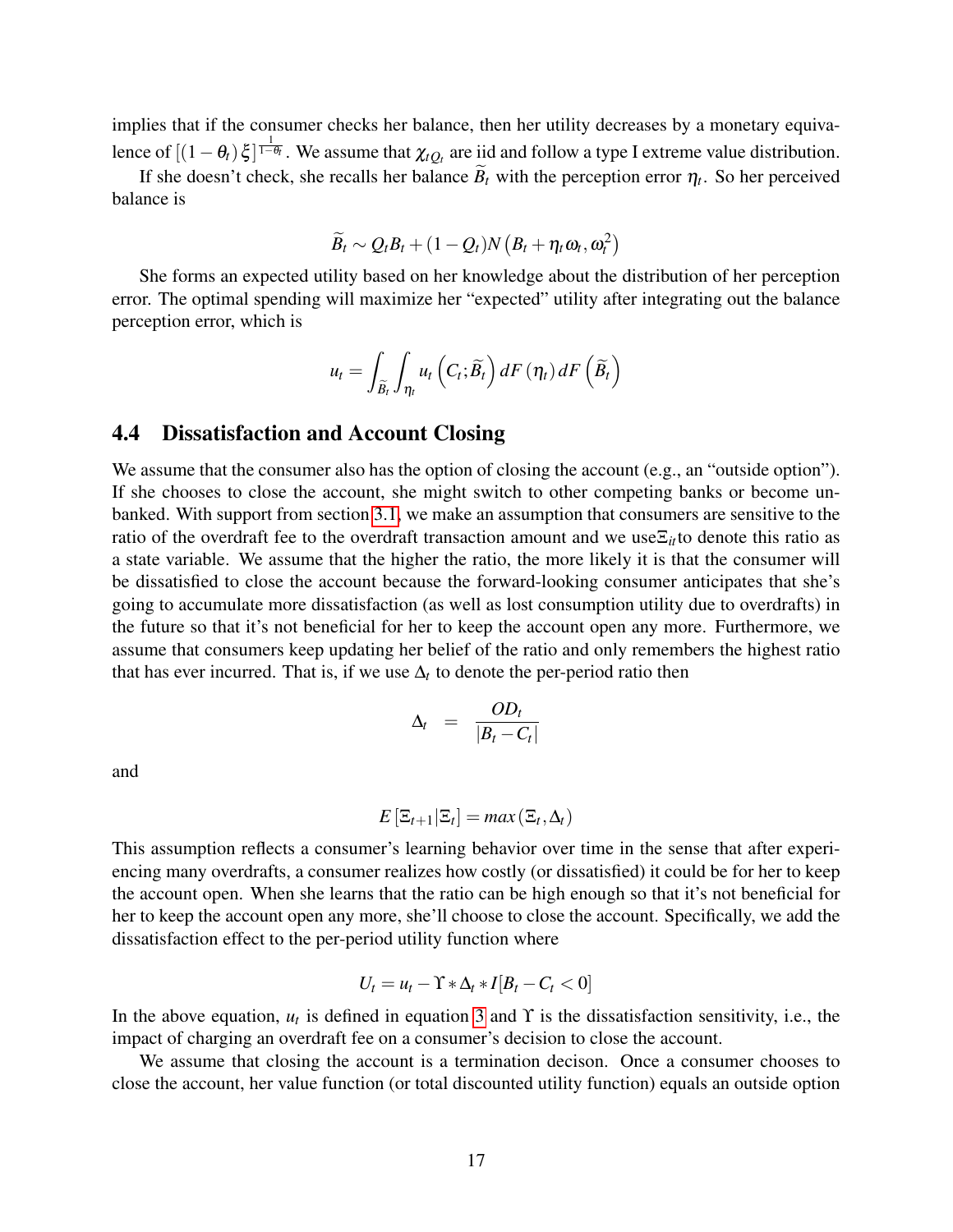with a value normalized to 0 for identification purposes.<sup>[16](#page-17-0)</sup>If the consumer keeps the account open, she'll receive continution values from future per-period utility functions. More specifically, let *W* denote the choice to close the account, where  $W = 1$  is closing the account and  $W = 0$  is keeping the account open. Then the value function for the consumer becomes

$$
V_t = \begin{cases} U_t + \varpi_{t0} + \beta E \left[ V_{t+1} | S_t \right] & \text{if } W_t = 0 \\ U_t + \varpi_{t1} & \text{if } W_t = 1 \end{cases}
$$

where  $\bar{\omega}_{t0}$  and  $\bar{\omega}_{t1}$  are the idiosyncratic shocks that determine a consumer's account closing decision. Sources of the shocks may include (1) the consumer moved address; (2) competing bank entered the market, and so on. We assume these shocks follow a type I extreme value distribution.

### 4.5 State Variables and the Transition Process

We have explained the following state variables in the model: (beginning) balance  $B_t$ , income  $Y_t$ , coming bill  $\psi_t$ , lapsed time since last balance check  $\Gamma_t$ , overdraft fee  $OD_t$ , ratio of overdraft fee to the overdraft transaction amount  $\Xi_t$ , preference shock  $\varepsilon_t$ , balance checking cost shock  $\chi_t$  and account closure utility shock  $\overline{\omega}_t$ . The other state variable to be introduced later,  $DL_t$ , is involved in the transition process.

For (available) balance  $B_t$ , the transition process satisfies the consumer's budget constraint, which is

$$
B_{t+1} = B_t - C_t - OD_t * I (B_t - C_t < 0) + Y_{t+1} - \psi_{t+1}
$$

where  $OD<sub>t</sub>$  is the overdraft fee. As we model the consumer's spending decision at the daily level rather than transaction level, we aggregate all overdraft fees paid and assume the consumer knows the per-item fee structure stated in section [3.](#page-3-0) This assumption is realistic in our setting because we have already distinguished between inattentive and attentive consumers. The argument that a consumer might not be fully aware of the per-item fee is indirectly captured by the balance perception error in the sense that the uncertain overdraft fee is equivalent to the uncertain balance because they both tighten the consumer's budget constraint. As for the attentive consumer who overdraws because of heavy discounting, she should be fully aware of the potential cost of overdraft. So in both cases we argue that the assumption of a known total overdraft fee is reasonable.

The state variable  $OD<sub>t</sub>$  is assumed to be iid over time and to follow a discrete distribution with support vector and probability vector  $\{X, p\}$ . The support vector contains multiples of the per-item overdraft fee.

Consistent with our data, we assume an income distribution as follows

$$
Y_t = Y \cdot I(DL_t = PC)
$$

where *Y* is the stable periodic (monthly/weekly/biweekly) income, *DL<sup>t</sup>* is the number of days left until the next payday and *PC* is the length of the pay cycle. The transition process of *DL* is

<span id="page-17-0"></span><sup>&</sup>lt;sup>16</sup>Although the outside option is normalized to zero for all consumers, the implicit assumption is that we allow for heterogeneous utility of the outside option. The heterogeneity is reflected by the other structural parameters, including the dissatisfaction sensitivity.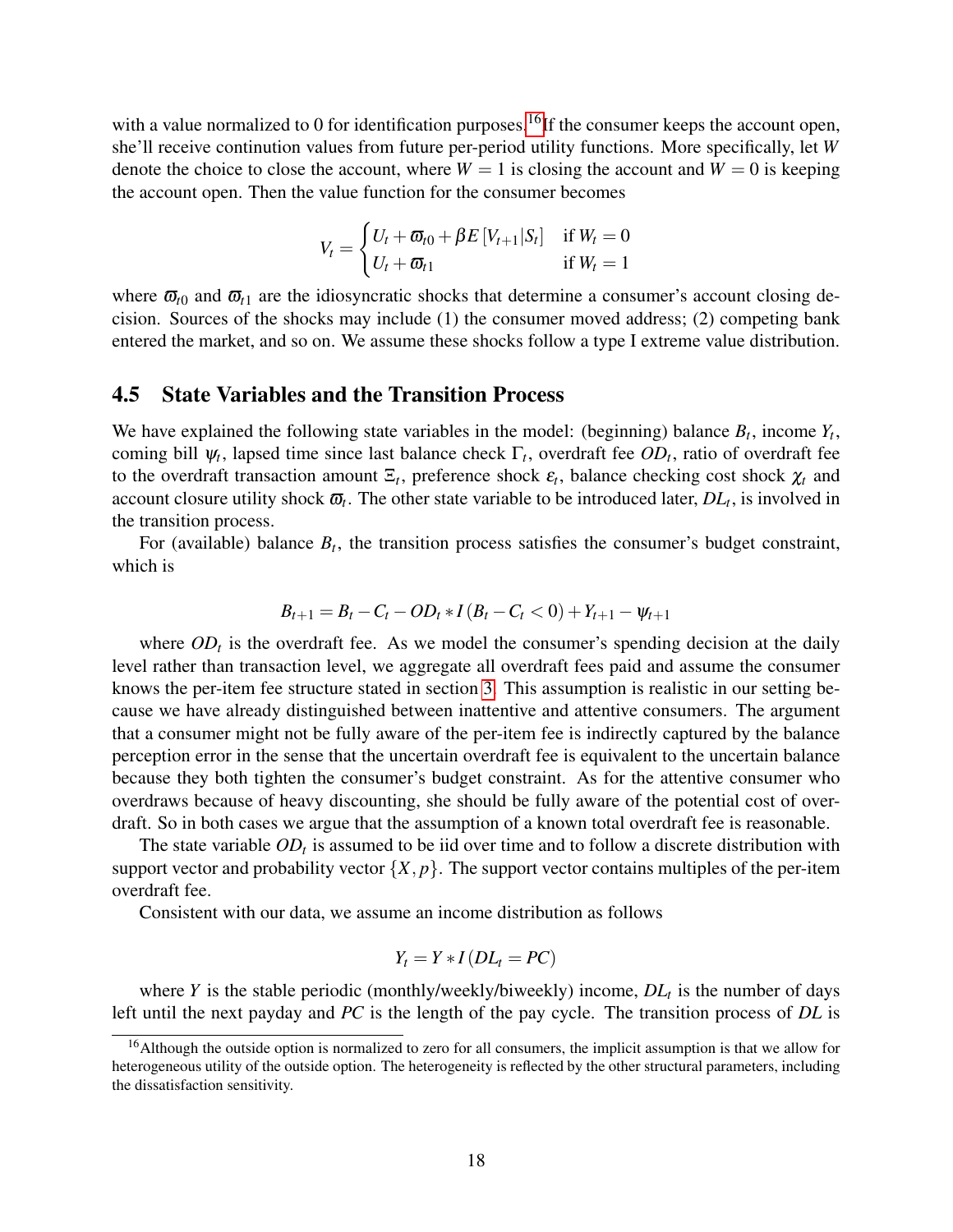deterministic

$$
DL_{t+1} = DL_{t} - 1 + PC * I(DL_{t} = 1)
$$

where it decreases by one for each period ahead and goes back to the full length when one pay cycle ends.

The coming bills are assumed to be iid draws from a compound Poisson distribution with arrival rate  $\phi$  and jump size distribution *G*,  $\Psi_t \sim CP(\phi, G)$ . This distribution can capture the pattern of bills arriving randomly according to a Poisson process and bill sizes are sums of fixed components (each separate bill).

The time since last checking the balance also evolves deterministically based on the balance checking behavior. Formally, we have

$$
\Gamma_{t+1} = 1 + \Gamma_t (1 - Q_t)
$$

which means that if the consumer checks her balance in the current period, then the lapsed time goes back to 1 but if she doesn't check, the lapsed time accumulates by one more period.

The ratio of the overdraft fee to the overdraft transaction amount evolves by keeping the maximum amount over time.

$$
E\left[\Xi_{t+1}|\Xi_t\right] = max\left(\Xi_t,\Delta_t\right)
$$

The shocks  $\varepsilon_t$ ,  $\chi_t$  and  $\overline{\omega}_t$  are all assumed to be iid over time.

In summary, the whole state space for consumer is  $S_t = \left\{\widetilde{B}_t, \Psi_t, Y_t, DL_t, OD_t, \Gamma_t, \Xi_t, \varepsilon_t, \chi_t, \overline{\omega}_t\right\}$ . In our dataset, we observe  $\hat{S}_t = \{B_t, \psi_t, Y_t, DL_t, OD_t, \Gamma_t, \Xi_t\}$  and our unobservable state variables  $\widetilde{S}_t = \left\{ \widetilde{B}_t, \eta_t, \varepsilon_t, \chi_t, \overline{\omega}_t \right\}$ .  $S_t = \hat{S}_t \cup \widetilde{S}_t \cap \{B_t, \psi_t\}$ . Notice here that consumers also have unobserved states  $B_t$  and  $\psi_t$  due to inattention, which means that the consumer doesn't know the true balance  $(B_t)$  or the bill amount  $(\psi_t)$  if she doesn't check her balance but only the perceived balance  $(B_t)$  and expected bill  $(\Psi_t)$ .

#### 4.6 The Dynamic Optimization Problem and Intertemporal Tradeoff

The consumer chooses an infinite sequence of decision rules  ${C_t, Q_t, W_t}_{t=0}^{\infty}$  $\sum_{t=1}^{\infty}$  in order to maximize the expected total discounted utility:

$$
\max_{\{C_t, Q_t, W_t\}_{t=0}^{\infty}} E_{\{S_t\}_{t=1}^{\infty}} \left\{ U_0(C_0, Q_0, W_0; S_0) + \sum_{t=1}^{\infty} \beta^t U_t(C_t, Q_t, W_t; S_t) | S_0 \right\}
$$

where

$$
U_{t}\left(C_{t}, Q_{t}, W_{t}; S_{t}\right) = \left[\int_{\widetilde{B}_{t}}\int_{\eta_{t}}\left\{\frac{C_{t}^{1-\theta_{t}}}{1-\theta_{t}}-Q_{t}\xi+\chi_{tQ_{t}}\right\}dF\left(\eta_{t}\right)dF\left(\widetilde{B}_{t}\right)-\Upsilon\frac{OD_{t} * I[B_{t}-C_{t}<0]}{|B_{t}-C_{t}|}+\varpi_{t0}\right](1-W_{t})+W_{t}\varpi_{t1}.
$$

Let  $V(S_t)$  denote the value function:

$$
V(S_t) = \max_{\{C_{\tau}, Q_{\tau}, W_{\tau}\}_{\tau=t}^{\infty}} E_{\left\{\{S_{\tau}\}_{\tau=t+1}^{\infty}\right\}} \left\{ U_t(S_t) + \sum_{\tau=t+1}^{\infty} \beta^{\tau-t} U_{\tau}(S_{\tau}) | S_t \right\}
$$
(4)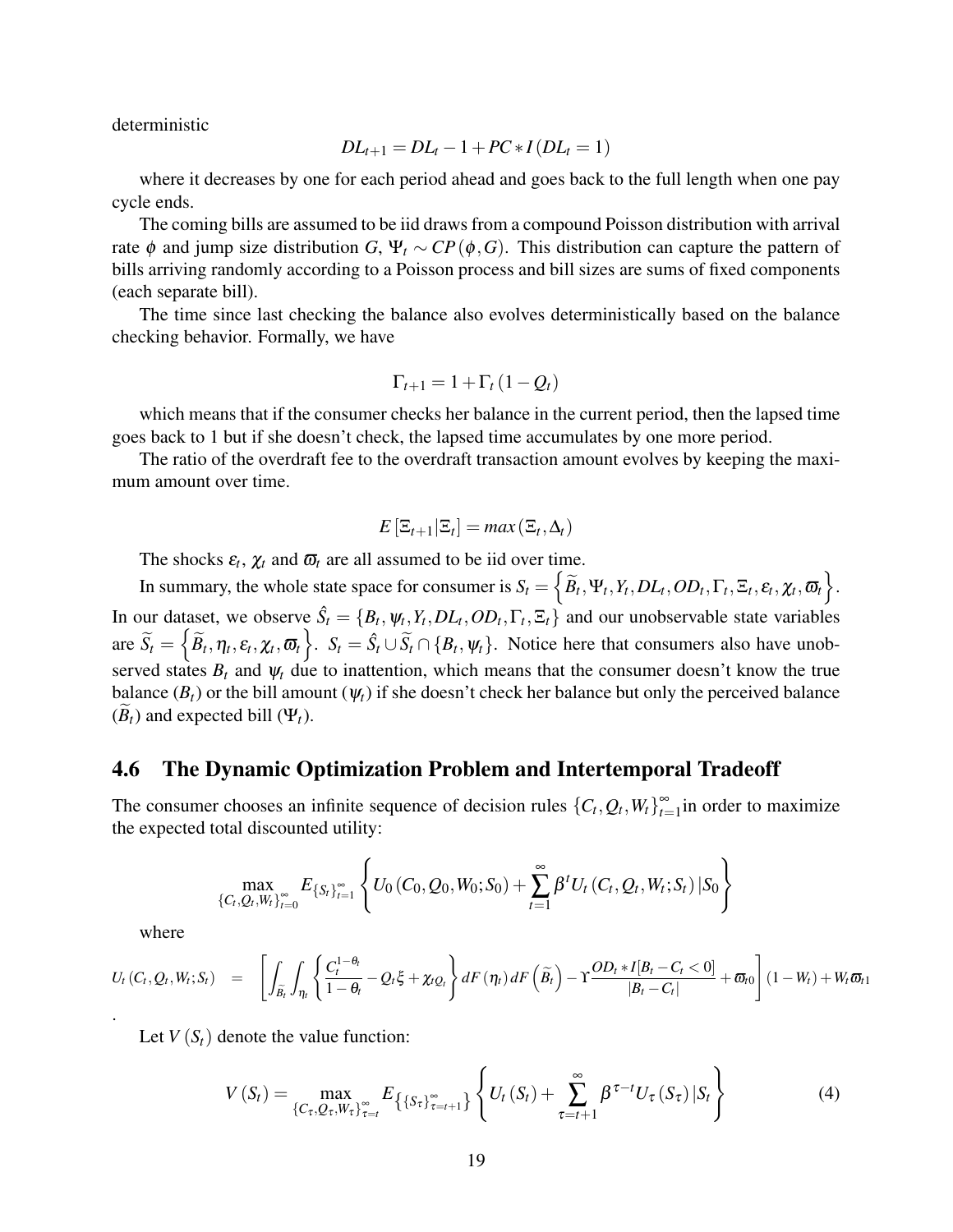according to Bellman (1957), this infinite period dynamic optimization problem can be solved through the Bellman Equation

<span id="page-19-0"></span>
$$
V(S_t) = \max_{C,Q,W} E_{S_{t+1}} \left\{ U(C,Q,W;S_t) + \beta V(S_{t+1}) | S_t \right\}
$$
 (5)

In the infinite horizon dynamic programming problem, the policy function doesn't depend on time. So we can eliminate the time subscript. Then we have the following choice specific value function:

$$
v(C, Q, W; \tilde{B}, \Psi, Y, DL, OD, \Gamma, \Xi, \varepsilon, \chi, \varpi)
$$
\n
$$
= \begin{cases}\nu(C) - \xi + \chi_1 - \Upsilon \frac{OD * I[B - C < 0]}{|B - C|} + \varpi_0 \\
+\beta E_{S_{+1}} \left[ V(\tilde{B}_{+1}, \Psi_{+1}, Y_{+1}, DL_{+1}, OD_{+1}, 1, \Xi_{+1} \varepsilon_{+1}, \chi_{+1}, \varpi_{+1}) \right] & \text{if } Q = 1 \& W = 0 \\
\int_{\tilde{B}_t} \int_{\eta_t} [u_C(C) + \chi_0] dF(\eta_t) dF(\tilde{B}_t) - \Upsilon \frac{OD * I[B - C < 0]}{|B - C|} + \varpi_0 \\
+\beta E_{S_{+1}} \left[ V(\tilde{B}_{+1}, \Psi_{+1}, Y_{+1}, DL_{+1}, OD_{+1}, \Gamma + 1, \Xi_{+1}, \varepsilon_{+1}, \chi_{+1}, \varpi_{+1}) \right] & \text{if } Q = 0 \& W = 0 \\
\varpi_1 & \text{if } W = 1\n\end{cases}
$$
\n(6)

where subscript $+1$  denotes the next time period. So the optimal policy is given by the following solution

$$
\{C^*,Q^*,W^*\} = \arg \max v(C,Q,W;\tilde{B},\Psi,Y,DL,OD,\Gamma,\Xi,\varepsilon,\chi,\varpi)
$$

One thing that's worth noticing is that there's a distinction between this dynamic programming problem and traditional ones. Because of the perception error, the consumer observes  $B_t = B_t +$  $\eta_t \omega_t$  but doesn't know  $B_t$  or  $\eta_t$ . She only knows the distribution  $N(B_t + \eta_t \omega_t, \omega_t^2)$ . The consumer makes a decision  $C^*\left(\widetilde{B}_t\right)$  based on the perceived balance  $\widetilde{B}_t$ . But as researchers, we don't know the realized perception error  $\eta_t$ . We observe the true balance  $B_t$  and the consumer's spending  $C^*\left(\widetilde{B}_t\right)$ . So we can only assume  $C^*$   $(\widetilde{B}_t)$  maximizes the "expected ex-ante value function". Later we look for parameters such that the likelihood for  $C^*\left(\widetilde{B}_t\right)$  maximizes the expected ex-ante value function attains maximum. Following Rust (1987), we obtain the ex-ante value function which integrates out the cost shocks, preference shocks, account closing shocks and unobserved mean balance error.

$$
EV(B, \psi, Y, DL, OD, \Gamma, \Xi) = \int_{\mathfrak{G}} \int_{\mathcal{X}} \int_{\mathcal{E}} \int_{\eta} v(C^*, Q^*, W^*; \tilde{B}, \Psi, Y, DL, OD, \Gamma, \Xi, \varepsilon, \chi, \varpi) d\eta d\varepsilon d\chi d\varpi
$$

Consumers' intertemporal trade-offs are associated with the three dynamic decisions. First of all, given the budget constraint, a consumer will evaluate the utility of spending (or consuming) today versus tomorrow. The higher amount she spends today, the lower amount she can spend tomorrow. So spending is essentially a dynamic decision and the optimal choice for the consumer is to smooth out consumption over the time. Second, when deciding when to check balance, the consumer will compare the monitoring cost with the expected gain from avoiding the overdraft fee. She'll only check when the expected overdraft fee is higher than her monitoring cost. As the consumer's balance perception error might accumulate with time, the consumer's overdraft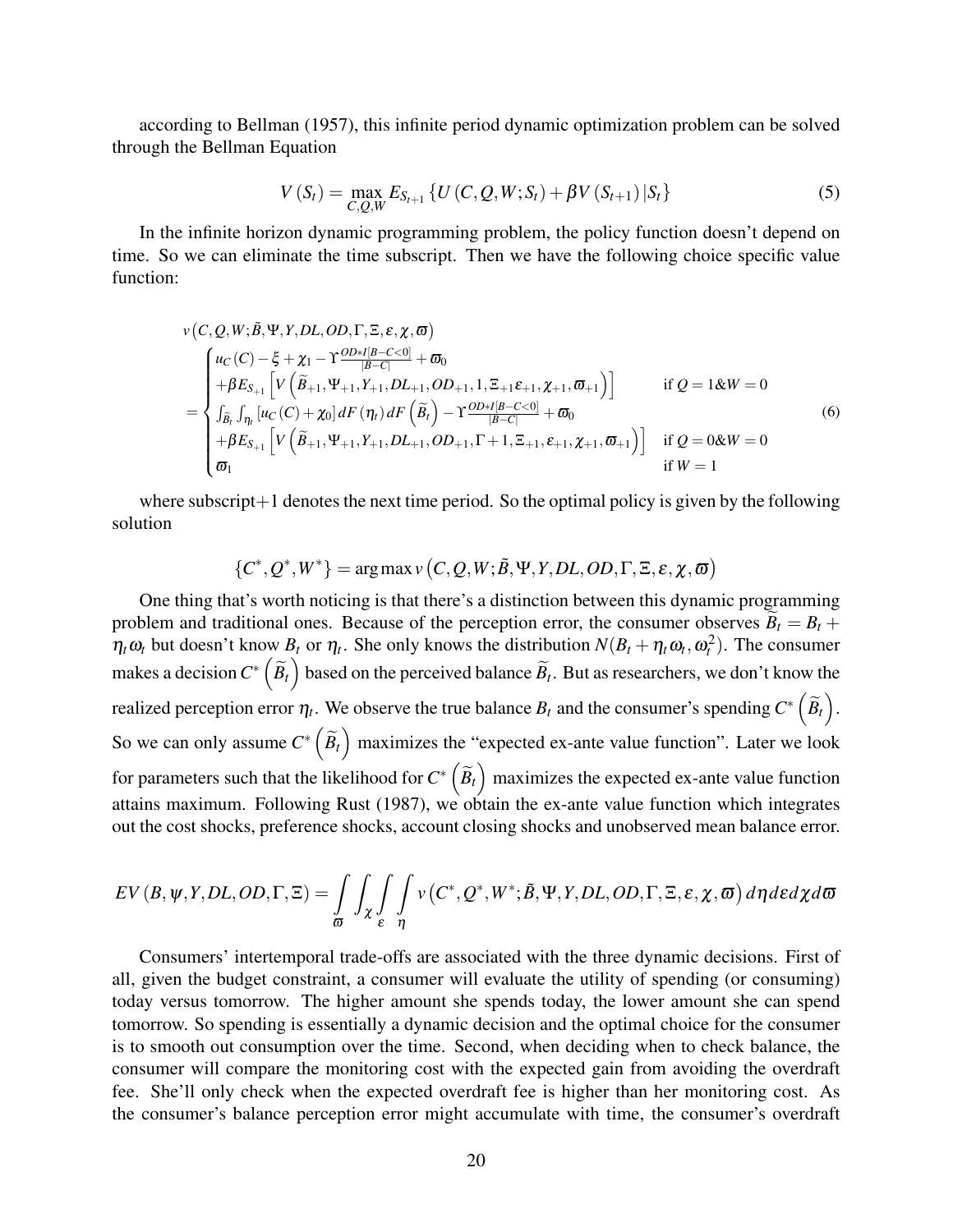probability also increases with the lapse time since the last balance check. As a result, the consumer will wait until the overdraft probability reaches the certain threshold (when the expected overdraft fee equals the monitoring cost) to check the balance. Finally, the decision to close the account is an optimal stopping problem. The consumer will compare the total discounted utility of keeping the account with the utility from the outside option to decide when to close the account. When expecting too much overdraft fees as well as the accompanied dissatisfaction, the consumer will find it more attractive to take the outside option and close the account.

## 4.7 Heterogeneity

In our data, consumers exhibit different responses to their state conditions. For example, some consumers have never checked their balances and frequently overdraw while other consumers frequently check their balances and rarely overdraw. We hypothesize that it's due to their heterogeneous discount factors and monitoring costs. Therefore, our model needs to account for unobserved heterogeneity. We follow a hierarchical Bayesian framework (Rossi, McCulloch and Allenby 2005) and incorporate heterogeneity by assuming that all parameters:  $\beta_i$  (discount factor), ς*<sup>i</sup>* (standard deviation of risk averse coefficient),ξ*<sup>i</sup>* (monitoring cost), ρ*<sup>i</sup>* (sensitivity of error variance to lapsed time since last checking balance) and ϒ*<sup>i</sup>* (dissatisfaction sensitivity) have a random coefficient specification. For each of these parameters,  $\vartheta \in \{\beta_i, \zeta_i, \lambda_i, \xi_i, \rho_i\}$ , the prior distribution is defined as  $\vartheta \sim N(\mu_\vartheta, \sigma^2_\vartheta)$  $\binom{2}{2}$ . The hyper-prior distribution is assumed to be diffuse.

## 4.8 Numerical Example

Here we use a numerical example to show that inattention can explain the observed overdraft occasions in the data. More importantly, we display an interesting case in which an unbiased perception can make the consumer spend less than the desired level. In this example, there are two periods,  $t \in \{1,2\}$ . The consumer chooses the optimal consumption to maximize the expected total discounted utility. In order to obtain an analytical solution for the optimal spending, we assume a CARA utility  $u_C(C_t) = \frac{1}{\theta} exp(-\theta C_t)$  and the coming bill following a normal distribution  $\Psi_2 \sim N(\bar{\psi}_2, \zeta_2^2)$ . The initial balance is  $B_1$  and the consumer receives income  $Y_1$  and  $Y_2$ . As period 2 is the termination period, the consumer will spend whatever is left from period 1, i.e.,  $C_2 = B_1 + Y_1 - \psi_1 - C_1 - OD * (B_1 + Y - \psi_1 - C_1 - \psi_2) + Y_2 - \psi_2$ . So the only decision is how much to spend for period 1: *C*<sub>1</sub>. Let  $\theta = 0.07$ ,  $B_1 = 3.8$ ,  $Y_1 = 3$ ,  $Y_2 = 3$ ,  $\overline{V_2} = 1$ ,  $\zeta_2 = 3.9$ ,  $\beta = 0.99$ ,  $OD = 3.58$  (The values seem small compared to spending in reality because we apply log to all monetary values).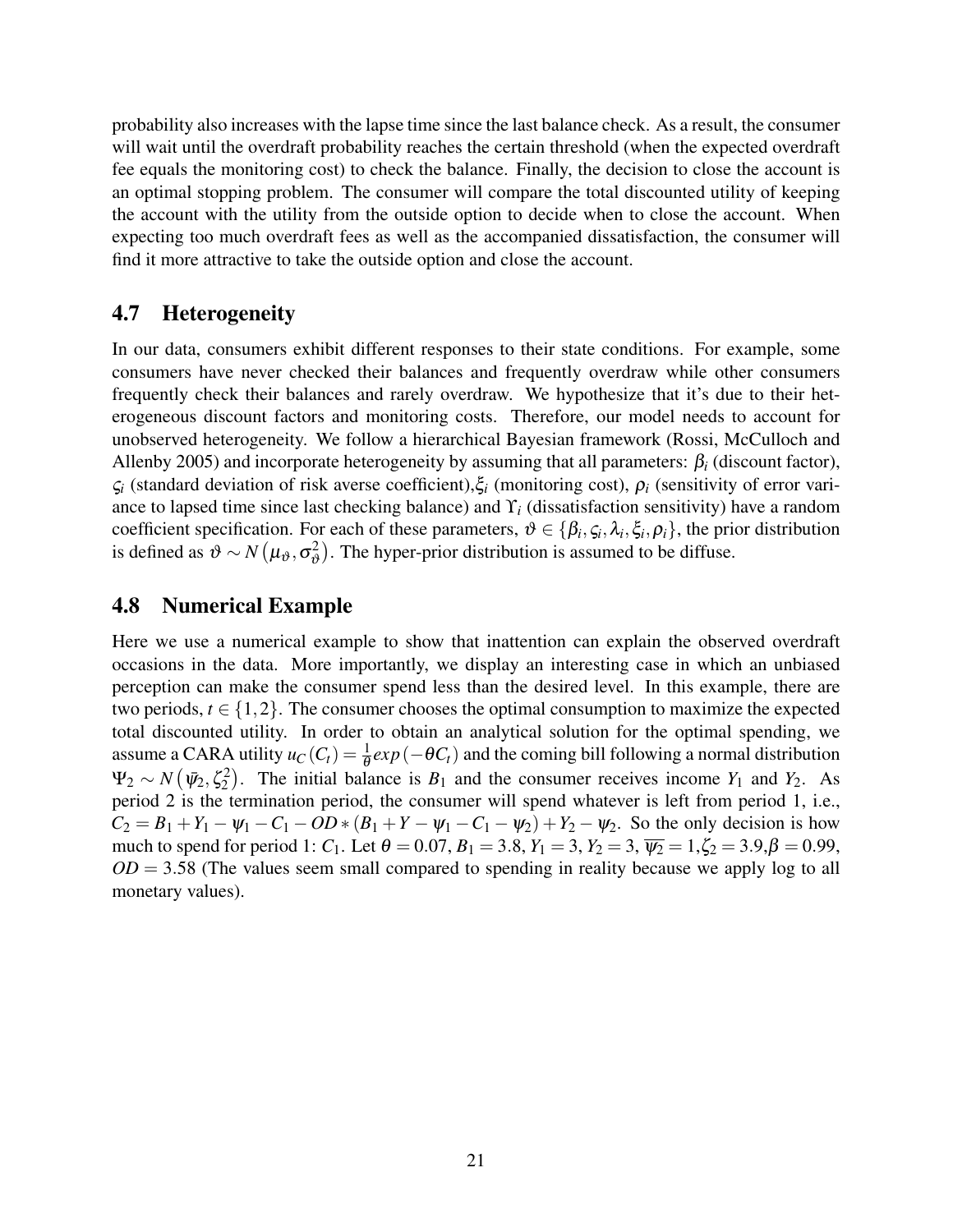#### <span id="page-21-2"></span>4.8.1 Effect of Overdraft

<span id="page-21-0"></span>

In this example in Figure [7,](#page-21-0) when there's no bill to pay in the first period ( $\psi_1 = 0$  in the left panel), the total budget for the consumer is 6.8 and she would like to spend 4.2 to attain the maximum utility. However, when she has to pay for a bill of 6 (right panel), she is left with only 0.8. Her optimal choice is to spend 0.8 and just clear the budget because the disutility of overdraft (utility function with overdraft is the black line labeled as OD) is too high. This example shows that since the overdraft fee is equivalent to an extremely high interest rate short-term loan, the consumer wouldn't want to overdraw her account.

#### 4.8.2 Effect of Inattention–Overdraft

<span id="page-21-1"></span>

In a different scenario (Figure [8\)](#page-21-1), if the consumer overestimates her balance to be 7 (her true balance is 3.8), i.e., she has a positive perception error regarding her true balance, then she would spend 2.8 which is the optimal amount based on this misperception. This perception error leads her to an overdraft.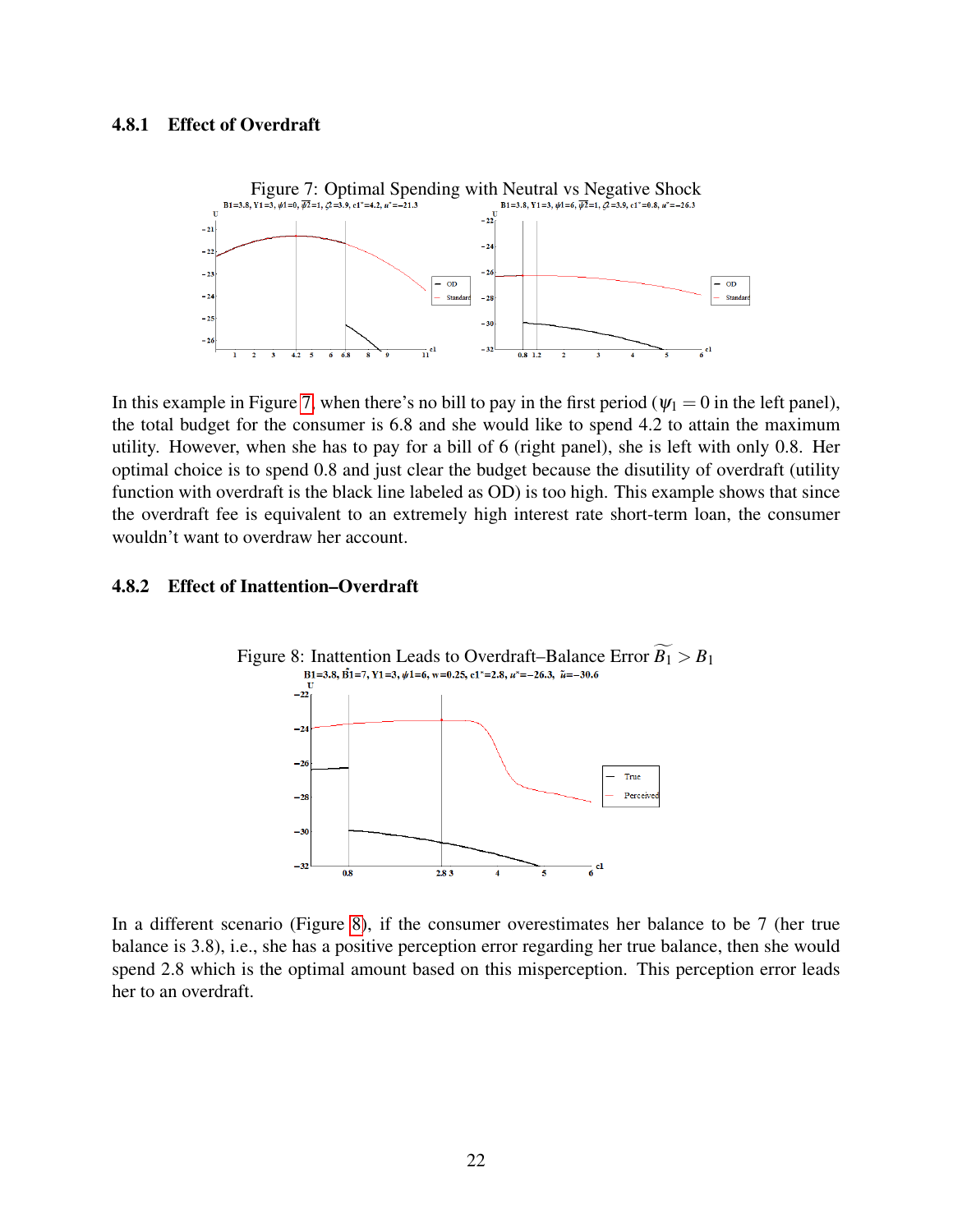#### <span id="page-22-3"></span>4.8.3 Effect of Inattention–Error Constraints Spending

<span id="page-22-1"></span>

Finally, we discover an interesting case where inattention may cause the consumer to spend less than her optimal spending level. This happens because the consumer knows that she is inattentive, i.e., she might overestimate her effective balance to run into overdraft. In order to prevent this, the consumer tends to constrain her spending. As shown in Figure [9,](#page-22-1) though the optimal spending is 0.8 as in the previous example (section [4.8.1\)](#page-21-2), the inattentive consumer chooses to spend 0.5 to prevent overdraft. This example suggests a new revenue source for the bank. If the bank provides automatic alerts to consumers to inform them of their exact balances, the consumers won't have to take precautions to avoid overdrafts. As a consequence, consumers will spend more and the bank can benefit from the increased interchange fees.

## <span id="page-22-0"></span>5 Identification and Estimation

We now discuss the identification of the parameters and the estimation procedure.

## 5.1 Identification

The unknown structural parameters in the model include  $\{\theta, \beta, \zeta, \xi, \rho, \Upsilon\}$  where  $\theta$  is the logarithm of the mean risk averse coefficient,  $\beta$  is the discount factor,  $\zeta$  is the standard deviation of the risk averse coefficient,  $\xi$  is the monitoring cost,  $\rho$  is the sensitivity of balance error variance to the lapsed time since last balance checking, and ϒ is the dissatisfaction sensitivity. Next we provide an informal rationale for identification of each parameter.

First of all, as we know from Rust (1987), the discount factor  $\beta$  cannot be separately identified from the static utility parameter, which in our case, the risk aversion coefficient  $\theta$ . The reason is that lowering  $\theta$  tends to increase consumption/spending, an effect which can also be achieved by lowering  $β$ . As we are more interested in the consumers' time preference rather than risk preference, we fix the risk averse coefficient  $\theta$ , which allows me to identify the discount factor<sup>[17](#page-22-2)</sup>.

<span id="page-22-2"></span> $17$ We also tried to fix the discount factor (at 0.9998) and estimate the risk averse coefficients. Other structural parameter estimates are not significantly unaffected under this specification. Our results confirm that the risk averse coefficient and the discount factor are mathematically substitutes (Andersen et al. 2008). Estimation results with fixed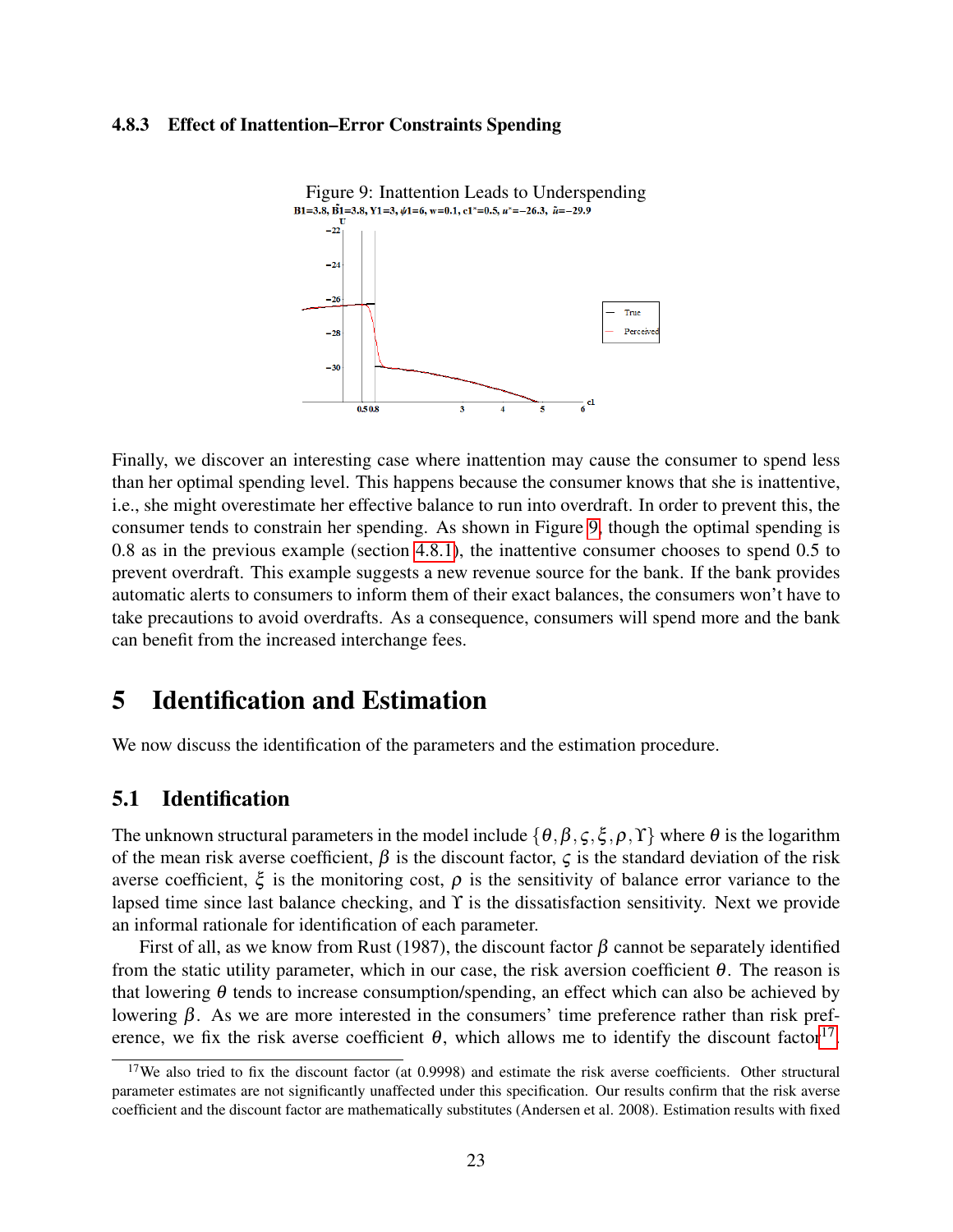This practice is also used in Gopalakrishnan, Iyengar, Meyer 2014. As to the risk averse coefficient, we choose  $\theta = 0.74$ , following the latest literature by Andersen et al. (2008) where they jointly elicit risk and time preferences<sup>[18](#page-23-0)</sup>. After fixing  $θ$ ,  $β<sub>i</sub>$  can be well identified by the sequences of consumption (spending) within a pay period. A large discount factor (close to 1) implies a stable consumption stream while a small discount factor implies a downward sloping consumption stream. Because a discount factor is constrained above by 1, we do a transformation to set  $\beta_i = \frac{1}{1+exi}$  $\frac{1}{1+exp(\lambda_i)}$  and estimate  $\lambda_i$  instead.

Second, the standard deviation of risk averse coefficient  $\zeta_i$  is identified by the variation of consumptions on the same day of the pay period but across different pay periods.

Moreover, according to the intertemporal tradeoff, the longer the consumer goes without checking her balance, the more likely she will be to overdraw due to the balance error. The observed data pattern of more overdraft fees paid longer after a balance checking inquiry can help pin down the structural parameters  $\rho_i$ .

Intuitively, the monitoring cost  $\xi$ <sup>*i*</sup> is identified by the expected overdraft payment amount. Recall that the tradeoff regarding balance checking is that a consumer only checks balance when  $\xi$ <sup>*i*</sup> is smaller than the expected overdraft payment amount. In the data we observe the balance checking frequency. Combining this with the calculated  $\rho_i$  we can compute the expected overdraft probability and further the expected overdraft payment amount, which is the identified ξ*<sup>i</sup>* . Given  $\rho_i$ , a consumer with few balance checking inquiries must have a higher balance checking cost  $\xi_i$ .

Lastly, the dissatisfaction sensitivity parameter  $\Upsilon_i$  can be identified by the data pattern that consumers' account closure probability varies with the ratio of overdraft fee over the overdraft transaction amount, as shown in section [3.1.](#page-4-4)

Note that aside from these structural parameters, there is another set of parameters that govern the transition process. These parameters can be identified prior to structural estimation from the observed state variables in our data. The set includes  $\{\phi, G, X, p\}$ .

In sum, the structural parameters to be estimated include  $\{\lambda_i, \zeta_i, \xi_i, \rho_i, \Upsilon_i\}$ .

### 5.2 Likelihood

The full likelihood function is

$$
L\left(\left\{\left\{C_{it},Q_{it},W_{it};\hat{S}_{it}\right\}_{t=1}^{T}\right\}_{i=1}^{I}\right) \\
= \left(\left\{L\left\{C_{it},Q_{it},W_{it};\hat{S}_{it}\right\}_{t=1}^{T}\right\}_{i=1}^{I}\right)L\left(\left\{f\left\{\hat{S}_{it}|\hat{S}_{it-1}\right\}_{t=1}^{T}\right\}_{i=1}^{I}\right)L\left(\left\{\hat{S}_{i0}\right\}_{i=1}^{I}\right)
$$

where  $\hat{S}_{it} = \{B_{it}, \psi_{it}, Y_{it}, DL_{it}, OD_{it}, \Gamma_{it}, \Xi_t\}$ . As the likelihood for the optimal choices and that for the state transition process are additively separable when we apply log to the likelihood function, we can first estimate the state transition process from the data, then maximize the likelihood for the optimal choices. The likelihood function for the optimal choice is

discount factor are available upon requests.

<span id="page-23-0"></span><sup>&</sup>lt;sup>18</sup>We also tried other values for the relative risk averse coefficient θ, the estimated discount factor β values change with different  $\theta$ 's, but other structural parameter values remain the same. The policy simulation results are also robust with different values of  $\theta$ 's.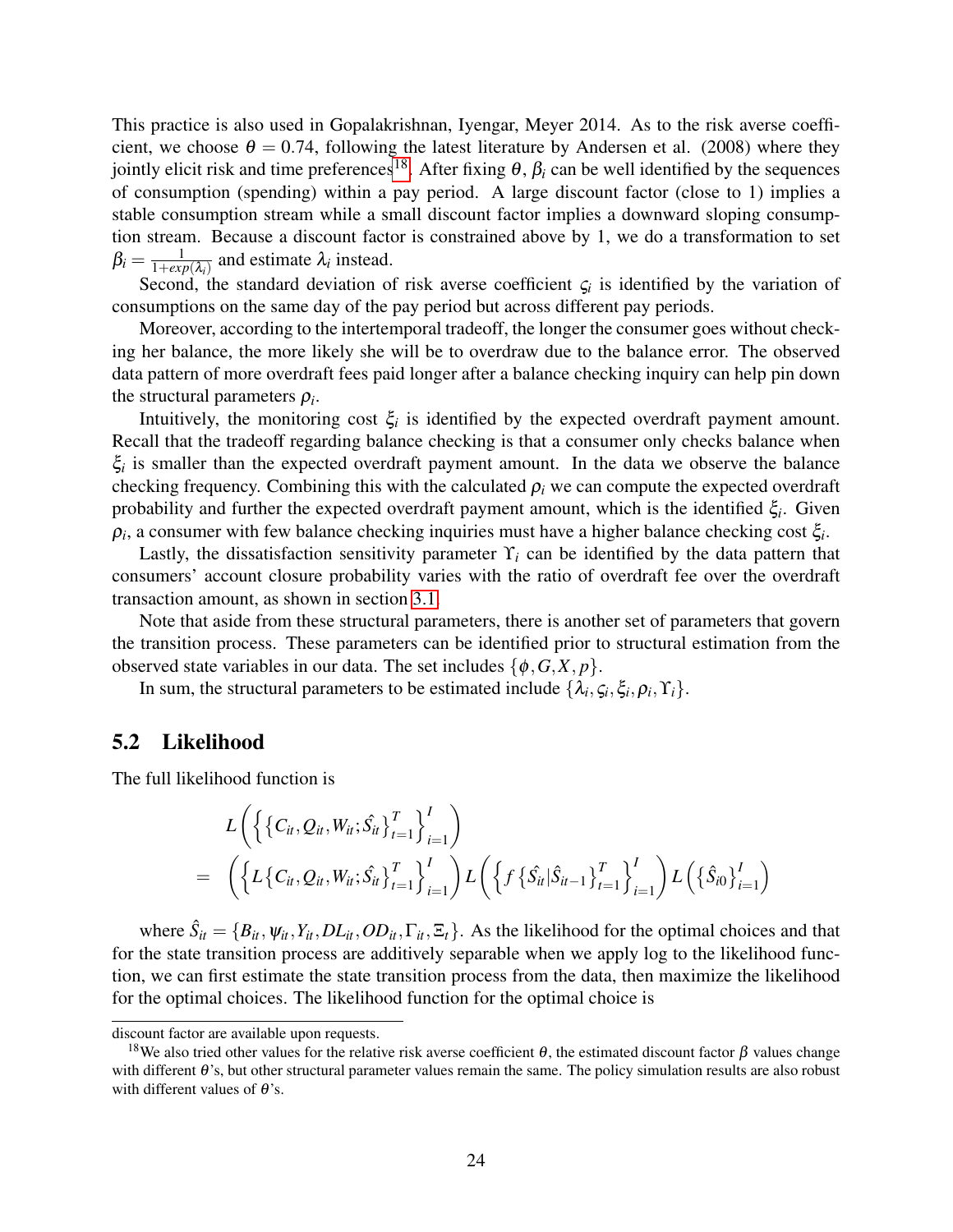$$
L\left(\left\{ \{C_{it}, Q_{it}, W_{it}; \hat{S}_{it}\}_{t=1}^{T} \right\}_{i=1}^{I} \right)
$$
  
= 
$$
\prod_{i=1}^{L} \prod_{t=1}^{T} L(C_{it}; \hat{S}_{it}) L(Q_{it}; \hat{S}_{it}) L(W_{it}; \hat{S}_{it})
$$
  
= 
$$
\prod_{i=1}^{L} \prod_{t=1}^{T} f(\varepsilon_{it} | C_{it}) Pr(\chi_{it} | Q_{it}, C_{it}) Pr(\varpi_{it} | W_{it}, Q_{it}, C_{it})
$$

where  $f(\epsilon_{it}|C_i)$  is estimated from the normal kernel density estimator to be explained in section [5.3.1,](#page-24-0)  $Pr(\chi_{it}|C_{it}, Q_{it})$  and  $Pr(\overline{\omega}_{it}|C_{it}, Q_{it}, W_{it})$  follow the standard logit model given the choice specific value function in equation [6.](#page-19-0) In specific,

$$
Pr\left(Q_{it}=1;\hat{S}_{it}\right)=\int_{\varpi_{it}}\int_{\varepsilon_{it}}\int_{\eta_{it}}\frac{exp\left\{v\left(C_{it},Q_{it}=1,W_{it};\hat{S}_{it}\right)\right\}}{\sum_{Q_{it}}exp\left\{v\left(C_{it},Q_{it},W_{it};\hat{S}_{it}\right)\right\}}
$$

$$
Pr\left(W_{it}=1;\hat{S}_{it}\right)=\int_{\chi_{it}}\int_{\varepsilon_{it}}\int_{\eta_{it}}\frac{exp\left\{v\left(C_{it},Q_{it},W_{it}=1;\hat{S}_{it}\right)\right\}}{\sum_{W_{it}}exp\left\{v\left(C_{it},Q_{it},W_{it};\hat{S}_{it}\right)\right\}}
$$

#### 5.3 Estimation: Imai, Jain and Ching (2009)

#### <span id="page-24-0"></span>5.3.1 Modified IJC

We use the Bayesian estimation method developed by Imai, Jain and Ching (2009) to estimate the dynamic choice problem with heterogeneous parameters. As our model involves a continuous choice variable, spending, we adjust the IJC algorithm  $19$  to obtain the choice probability through kernel density estimation. We now show the details of the estimation procedure. The whole parameter space is divided into two sets ( $\Omega = \{\Omega_1, \Omega_2\}$ ), where the first one contains hyper-parameters in the distribution of the heterogeneous parameters  $(\Omega_1 = {\mu_\lambda, \mu_\varsigma, \mu_\xi, \mu_\rho, \mu_\Upsilon, \sigma_\lambda, \sigma_\varsigma, \sigma_\xi, \sigma_\rho, \sigma_\Upsilon}),$ and the second set contains heterogeneous parameters  $(\Omega_2 = {\lambda_i, \zeta_i, \xi_i, \rho_i, \Upsilon_i}^I$  $_{i=1}^{I}$ ) . We allow all heterogeneous parameters (represented by  $\vartheta_i$ ) to follow a normal distribution with parameters mean  $\mu_{\vartheta}$  and standard deviation  $\sigma_{\vartheta}$ . Let the observed choices be  $O^d = \{O_i^d\}_{i=1}^I = \{C_i^d, Q_i^d, W_i^d\}$ where  $C_i^d \equiv \{C_{it}^d, \forall t\}$ ,  $Q_i^d \equiv \{Q_{it}^d, \forall t\}$  and  $W_i^d \equiv \{W_{it}^d, \forall t\}$ .

Each MCMC iteration mainly consists of two blocks.

(i) Draw  $\Omega_1^r$ , that is, draw  $\mu_{\vartheta}^r \sim f_{\mu_{\vartheta}}(\vartheta | \sigma_{\vartheta}^{r-1})$  $\alpha_2^{r-1}, \Omega_2^{r-1}$  $\sigma_{\alpha}^{r-1}$ ) and  $\sigma_{\vartheta}^{r} \sim f_{\sigma_{\vartheta}}(\sigma_{\vartheta}|\mu_{\vartheta}^{r})$  $r_{\vartheta}^r, \Omega_2^{r-1}$  $\binom{r-1}{2}$  (  $\vartheta \in \{ \lambda, \varsigma, \xi, \rho, \Upsilon \},$ the parameters that capture the distribution of  $\vartheta$  for the population) where  $f_{\mu_{\vartheta}}$  and  $f_{\sigma_{\vartheta}}$  are the conditional posterior distributions.

(ii) Draw  $\Omega_2^r$ , that is, draw individual parameters  $\vartheta_i \sim f_i(\vartheta_i|O_i^d,\Omega_1^r)$  by the Metropolis-Hastings (M-H) algorithm.

<span id="page-24-1"></span>More details of the estimation algorithm is presented in Appendix A.2.

<sup>&</sup>lt;sup>19</sup>The IJC method is designed for dynamic discrete choice problems. Zhou (2012) also applied it to a continuous choice problem.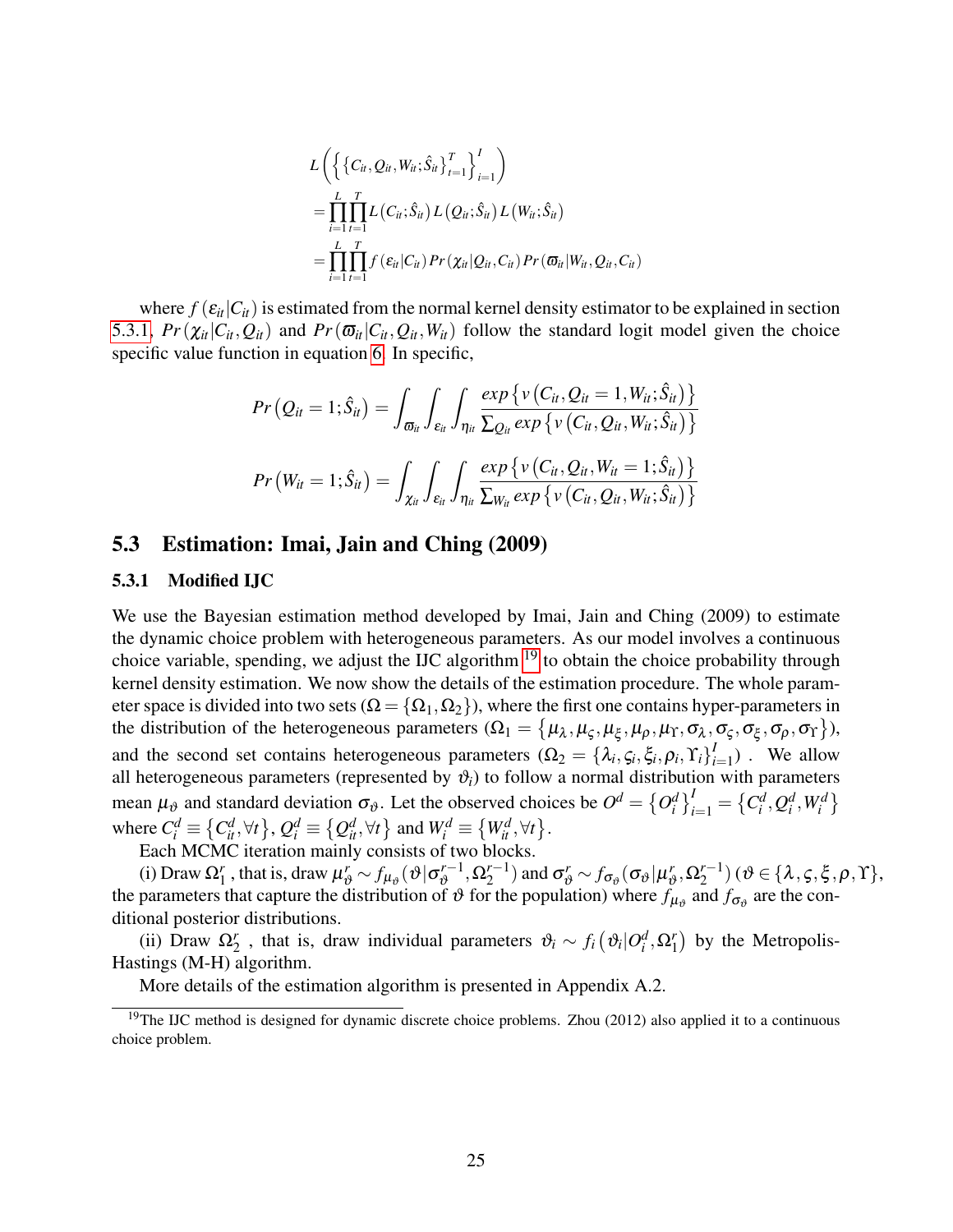#### 5.3.2 Parallel Computing: Neiswanger, Wang and Xing (2014)

We adopt the parallel computing algorithm by Neiswanger, Wang and Xing (2014) to estimate our model with data from more than 500,000 consumers. The logic behind this algorithm is that the full likelihood function is a multiplicative of the individual likelihood.

$$
p(\theta|x^N) \propto p(\theta)p(x^N|\theta) = p(\theta)\prod_{i=1}^N p(x_i|\theta)
$$

So we can partition the data onto multiple machines, and then perform MCMC sampling on each using only the subset of data on that machine (in parallel, without any communication). Finally, we can combine the subposterior samples to algorithmically construct samples from the full-data posterior.

In details, the procedure is:

(1) Partition data  $x^N$  into *M* subsets  $\{x^{n_1},...,x^{n_M}\}.$ 

(2) For  $m = 1, ..., M$  (in parallel):

(a) Sample from the subposterior  $p_m$ , where  $p_m(\vartheta | x^{n_m}) \propto p(\vartheta)^\frac{1}{M} p(x^{n_m}|\vartheta)$ 

(3) Combine the subposterior samples to produce samples from an estimate of the subposterior density product  $p_1...p_M$ , which is proportional to the full-data posterior, i.e.  $p_1...p_M(\vartheta) \propto$  $p\left(\vartheta | x^N\right)$ .

Given *T* samples  $\{\vartheta_t\}_{t=1}^T$  $t_{t=1}$  from a subposterior  $p_m$ , we can write the kernel density estimator as  $\hat{p_m}(\vartheta),$ 

$$
\begin{array}{rcl}\n\hat{p_m}(\vartheta) & = & \frac{1}{T} \sum_{t=1}^{T} \frac{1}{h^d} K(\frac{||\vartheta - \vartheta_t||}{h}) \\
& = & \frac{1}{T} \sum_{t=1}^{T} \left(2\pi h^2\right)^{-\frac{d}{2}} |I_d|^{-\frac{1}{2}} \exp\left\{-\frac{1}{2h^2} (\vartheta - \vartheta_t)' I_d^{-1} (\vartheta - \vartheta_t)\right\} \\
& = & \frac{1}{T} \sum_{t=1}^{T} N(\vartheta | \vartheta_t, h^2 I_d)\n\end{array}
$$

where we have used a Gaussian kernel with bandwidth parameter *h*. After we have obtained the kernel density estimator  $\hat{p}_m(\theta)$  for M subposteriors, we define our nonparametric density product estimator for the full posterior as

$$
\begin{aligned}\n&\bar{p_1 \cdots p_m}(\vartheta) \\
&= \hat{p_1} \cdots \hat{p_m}(\vartheta) \\
&= \frac{1}{T^M} \sum_{t_1=1}^T \cdots \sum_{t_M=1}^T \prod_{m=1}^M N(\vartheta | \vartheta_{t_m}^m, h^2 I_d) \\
&\propto \sum_{t_1=1}^T \cdots \sum_{t_M=1}^T N(\vartheta | \bar{\vartheta}_{t\cdot}, \frac{h^2}{M} I_d) \prod_{m=1}^M N(\vartheta_{t_m}^m | \bar{\vartheta}_{t\cdot}, h^2 I_d) \\
&\propto \sum_{t_1=1}^T \cdots \sum_{t_M=1}^T w_t . N(\vartheta | \bar{\vartheta}_{t\cdot}, \frac{h^2}{M} I_d)\n\end{aligned}
$$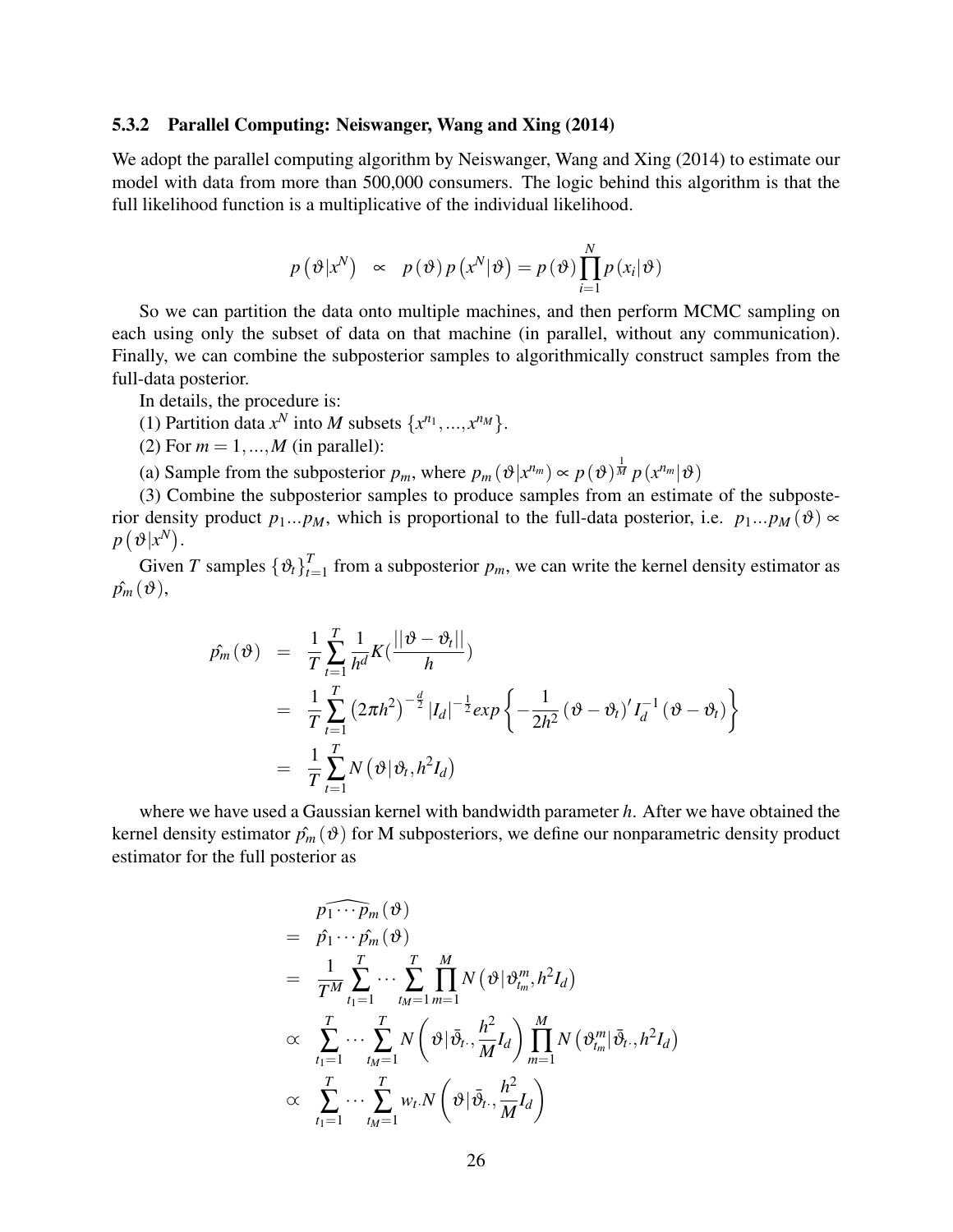This estimate is the probability density function (pdf) of a mixture of TM Gaussians with unnormalized mixture weights  $w_t$ . Here, we use  $t = \{t_1, \ldots, t_M\}$  to denote the set of indices for the M samples  $\{\theta_{t_1}^1, \ldots, \theta_{t_M}^M\}$  (each from one machine) associated with a given mixture component, and let

$$
w_t. = N\left(\vartheta | \bar{\vartheta}_t, \frac{h^2}{M} I_d\right)
$$
  

$$
\bar{\vartheta}_t. = \frac{1}{M} \sum_{m=1}^{M} \vartheta_{t_m}^m
$$

(4) Given the hierarchical Bayes framework, after obtaining the posterior distribution of the population parameter  $\vartheta$ , use M-H algorithm once more to obtain the individual parameters (details in Appendix A.2 Step 4)

The sampling algorithm is presented in Appendix A.3.

## <span id="page-26-0"></span>6 Results

### 6.1 Model Comparison

|                         | A: No Forward Looking | B: No Inattention | C: No Heterogeneity | D: Proposed |
|-------------------------|-----------------------|-------------------|---------------------|-------------|
| Log-Marginal Density    | $-2943.28$            | $-3636.59$        | $-2764.56$          | $-1758.33$  |
| Hit Rate: Overdraft     | 0.499                 | 0.351             | 0.504               | 0.870       |
| Hit Rate: Check Balance | 0.405                 | 0.226             | 0.632               | 0.841       |
| Hit Rate: Close Account | 0.660                 | 0.727             | 0.696               | 0.758       |

<span id="page-26-1"></span>Table 9: Model Comparison

We compare our model against the other four benchmark models in order to investigate the contribution of each element of the structural model. Models A to C are our proposed model without forward-looking, inattention and unobserved heterogeneity respectively and model D is our proposed model. Table [9](#page-26-1) shows the log-marginal density (Kass and Raftery 1995) and the hit rate for overdraft, check balance and close account incidences (we only consider when these events happen because no event takes place the majority of the time). All four measures show that our proposed model significantly outperforms the benchmark models. Notably inattention contributes the most to model fit which is consistent with our conjecture in section [3.](#page-3-0)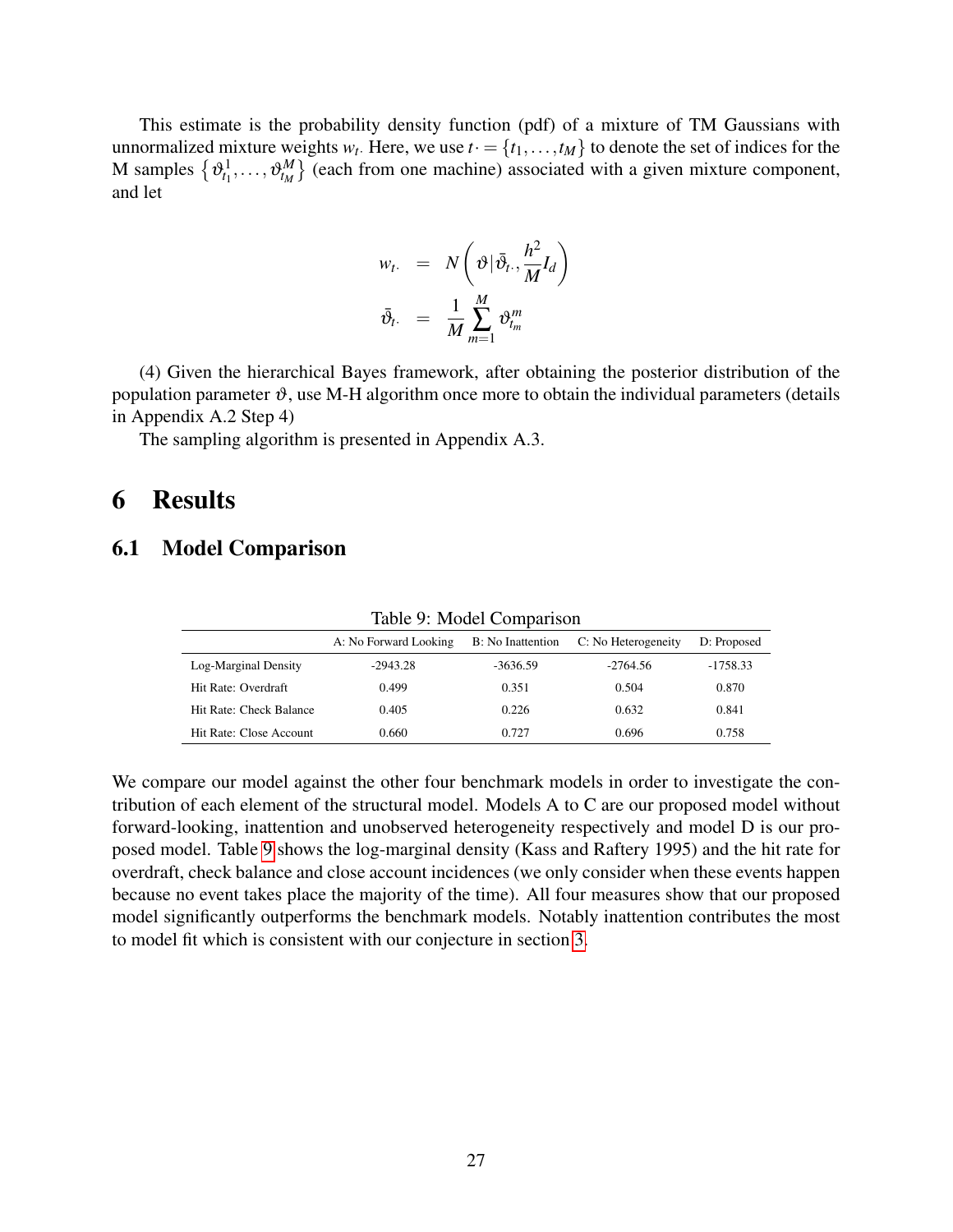## 6.2 Value of Parallel IJC

| rable TV: Estimation Time Comparison |                     |                    |                    |                     |  |
|--------------------------------------|---------------------|--------------------|--------------------|---------------------|--|
| Size\Method (seconds)                | <b>Parallel IJC</b> | <b>IJC</b>         | <b>CCP</b>         | <b>FIML</b>         |  |
| 1,000                                | 518                 | 1579               | 526                | 5,010               |  |
| 10,000                               | 3,199               | 12,560             | 4,679              | 54,280              |  |
| 100,000                              | 4,059               | 14,0813            | 55,226             | 640,360             |  |
| >500,000                             | 5.308               | 788,294            | 399,337            | 3,372,660           |  |
|                                      | $(1.5 \text{ hr})$  | $(9 \text{ days})$ | $(5 \text{ days})$ | $(39 \text{ days})$ |  |

<span id="page-27-0"></span>Table 10: Estimation Time Comparison

<span id="page-27-3"></span>Table 11: Monte Carlo Results when N=100,000

| Var                  | True Value |      | Parallel IJC | <b>IJC</b> | <b>CCP</b> | <b>FIML</b> |
|----------------------|------------|------|--------------|------------|------------|-------------|
| $\mu_{\beta}$        | 0.9        | Mean | 0.878        | 0.883      | 0.851      | 0.892       |
|                      |            | Std  | 0.041        | 0.039      | 0.036      | 0.025       |
| $\mu_{\varsigma}$    | 1.5        | Mean | 1.505        | 1.502      | 1.508      | 1.501       |
|                      |            | Std  | 0.131        | 0.124      | 0.199      | 0.103       |
| μŗ                   | 0.5        | Mean | 0.482        | 0.507      | 0.515      | 0.502       |
|                      |            | Std  | 0.056        | 0.039      | 0.071      | 0.044       |
| $\mu_{\rho}$         | 1          | Mean | 1.006        | 1.003      | 1.015      | 1.002       |
|                      |            | Std  | 0.027        | 0.022      | 0.026      | 0.019       |
| $\mu_{\Upsilon}$     | 5          | Mean | 5.032        | 5.011      | 4.943      | 4.987       |
|                      |            | Std  | 0.023        | 0.010      | 0.124      | 0.008       |
| $\sigma_{\beta}$     | 0.1        | Mean | 0.113        | 0.095      | 0.084      | 0.104       |
|                      |            | Std  | 0.016        | 0.014      | 0.015      | 0.010       |
| $\sigma_{\varsigma}$ | 0.3        | Mean | 0.332        | 0.318      | 0.277      | 0.309       |
|                      |            | Std  | 0.024        | 0.015      | 0.029      | 0.021       |
| σε                   | 0.1        | Mean | 0.112        | 0.091      | 0.080      | 0.090       |
|                      |            | Std  | 0.055        | 0.029      | 0.025      | 0.025       |
| $\sigma_{\rho}$      | 0.1        | Mean | 0.107        | 0.107      | 0.085      | 0.105       |
|                      |            | Std  | 0.008        | 0.006      | 0.010      | 0.006       |
| $\sigma_{\Upsilon}$  | 0.1        | Mean | 0.092        | 0.109      | 0.111      | 0.100       |
|                      |            | Std  | 0.014        | 0.013      | 0.021      | 0.009       |

We report the computational performance of different estimation methods in Table [10.](#page-27-0) All the experiments are done on a server with an Intel Xeon CPU, 144 cores and 64 GB RAM. The first column is the performance of our proposed method, IJC with parallel computing. We compare it with the original IJC method, the Conditional Choice Probability (CCP) method by Arcidia-cono and Miller ([20](#page-27-1)11)  $^{20}$  and the Full Information Maximum Likelihood (FIML) method by Rust (1987) (or Nested Fixed Point Algorithm)  $^{21}$  $^{21}$  $^{21}$ . As the sample size increases, the comparative advan-

<span id="page-27-1"></span><sup>&</sup>lt;sup>20</sup>We use the finite mixture model to capture unobserved heterogeneity and apply the EM algorithm to solve for the unobserved heterogeneity. More details of the estimation results can be obtained upon requests.

<span id="page-27-2"></span> $21$ We use the random coefficient model to capture unobserved heterogeneity. More details of the estimation results can be obtained upon requests.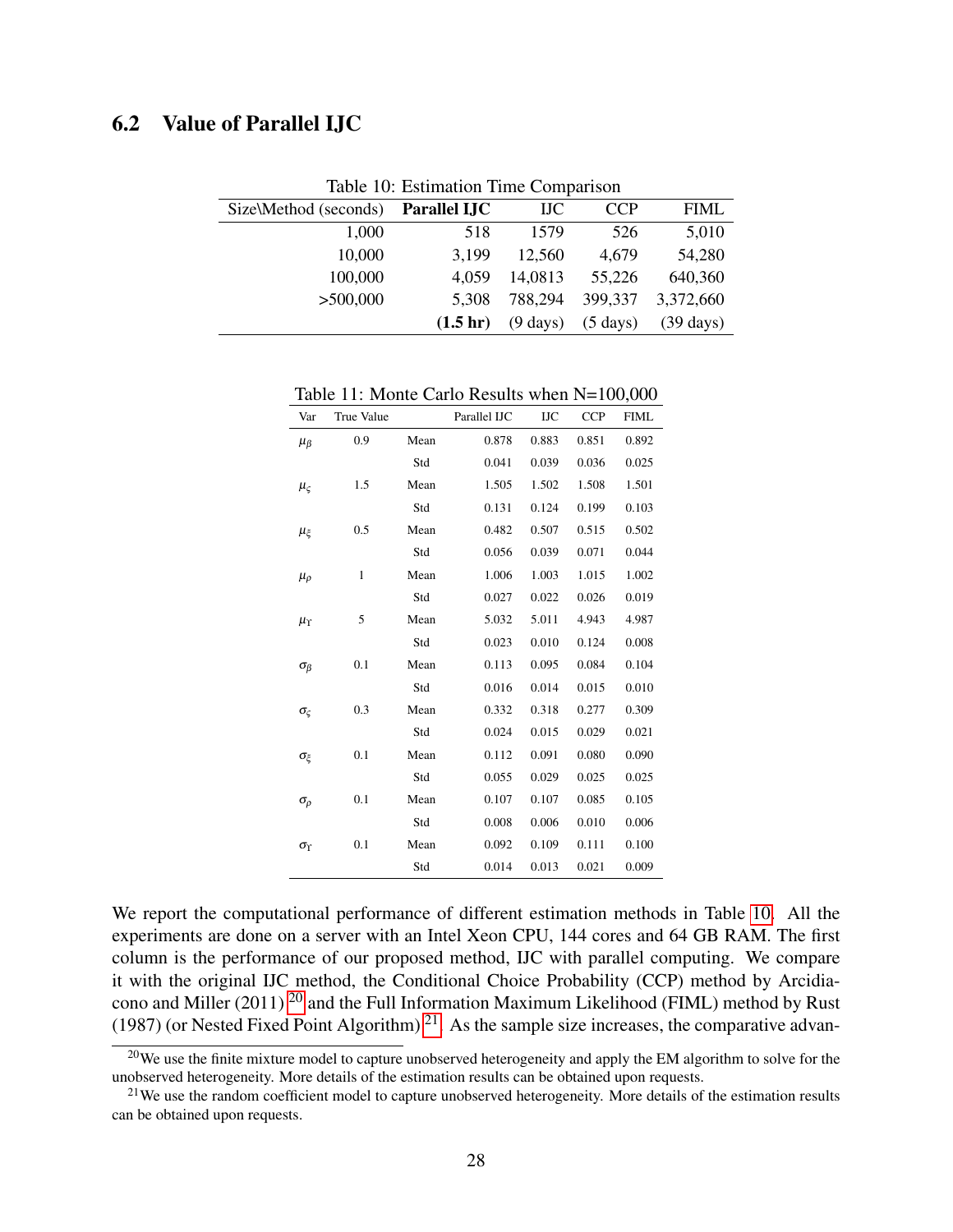tage of our proposed method is more notable. To run the model on the full dataset with more than 500,000 accounts takes roughly 1.5 hours compared to 9 days with the original IJC method. The reason for the decrease in computing time is that our method takes advantage of multiple machines that run in parallel. We further run a simulation study to see if the various methods are able to accurately estimate all parameters. Table [11](#page-27-3) shows that different methods produce quite similar estimates and all mean parameter estimates are within two standard errors of the true values. The Parallel IJC method is slightly less accurate than the original IJC method.

The parallel IJC is almost 600 times faster than FIML. This happens because the full solution method solves the dynamic programming problem at each candidate value for the parameter estimates, whereas this IJC estimator only evaluates the value function once in each iteration.

<span id="page-28-0"></span>

| Table 12: Structural Model Estimation Results |                                              |                          |                                          |  |  |
|-----------------------------------------------|----------------------------------------------|--------------------------|------------------------------------------|--|--|
| Var                                           | Interpretation                               | Mean $(\mu_{\vartheta})$ | Standard deviation ( $\sigma_{\theta}$ ) |  |  |
| $\beta_i$                                     | Discount factor                              | 0.9997                   | 0.362                                    |  |  |
|                                               |                                              | (0.00005)                | (0.058)                                  |  |  |
| $\varsigma_i$                                 | Standard deviation of relative risk aversion | 0.257                    | 0.028                                    |  |  |
|                                               |                                              | (0.014)                  | (0.003)                                  |  |  |
| $\xi_i$                                       | Monitoring cost                              | 0.708                    | 0.255                                    |  |  |
|                                               |                                              | (0.084)                  | (0.041)                                  |  |  |
| $\rho_i$                                      | Inattention Dynamics-lapsed time             | 7.865                    | 0.648                                    |  |  |
|                                               |                                              | (0.334)                  | (0.097)                                  |  |  |
| Y,                                            | <b>Dissatisfaction Sensitivity</b>           | 5.479                    | 1.276                                    |  |  |
|                                               |                                              | (1.329)                  | (0.109)                                  |  |  |

### 6.3 Parameter Estimates

Table [12](#page-28-0) presents the results of the structural model. We find that the higher the age, the more risk averse the consumer is. The monitoring cost is estimated to be 0.708. Using the risk averse coefficient, we can evaluate the monitoring cost in monetary terms. It turns out to be \$2.03. We also obtained the cost measure for each individual consumer.

The variance of the balance perception error increases with the lapsed time since the last time to check balance and with the mean balance level. Notably the variance of the balance perception error is quite large. If we take the average number of days to check the balance from the data, which is 9, then the standard deviation is  $7.865 * 9 = 70.79$ . This suggests a very widely spread distribution of the balance perception error.

The estimated dissatisfaction sensitivity parameter confirms our hypothesis that consumers can be strongly affected by the bank fee and close the account as a consequence of dissatisfaction. If we consider an average overdraft transaction amount at \$33, then the relative magnitude of the effect of dissatisfaction is comparable to \$171. This suggests that unless the bank would like to offer a \$171 compensation to the consumer, the dissatisfied consumer will close the current account and switch. Moreover, consistent with the evidence in Figure [5,](#page-12-2) the dissatisfaction sensitivity is stronger for light overdrafters (whose average is 5.911) than for heavy overdrafters (whose average is 3.387).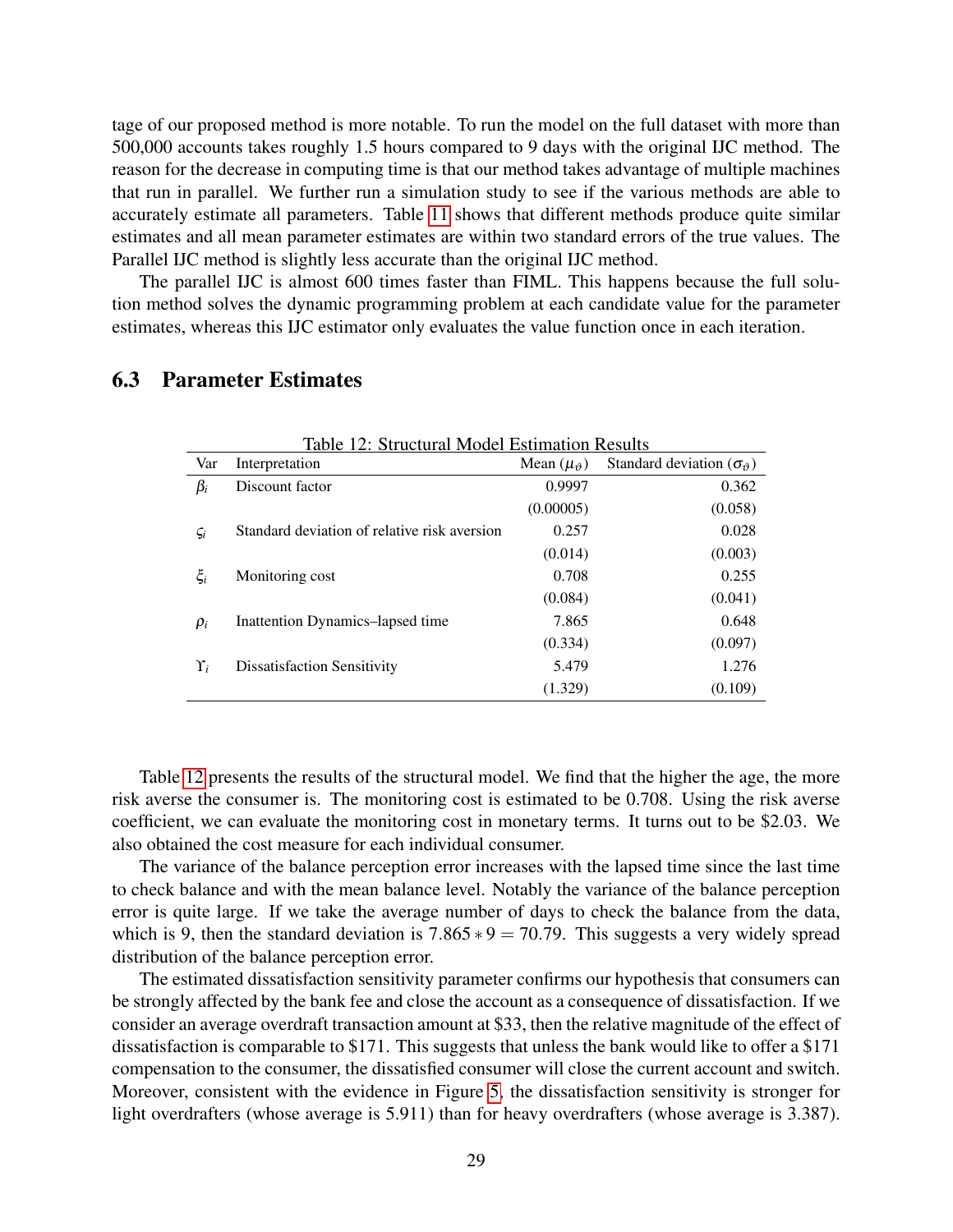And keeping the average overdraft transaction amount as fixed, a 1% increase in the overdraft fee can increase the closing probability by 0.12%.

## <span id="page-29-0"></span>7 Counterfactuals

## 7.1 Pricing

The structurally estimated model allows us to examine the effect of changing the pricing structure on consumers' spending pattern and more importantly, their overdraft behavior. We test three alternative pricing schemes: a reduced per-item flat fee, a percentage fee, and a quantity premium.

| Table 13: Overdraft Fee under Alternative Pricing |              |                     |              |                                |  |  |
|---------------------------------------------------|--------------|---------------------|--------------|--------------------------------|--|--|
| Pricing                                           | Current      | <b>Reduced Flat</b> | Percentage   | <b>Quantity Premium</b>        |  |  |
|                                                   | \$31         | \$29.27             | 15.8%        | $8.5\%$ *I ( <i>OD</i> < 10) + |  |  |
|                                                   |              |                     |              | $$31 * I (OD > 10)$            |  |  |
| Overdraft Revenue                                 | \$18,654,510 | \$19,262,647        | \$19,982,711 | \$20,297,972                   |  |  |
| Overdraft Freq                                    | 544,997      | 590,093             | 610.288      | 631,325                        |  |  |
| $\%$ $\triangle$ Revenue                          |              | $+3.26%$            | $+7.12%$     | $+8.81%$                       |  |  |
| $\%$ $\triangle$ Freq                             |              | $+2.77\%$           | $+11.98%$    | $+15.84%$                      |  |  |
| $\%$ $\triangle$ Check Balance                    |              | $-3.58\%$           | $+2.83%$     | $+3.31\%$                      |  |  |
| $\%$ $\wedge$ Close Account                       |              | $-1.01\%$           | $-1.35\%$    | $-1.94%$                       |  |  |

<span id="page-29-1"></span>Table 13: Overdraft Fee under Alternative Pricing

Notice here that the underlying assumption for all these simulations is fungibility, i.e., consumers' reaction only depends on the fee amount rather than the fee structure. If two different fee structures result in the same fee amount, then the consumer should respond in the same fashion.

In the first scenario, we keep the per-item flat fee scheme but reduce it to \$29.27 per item. Because of law of demand, there's a negative relationship between the per-item overdraft fee and overdraft frequency. So we further pursue an optimization task where we try to solve the optimal per-item fee. As we aggregate data to the daily level, we calculate the average transaction amount for each item, which is \$44, and use it to derive the total overdraft fee. For example, if a consumer overspent \$170, then the consumer had to pay four overdraft item fees. The optimization is a nested algorithm where in the outer loop we search for the per-item overdraft fee, and in the inner loop we solve the consumer's best response, including optimal spending, balance checking and account closing given the fee size. We found that the optimal per-item overdraft fee is \$29.27 under which the bank's revenue will increase by 3.26%. This suggests that the current overdraft fee is too high because the bank fails to take into account consumer's negative reaction to the overdraft fee, which results in huge loss in the consumers' lifetime value (I calculate the lifetime value of a consumer in a conservative way by multiplying the accounts spendings by the interchange rate).

In the second scenario, the per-item flat fee is changed to a percentage fee of 15.8% (optimized in a similar way as described in the first scenario). This is lower than the 17% calculated from the ratio of the total fee paid over the total transaction amount that caused the fees in the data. Again this suggests that the bank might be charging a too high fee currently. Intuitively, the percentage structure should encourage consumers to overdraw on transactions of a small amount but deter them from overdrawing on transactions of a large amount. As there are more transactions of a small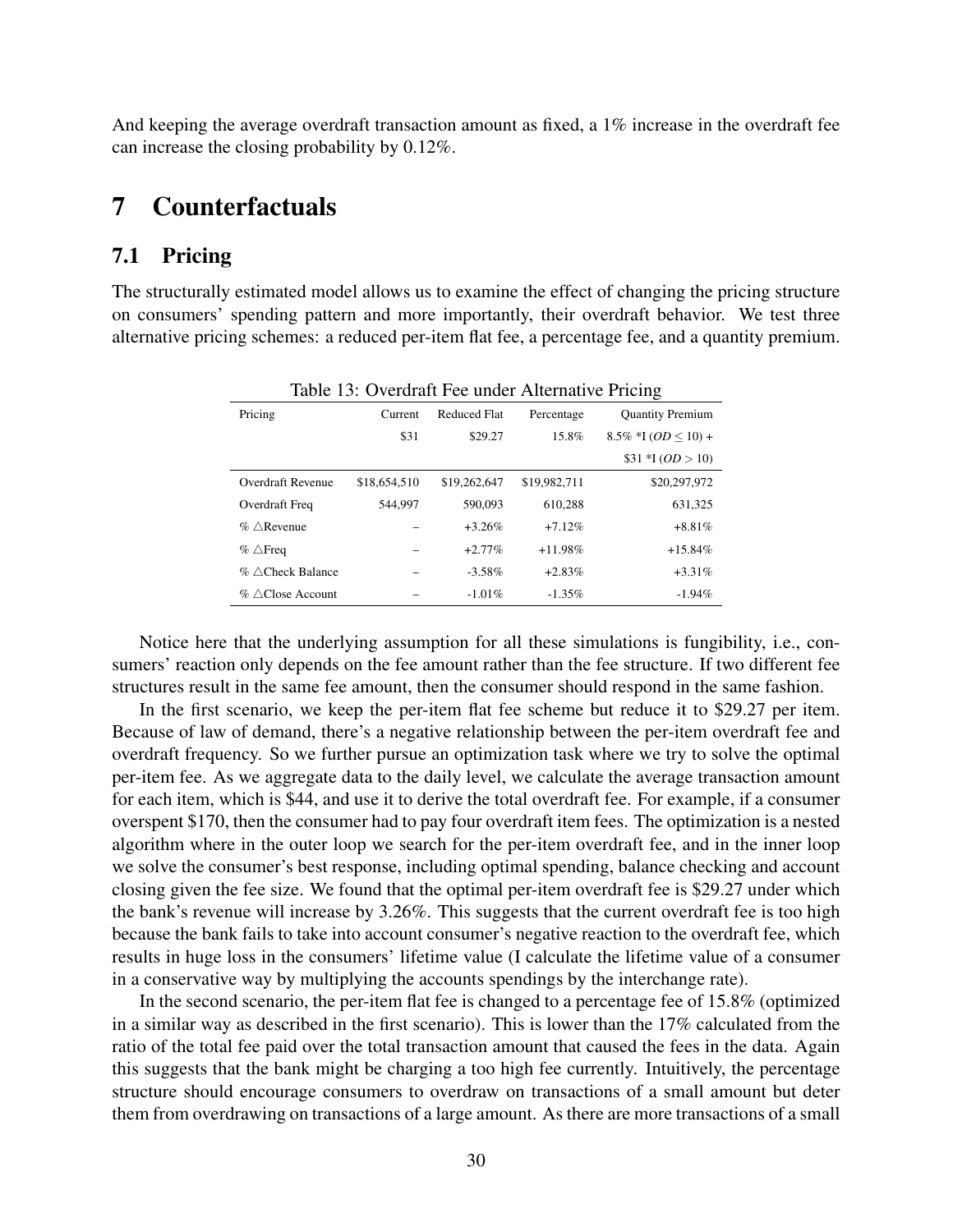amount than transactions of a large amount, the total fees generated soars by 7.12%. Therefore, the percentage overdraft fee invites more consumers to use the overdraft service. It is this market expansion effect that increases the bank's overdraft revenue.

In the last scenario, a quantity premium structure is employed, where when a consumer overdraws no more than 10 times, she pays a 8.5% percentage fee and if she overdraws more than 10 times, she pays a flat fee at \$31. This quantity premium can increase the bank's revenue by 8.81%, because the quantity premium uses the second degree price discrimination to segment two types of overdrafters. The bank will earn more overdraft fee from the heavy overdrafters who are willing to pay for the flat fee while retaining the lifetime value for the light overdrafters who prefer the percentage fee (due to the high dissatisfaction sensitivity).

## <span id="page-30-2"></span>7.2 Alerts Benefit Consumers And the Bank

Although the changed pricing strategies can help the bank improve revenue, the bank is still exploiting consumer inattention and may exacerbate consumer attrition. In this counterfactual, we propose a new product design strategy (specific design to be introduced in section [7.3\)](#page-31-0) to help consumers prevent overdrafts: sending automatic alerts to inform consumers about their balances. As alerts eliminate consumers' balance perception error, the total amount of overdraft fee paid by consumers decreases by 49.53% (Table [14.](#page-30-0) This is in comparison to the overdraft revenue under the optimal Quantity Premium pricing strategy in Table [13\)](#page-29-1).

<span id="page-30-0"></span>

| Table 14: Effect of Alerts on Bank's Revenue |              |                   |  |  |
|----------------------------------------------|--------------|-------------------|--|--|
|                                              | Amount       | Percentage Change |  |  |
| Overdraft revenue                            | \$10,243,529 | $-49.53\%$        |  |  |
| Interchange revenue from increased spendings | \$1,997,488  | $+9.84\%$         |  |  |
| Lifetime value from retained consumers       | \$8,430,424  | $+41.53\%$        |  |  |
| Total                                        | \$20,671,441 | $+1.84\%$         |  |  |

Although alerts benefit consumers by helping them avoid the high overdraft fees, the bank might not have incentives to send out alerts as its objective is to earn more revenue. However, we find that alerts can benefit the bank too for two reasons. First of all, as shown in section [4.8.3,](#page-22-3) due to inattention consumers are constraining spendings to prevent overdrafts. With alerts, consumers' precautionary motive is relieved so that they will increase spendings. As a result, the bank can gain more interchange fees. We calculate this gain of more interchange fee from the increased amount of spending by multiplying the increased spending with an average interchange fee rate of 0.8%[22](#page-30-1). We find that sending alerts to consumers can offset 9.84% of the loss in overdraft fees because of the gain in the interchange fees. Moreover, without being dissatisfied by the overdraft fee, consumers are less likely to close their accounts. We find that alerts reduce the number of closed accounts from 16.37% to 8.25% which increases the bank's revenue by getting the lifetime value from these retained consumers. As shown in Table [14,](#page-30-0) the increased lifetime value from retained consumers and the increase in interchange fee from increased spendings not only offset the loss in overdraft revenue but increase it by 1.84%.

<span id="page-30-1"></span><sup>&</sup>lt;sup>22</sup>http://www.federalreserve.gov/paymentsystems/regii-average-interchange-fee.htm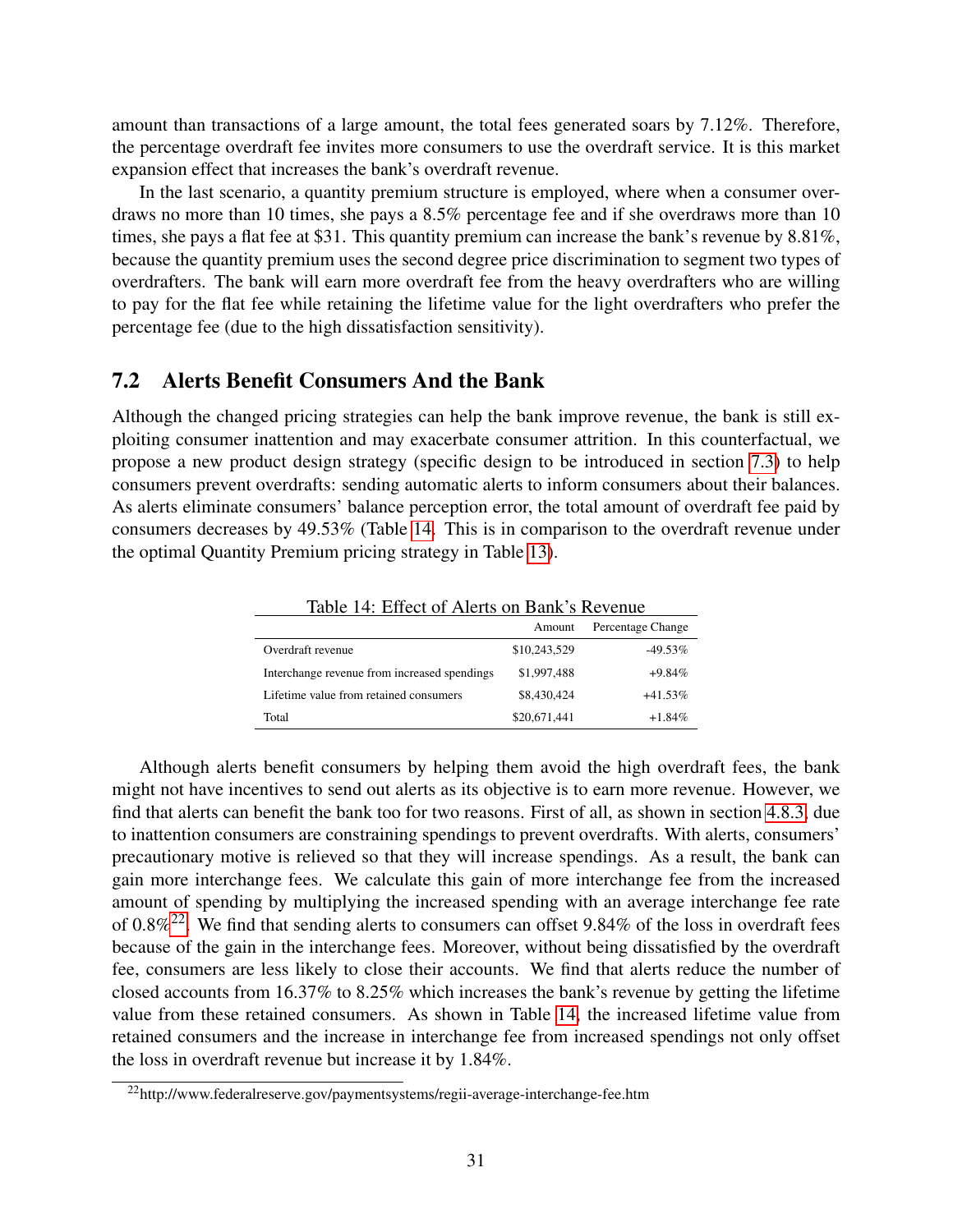## <span id="page-31-0"></span>7.3 Optimal Alert Strategy

Finally, we explain how we design the optimal alert that can help the bank increase its revenue in section [7.2.](#page-30-2) We show the effect of the proposed alert with an example in Figure [10.](#page-31-1) Consider a consumer who receives a weekly wage of \$2000. This consumer's discount factor is 0.8.<sup>[23](#page-31-2)</sup> She sets a threshold alert at \$300 originally thus will only receive the alert when the account balance is below \$300. But our proposed alert will be triggered both when the consumer is overspending and underspending. As shown in the figure, as long as the consumer's spending falls out of the range between the overspending and underspending lines, an alert will be received. So when the consumer's balance is below \$700 on day 2, she will receive an alert although the threshold is not reached yet. The optimal alert is earlier than the threshold alert to give the consumer more time to adjust her spending rather than to wait until the last moment when she can hardly make any immediate change. On the other hand, if the consumer's balance is below \$300 on day 5, the threshold alert will be triggered while the consumer is still in a safe zone. Receiving the threshold alert doesn't help consumers because her perception error accumulates too fast to make day 6 and 7 danger days prone to overdrafts again. Therefore, the dynamic alert can correct the defects of the threshold alerts of being either too late or too early.

Figure 10: Dynamic Optimal Alert Notifies Overspending and Underspending

<span id="page-31-1"></span>

Another imbedded feature of the dynamic alert is that it accounts for consumers' disutility to receive too many alerts. In reality, consumers dislike frequent alerts that spam their mailboxes. We incorporate this alert-averse effect into an optimization task where we choose the optimal timing to send the alerts given the estimated structural parameters. The objective function is as follows

$$
max_{\{A_{it}\}} \qquad \sum_{i=1}^{N} \sum_{t=1}^{\infty} \beta^{t-1} \left[ U_{it} \left( C_{it}^*, W_{it}^*; \widehat{S}_{it} \right) - \kappa_i \right]
$$

$$
\widehat{S}_{it} = A_{it} S_{it} + (1 - A_{it}) \widetilde{S}_{it}
$$

where  $A_{it}$  is a binary choice of whether to send an alert to the consumer *i* at time *t*. The second equation means that if the alert is sent, the consumer knows the exact balance and coming

<span id="page-31-2"></span> $^{23}$ For the ease of exposition, we choose a relatively small discount factor.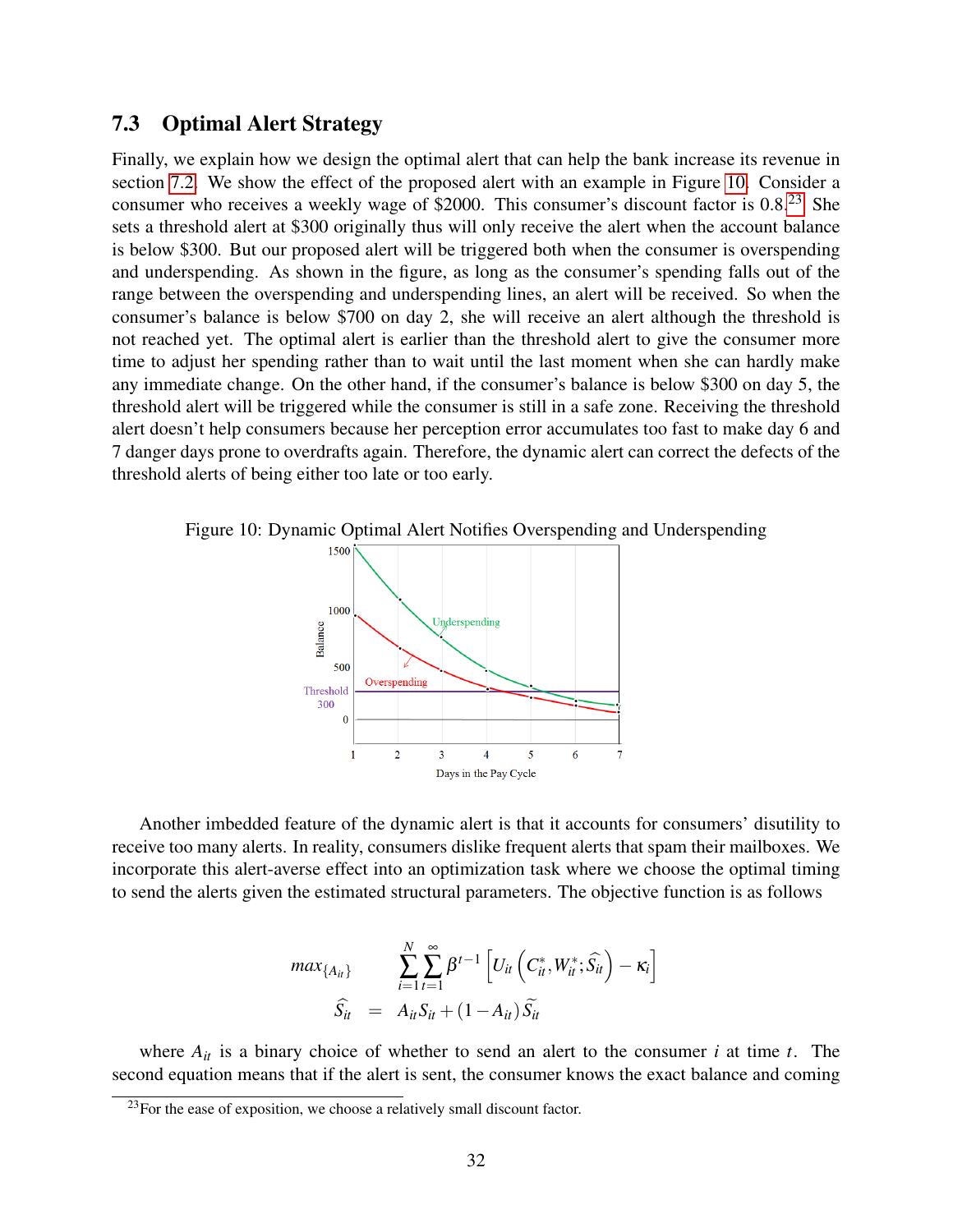bills, denoted as the true state variable  $S_{it}$ ; if not, the consumer only knows the distribution of the perceived balance and coming bills, denoted as  $\widetilde{S}_{it}$ . The consumers' disutility of receiving the alert is summarized by a time invariate the parameter  $\kappa_i$ . We solve the optimization problem in a nested algorithm where in the outer loop we test for all combinations of alert opportunities, and in the inner loop we solve the consumer's best response, including optimal spending and account closing given the alert profile. (We assume that consumers don't have to make the balance checking decision because of the automatic alerts.)

We first test the optimal alert strategy assuming that all consumers have the same structural parameters (we use the posterior mean of the hyper-distribution parameters). We set this disutility as the inverse of the estimated monitoring cost  $(\mu_{\xi})$  because the consumer who incurs a high monitoring cost might not know how to use online banking or call centers so automatic message alerts are favored. As Table [15](#page-32-1) reports, this alert service increases total consumer utility by 1.11% when the threshold rule of \$300 is applied and 2.85% when the dynamic rule is applied.

We further allow all structural parameters to be heterogeneous across consumers and solve the optimal alert timing specific to each individual. We find that targeted alerts can increase consumer utilities six times more than the uniform threshold alert (6.65%).

<span id="page-32-1"></span>

|  | IC 15. OTHER HIS REPORT OF DETERMINING TYPES OF $F$ |                     |                     |  |  |
|--|-----------------------------------------------------|---------------------|---------------------|--|--|
|  | Alert Type                                          | <b>Alert Timing</b> | <b>Utility Gain</b> |  |  |
|  |                                                     | Threshold           | $1.11\%$            |  |  |
|  | Uniform                                             | Dynamic             | 2.85%               |  |  |
|  |                                                     | Threshold           | 4.39%               |  |  |
|  | Targeted                                            | Dynamic             | 6.65%               |  |  |

Table 15: Utility Impact of Different Types of Alerts

## <span id="page-32-0"></span>8 Contributions and Limitations

The \$32 billion dollar annual overdraft fee has caused consumer attrition and may induce potentially tighter regulation. However there is little quantitative research on consumers' financial decision making processes that explains their overdraft behaviors. The lack of well-calibrated models prevent financial institutions from designing pricing strategies and improving financial products. With the aid of Big Data associated with consumers' spending patterns and financial management activities, banks can use adverse targeting (Kamenica, Mullainathan, and Thaler 2011) to help consumers know themselves better and make better financial decisions.

In this paper we build a dynamic structural model of consumer daily spending that incorporates inattention to rationalize consumers' overdraft behavior. We quantify the discount factor, monitoring cost and dissatisfaction sensitivity for each consumer and use these to design new strategies. First we compare the current pricing scheme with several alternative pricing strategies. We find that a percentage fee structure can increase the bank's revenue through market expansion and the quantity premium structure can increase the bank's revenue because of second degree price discrimination. More importantly, we propose an alert strategy to make the incentive of the bank and the incentive of the consumers better aligned. The optimal alert can be sent to the right consumer at the right time to prevent overdrafts. This customized dynamic alert product can be six times more effective than a uniform threshold alert. Not only does this alert benefits consumers, it can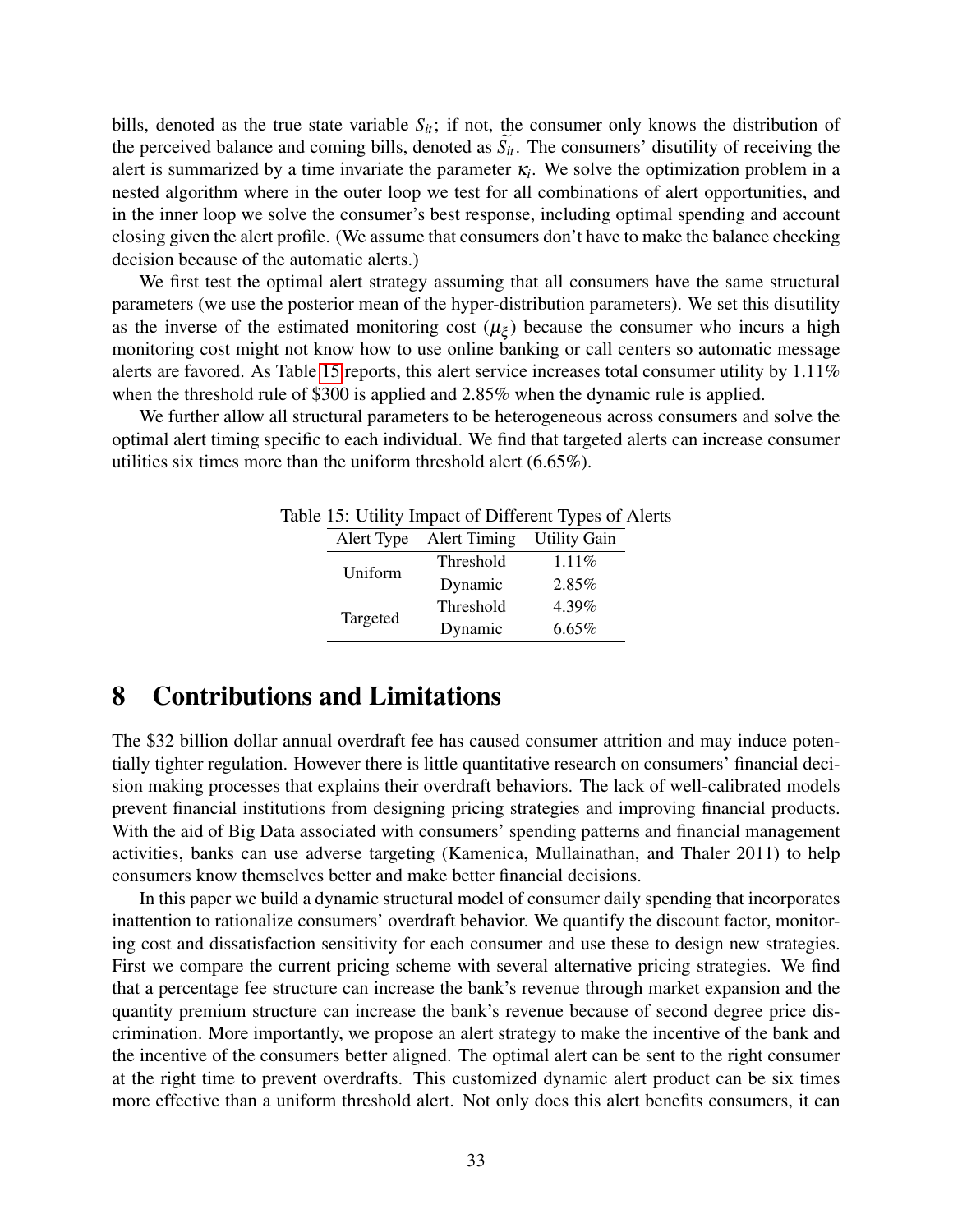also benefit the bank through increased interchange fees and lower consumer attrition.

We calibrated our model at an individual level on a sample of more than 500,000 accounts. This Big Data provide great value for our analysis. First of all, an overdraft is still a relatively rare event compared to numerous other transactions. Without a large amount of data, we cannot detect these rare but detrimental events, let alone their diverse causes. Second, as summarized by Einav and Levin (2014), Big Data contain rich micro-level variation that can used to identify novel behavior and develop predictive models that are harder with smaller samples, fewer variables, and more aggregation. We leverage the variation in consumer daily spending and balance checking behaviors to evaluate the effect of heterogeneous policy instruments. These evaluations can be useful for bank managers to design new products and policy makers to create new regulation rules at a much more refined fashion than before.

In order to estimate a complicated structural model with Big Data, we adopt parallel computing techniques in combination with the Bayesian estimation algorithm developed by Imai, Jain and Ching (2009). This new method significantly reduces the computation burden and could be used for other researchers and marketers who would like to use structural models to solve real-world large-scale problems.

There are several limitations of the current study that call for future work. First, we don't observe consumers' existing alert settings. Some consumers may have already received alerts to help them make financial decisions. In our policy simulations, we made bold assumptions about consumers' disutility for reading alerts. These assumptions could be tested if we had the alerts data. The current alerts are set by consumers who might fail to consider their spending dynamics. Future field experiments are needed to test the effect of our proposed alert strategy. Second, we don't have the data about consumers' decision on whether to opt-in for overdraft protection by ATM/POS transactions. We only know that if ATM/POS transactions caused an overdraft, then the consumer must have opted-in. If no such transactions happened, we do not know the consumer's opt-in status. Had we known this information, we could have provided an informative prior in our the Bayesian model. The logic is that a consumer who has opted in probably has stronger needs for short term liquidity due to fluctuations in the size and arrival time of income and expenditures. Finally, we only model consumers' non-preauthorized spending in the checking account. In reality, consumers usually have multiple accounts, like savings, credit cards and loans, with multiple financial institutions. A model to capture consumers' decisions across all accounts for both short-term and long-term finances will provide a more complete picture of consumers' financial management capabilities and resources so that the bank can design more customized products.

## References

Andersen, S., Harrison, G. W., Lau, M. I., & Rutström, E. E. (2008). Eliciting risk and time preferences. *Econometrica*, 76(3), 583-618.

Arcidiacono, P., & Miller, R. A. (2011). Conditional choice probability estimation of dynamic discrete choice models with unobserved heterogeneity. *Econometrica*, 79(6), 1823-1867.

Arrow, K. J. 1963. Liquidity preference. Lecture VI in *Lecture Notes for Economics 285, The Economics of Uncertainty*, pp. 33-53, undated, Stanford University.

Bellman, Richard 1957. *Dynamic Programming*, Princeton, NJ: Princeton University Press.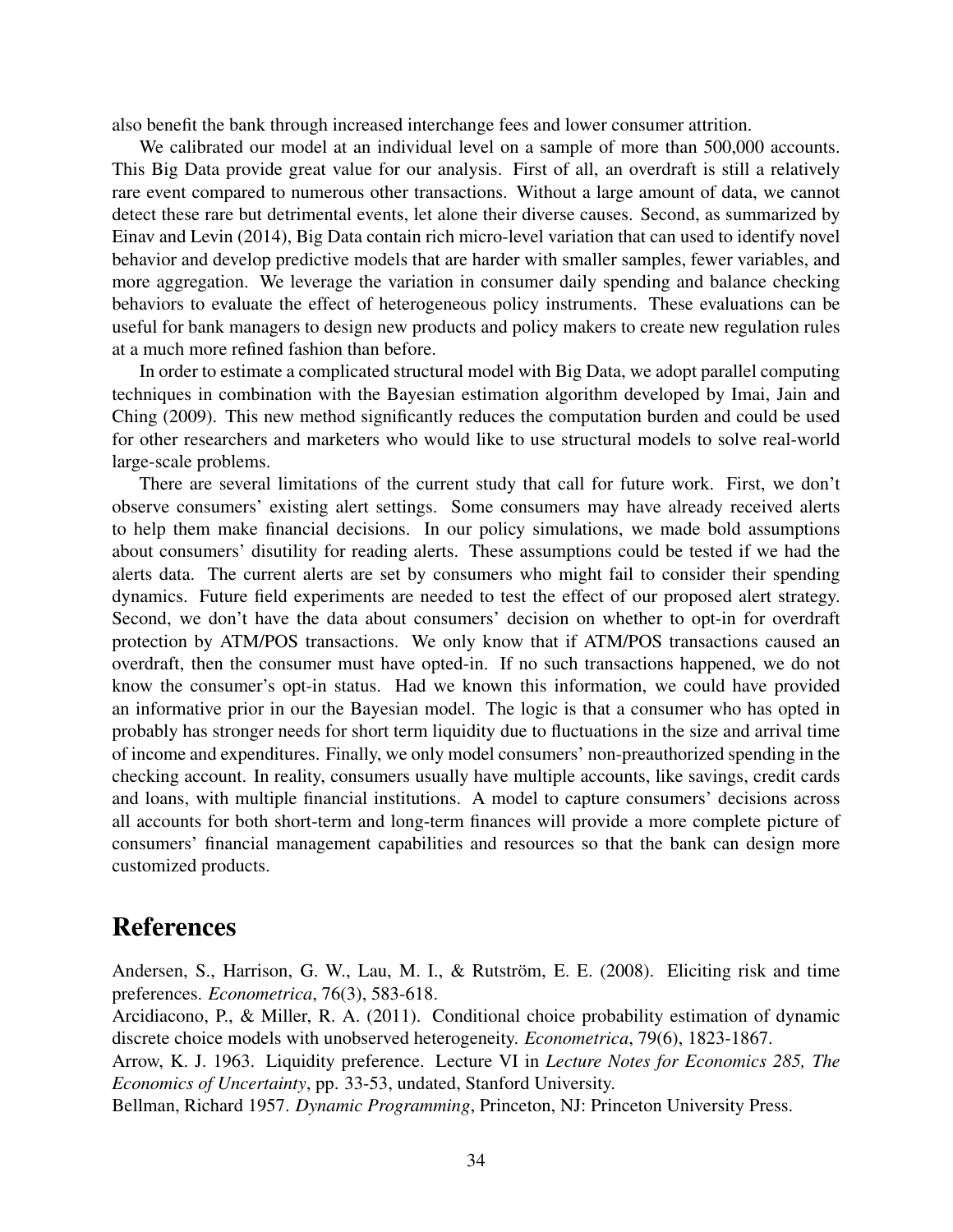Bolton, R. N. (1998). A dynamic model of the duration of the customer's relationship with a continuous service provider: the role of satisfaction. *Marketing science*, 17(1), 45-65.

Chetty, R., Looney, A., & Kroft, K. (2009). Salience and taxation: Theory and evidence. *American Economic Review*, 99(4), 1145-1177.

Card, D., DellaVigna, S., & Malmendier, U. (2011). The role of theory in field experiments. *The Journal of Economic Perspectives*, 25(3), 39-62.

Einav, L., & Levin, J. D. (2014). The data revolution and economic analysis. *Innovation Policy and the Economy*, forthcoming.

Evans, D., Litan, R., & Schmalensee, R. (2011). Economic Analysis of the Effects of the Federal Reserve Board's Proposed Debit Card Interchange Fee Regulations on Consumers and Small Businesses. *Available at SSRN 1769887*.

Fang, H., & Silverman, D. (2009). Time-inconsistency and welfare program participation: Evidence from the nlsy. *International Economic Review*, 50(4), 1043-1077.

Fishman, M. J., & Hagerty, K. M. (2003). Mandatory versus voluntary disclosure in markets with informed and uninformed customers. *Journal of Law, Economics, and Organization*, 19(1), 45-63. Gabaix, X., & Laibson, D. (2006). Shrouded attributes, consumer myopia, and information suppression in competitive markets. *The Quarterly Journal of Economics*, 121(2), 505-540.

Gopalakrishnan, A., Iyengar, R., & Meyer, R. J. (2014). Consumer dynamic usage allocation and learning under multi-part tariffs: theory and empirical evidence. Working paper, Wharton School, University of Pennsylvania.

Grubb, M. D. (2014). Consumer inattention and bill-shock regulation. *The Review of Economic Studies, forthcoming.*

Grubb, M. D., & Osborne, M. (2014) Cellular Service Demand: Biased Beliefs, Learning, and Bill Shock. *American Economic Review, forthcoming*.

Haselhuhn, M. P., Pope, D. G., Schweitzer, M. E., & Fishman, P. (2012). The impact of personal experience on behavior: Evidence from video-rental fines. *Management Science*, 58(1), 52-61.

Hirshleifer, D., & Hong Teoh, S. (2003). Herd behaviour and cascading in capital markets: A review and synthesis. *European Financial Management*, 9(1), 25-66.

Imai, S., Jain, N., & Ching, A. (2009). Bayesian estimation of dynamic discrete choice models. *Econometrica*, 77(6), 1865-1899.

Jiang, L. (2012). The welfare effects of "bill shock" regulation in mobile telecommunication markets. Working Paper, University of British Columbia.

Kahneman, D., J. Knetsch, and R. Thaler (1990). Experimental Tests of the Endowment Effect and the Coase Theorem. *Journal of Political Economy,* 98(6), 1325–1348.

Kahneman, D., & Tversky, A. (1979). Prospect theory: An analysis of decision under risk. *Econometrica: Journal of the Econometric Society*, 263-291.

Kamenica, E., Mullainathan, S., & Thaler, R. (2011). Helping consumers know themselves. *The American Economic Review*, 101(3), 417-422.

Karlan, D., McConnell, M., Mullainathan, S., & Zinman, J. (2010). Getting to the top of mind: How reminders increase saving (No. w16205). National Bureau of Economic Research.

Kass, R., and A. Raftery. (1995). Bayes Factors. *Journal of the American Statistical Association* 90 (430): 773-95.

Keaveney, S. M. (1995). Customer switching behavior in service industries: an exploratory study. *The Journal of Marketing*, 71-82.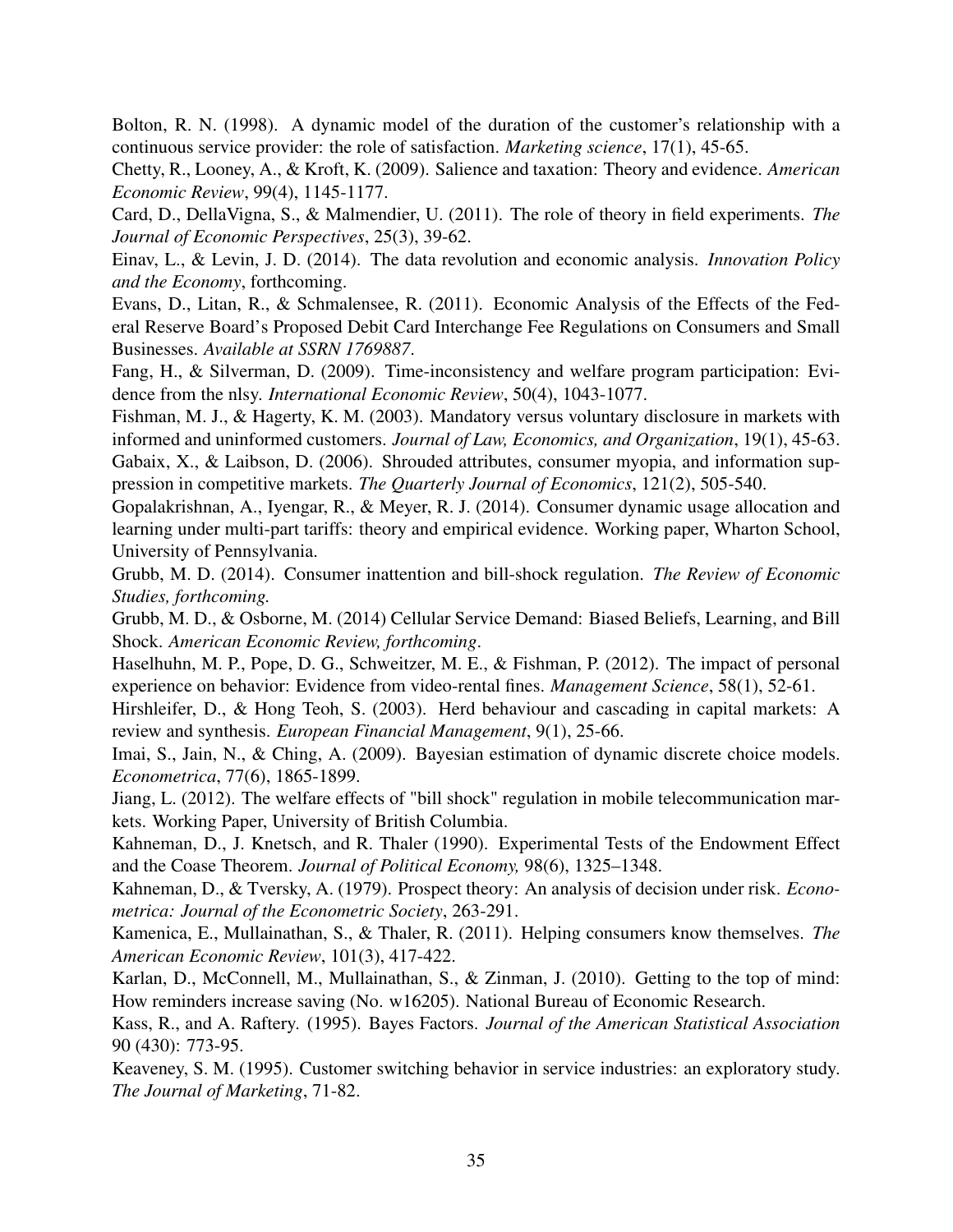Magnac, T., & Thesmar, D. (2002). Identifying dynamic discrete decision processes. *Econometrica*, 70(2), 801-816.

Matzler, K., Würtele, A., & Renzl, B. (2006). Dimensions of price satisfaction: a study in the retail banking industry. *International Journal of Bank Marketing*, 24(4), 216-231.

Mehta, N., Rajiv, S., & Srinivasan, K. (2003). Price uncertainty and consumer search: A structural model of consideration set formation. *Marketing science*, 22(1), 58-84.

Neiswanger, W., Wang, C., & Xing, E. (2014). Asymptotically exact, embarrassingly parallel MCMC. *Proceedings of the 30th International Conference on Conference on Uncertainty in Artificial Intelligence.*

Peng, L., & Xiong, W. (2006). Investor attention, overconfidence and category learning. *Journal of Financial Economics*, 80(3), 563-602.

Pope, D. G. (2009). Reacting to rankings: Evidence from "America's Best Hospitals". *Journal of Health Economics*, 28(6), 1154-1165.

Rossi, Peter E., Allenby, G. M., & McCulloch, R. E. (2005). *Bayesian statistics and marketing*. J. Wiley & Sons.

Rust, J. (1987). Optimal replacement of GMC bus engines: An empirical model of Harold Zurcher. Econometrica: *Journal of the Econometric Society*, 999-1033.

Stango, V., & Zinman, J. (2014). Limited and varying consumer attention: Evidence from shocks to the salience of bank overdraft fees. *Review of Financial Studies, forthcoming*.

Yao, S., Mela, C. F., Chiang, J., & Chen, Y. (2012). Determining consumers' discount rates with field studies. *Journal of Marketing Research*, 49(6), 822-841.

Zhou, Y. (2012). Failure to Launch in Two-Sided Markets: A Study of the US Video Game Market. Working paper, SUNY at Stony Brook.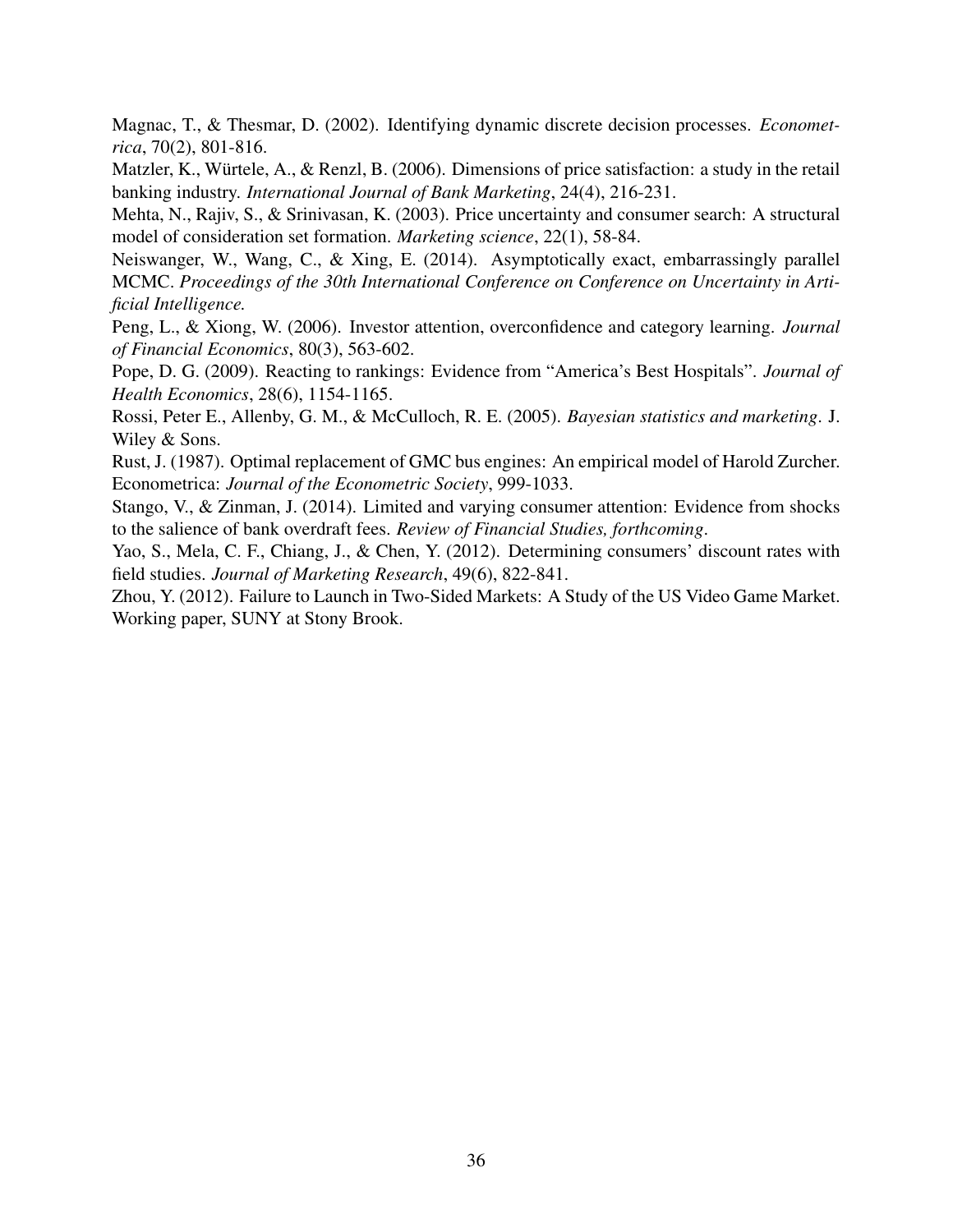## Appendix

## A.1 Overdraft Fees at Top US Banks

| Bank                   | Overdraft Fee | Max Fees       | Overdraft  | Continuous | Grace  |
|------------------------|---------------|----------------|------------|------------|--------|
|                        |               | per Day        | Protection | Overdraft  | Period |
|                        |               |                | Transfer   | Fee        |        |
| <b>Bank of America</b> | \$35          | 4              | \$10.00    | \$35       | 5      |
| BB&T                   | \$36          | 6              | \$12.50    | \$36       | 5      |
| Capital One            | \$35          | 4              | \$10.00    |            |        |
| Capital One 360        | \$0           | N/A            | N/A        |            |        |
| Chase                  | \$34          | 3              | \$10.00    | \$15       | 5      |
| Citibank               | \$34          | $\overline{4}$ | \$10.00    |            |        |
| <b>PNC</b>             | \$36          | $\overline{4}$ | \$10.00    | \$7        | 5      |
| SunTrust               | \$36          | 6              | \$12.50    | \$36       | 7      |
| TD Bank                | \$35          | 5              | \$10.00    | \$20       | 10     |
| US Bank*               | \$36          | 4              | \$12.50    | \$25       | 7      |
| Wells Fargo            | \$35          | 4              | \$12.50    |            |        |

Source: http://www.nerdwallet.com/blog/banking/overdraft-fees-what-banks-charge/

## A.2 Estimation Algorithm: Modified IJC

Detailed steps

1. Suppose that we are at iteration *r*. We start with  $H^r = \left\{ \left\{ \tilde{S}_i^k, \tilde{V}^k \left( \hat{S}_i^k, \tilde{S}_i^k; \vartheta_i^k \right) \right\} \right\}^r$ *i*=1 *r*−<sup>1</sup> *k*=*r*−*N* where I is the number of consumers; N is the number of past iterations used for the expected future value approximation;  $\vartheta_i = {\lambda_i, \varsigma_i, \xi_i, \rho_i, \Upsilon_i}.$ 

2. Draw  $\mu_{\varepsilon}^r$  $\sigma_{\theta}$ <sup>r</sup> (population mean of  $\vartheta_i$ ) from the posterior density (normal) conditional on  $\sigma_{\theta}^{r-1}$  $\vartheta$ and  $\{v_i^{r-1}\}$  $\left\{i^{r-1}\right\}_{i=1}^I$ .  $\mu_{\vartheta}^r \sim N$  $\left(\frac{\sum_{i=1}^I \vartheta_i^{r-1}}{I}, \sigma_{\vartheta}^{r-1}\right)$  $\vartheta$  $\setminus$ 

3. Draw  $\sigma_v^r$  $\phi$  (population variance of  $\vartheta_i$ ) from the posterior density (inverted gamma) conditional on  $\mu_{\varepsilon}^r$  $\mathbf{r}_{\theta}^{r}$  and  $\{\mathbf{v}_{i}^{r-1}\}$  $\left\{ \frac{r-1}{i} \right\}_{i=1}^I$ . $\sigma_{\vartheta}^r \sim IG\left(\frac{I}{2}\right)$  $\frac{I}{2}, \frac{\sum_{i=1}^{I}(\vartheta_i^{r-1}-\mu_{\vartheta}^{r})^2}{2}$ 2  $\setminus$ 

4. For each  $i = 1, ..., I$ , draw  $\vartheta_i^r$  from its posterior distribution conditional on  $(C_i^d, Q_i^d, W_i^d, \mu_i^r)$  $r_{\vartheta}^r, \sigma_{\vartheta}^r$  $\binom{r}{\vartheta}$ which is

$$
f_i\left(\vartheta_i|C_i^d,\mathcal{Q}_i^d,W_i^d,\mu_{\vartheta}^r,\sigma_{\vartheta}^r\right)\propto\pi\left(\vartheta_i|\mu_{\vartheta}^r,\sigma_{\vartheta}^r\right)\rho_i\left(C_i^d|\vartheta_i\right)\rho_i\left(Q_i^d|\vartheta_i\right)\rho_i\left(W_i^d|\vartheta_i\right)
$$

Since there is no easy way to draw from this posterior, we use the M-H algorithm.

(a) Draw  $\vartheta_i^{*r}$  from the proposal distribution  $q\left(\vartheta_i^{r-1}\right)$  $\mathbf{e}_i^{r-1}, \mathbf{\vartheta}_i^{*r}$ ) (e.g.,  $\mathbf{\vartheta}_i^{*r} \sim N(\mathbf{\vartheta}_i^{r-1})$  $\mathbf{z}_i^{r-1}, \sigma^2$ ) where  $\mathbf{\vartheta}_i^{*r}$ is a candidate value of  $\vartheta_i^r$ .

(b) Compute the pseudo-likelihood for consumer i at  $\vartheta_i^{*r}$ , i.e.,  $\rho_i^r(C_i^d|\vartheta_i^{*r})$ ,  $\rho_i^r(Q_i^d|\vartheta_i^{*r})$  and  $\rho_i(W_i^d | \mathfrak{v}_i^{*r})$ . Since there is no closed form solution to the optimal strategy profile, a likelihood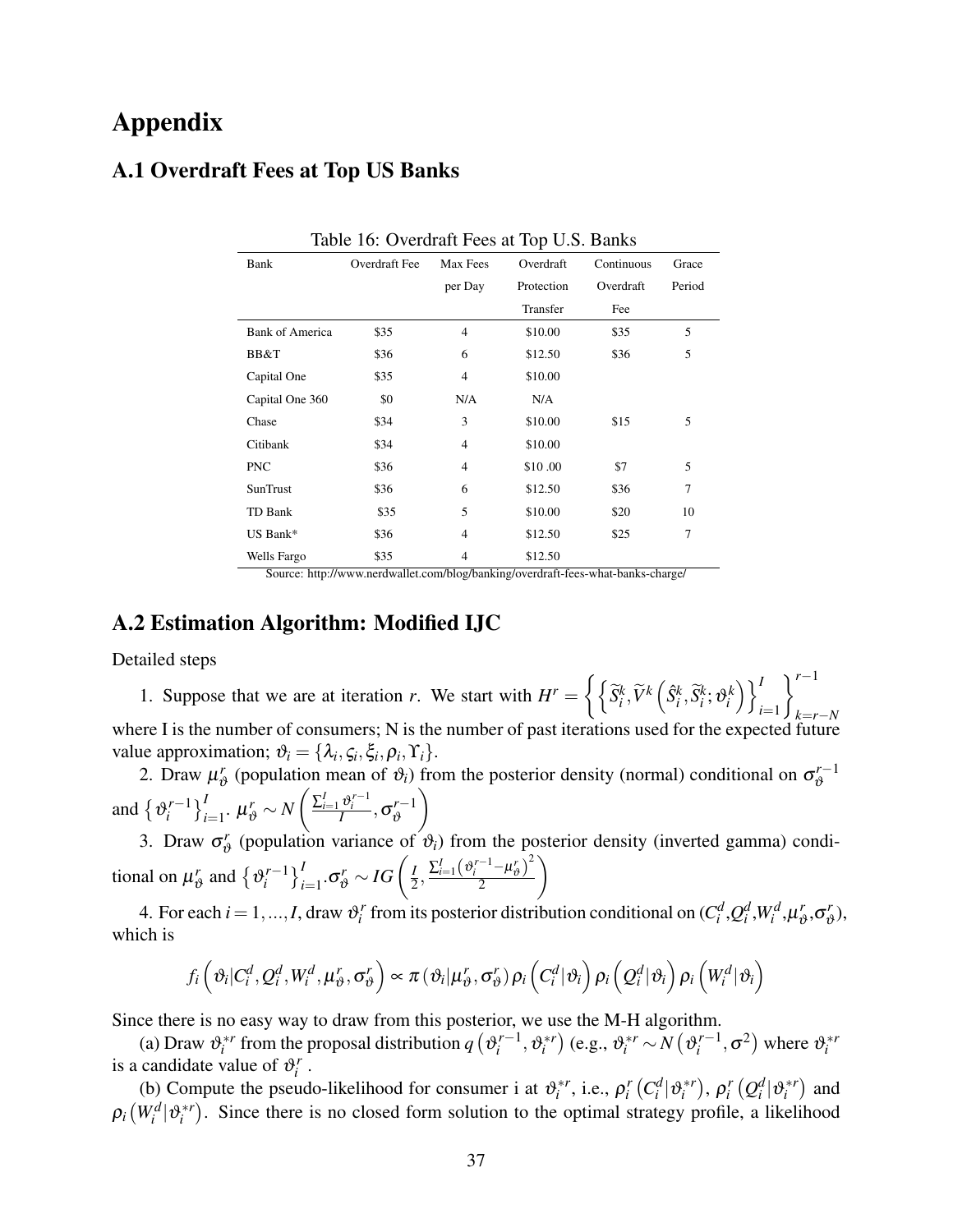function based on observed  $C<sub>it</sub>$  becomes infeasible. Instead, we implement a numerical approximation method to establish a simulated likelihood function for estimation. For each *Cit* observed in the data and its corresponding state point  $\hat{S}_{it}$ , we use the following steps to simulate its density:

i. First assume the unobserved state variables are  $\overline{S}_{it} = \{\varepsilon_{it}, \eta_{it}, \chi_{it}, \overline{\omega}_{it}\}\.$  Draw nr=1000 random shocks  $\widetilde{S}_{it} = {\varepsilon_{it}, \eta_{it}, \chi_{it}, \varpi_{it}}$  from

$$
\eta_{it} \sim N(0, \omega_i^2), \ \ \varepsilon_{it} \sim N(0, 1), \chi_{it} \text{FVI}^{24}, \varpi_{it} \text{FVI};
$$

i. For each balance checking decision  $Q = \{1,0\}$  and account closing decision  $W = \{1,0\}$ , each random draw of  $\tilde{S}_{it}$  and the observed  $\hat{S}_{it}$ , calculate the optimal consumption by solving the following equations

$$
C_{it}^{*}(\hat{S}_{it}, \widetilde{S}_{it}|Q, W) = arg \max_{C_H} \widetilde{V}'(Q, W; \hat{S}_{it}, \widetilde{S}_{it}, \vartheta_i^{*r})
$$
  
= 
$$
arg \max_{C_H} U(C_{it}, Q, W; \hat{S}_{it}, \widetilde{S}_{it}, \vartheta_i^{*r}) + \beta \hat{E}_{S_{it+1}}^{r} \left\{ V(\hat{S}_{it+1}, \widetilde{S}_{it+1}; \vartheta_i^{*r}) | \hat{S}_{it}, \widetilde{S}_{it} \right\}
$$

iii. Using the calculated nr = 1000 optimal  $C_{it}^*$   $(\hat{S}_{it}, \tilde{S}_{it})$ , simulate  $\rho_i^r$   $(C_{it}^d | \vartheta_i^{*r})$ , the density of the observed  $C_{\mu}^d$ , using a Gaussian kernel density estimator. (This simulation borrows an idea from Yao, Mela, Chiang and Chen (2012)) . Moreover,

$$
\rho_i\left(Q_{it}^{d}|\vartheta_i^{*r}\right)=\frac{1}{nr}\sum_{\eta,\varepsilon,\varpi}\frac{\exp\left\{\overline{v}_{\chi_{it}}\left(C_{it}^*,Q=Q_{it},W_{it}^*,\widetilde{B}_{it},R_{it},\Psi_{it},Y_{it},DL_{it},D_{it},OD_{it},\Gamma_{it},\Xi_{it},\varepsilon_{it},\varpi_{it},\vartheta_i^{*r}\right)\right\}}{\sum_{Q\in\{1,0\}}\exp\left\{\overline{v}_{\chi_{it}}\left(C_{it}^*,Q,W_{it}^*,\widetilde{B}_{it},R_{t},\Psi_{it},Y_{it},DL_{it},D_{it},OD_{it},\Gamma_{it},\Xi_{it},\varepsilon_{it},\varpi_{it},\vartheta_i^{*r}\right)\right\}}
$$

and

$$
\rho_i\left(W_{ii}^d|\vartheta_i^{*r}\right) = \frac{1}{nr} \sum_{\eta,\varepsilon,\chi} \frac{\exp\left\{\overline{v}_{\varpi}\left(C_{ii}^*,Q_{ii}^*,W=W_{ii};\widetilde{B}_{ii},R_{ii},\Psi_{ii},Y_{ii},DL_{ii},D_{ii},OD_{ii},\Gamma_{ii},\Xi_{ii},\varepsilon_{ii},\chi_{ii},\vartheta_i^{*r}\right)\right\}}{\sum_{W\in\{1,0\}} \exp\left\{\overline{v}_{\varpi}\left(C_{ii}^*,Q_{ii}^*,W;\widetilde{B}_{ii},R_{i},\Psi_{ii},Y_{ii},DL_{ii},D_{ii},OD_{ii},\Gamma_{ii},\Xi_{ii},\varepsilon_{ii},\chi_{ii},\vartheta_i^{*r}\right)\right\}}
$$
\n
$$
\rho_i\left(O_i^d|\vartheta_i^{*r}\right) = \rho_i\left(C_i^d|\vartheta_i^{*r}\right)\rho_i\left(Q_i^d|\vartheta_i^{*r}\right)\rho_i\left(W_i^d|\vartheta_i^{*r}\right)
$$
\n
$$
= \prod_{t=1}^T \rho_i\left(C_{ii}^d|\vartheta_i^{*r}\right)\rho_i\left(Q_{ii}^d|\vartheta_i^{*r}\right)\rho_i\left(W_{ii}^d|\vartheta_i^{*r}\right)
$$

. To obtain  $\widetilde{v}^r\left(\hat{S}_{it}, \widetilde{S}_{it}, \vartheta_i^{*r}\right)$ , we need  $\hat{E}_{S'}^r\left\{V\left(\hat{S}'_i, \widetilde{S}'_i; \vartheta_i^{*r}\right) | \hat{S}_i, \widetilde{S}_i\right\}$ , which is obtained by a weighted average of  $\left\{ \widetilde{V}^k \left( \widehat{S}_i^k, \widetilde{S}_i^k; \vartheta_i^{*k} \right) \right\}_{k=r}^{r-1}$  $k=r-N$ , treating  $\vartheta_i$  as one of the parameters when computing the weights. In the case of independent kernels, for all  $\hat{S}_i = \{B_i, \psi_i, Y_i, DL_i, OD_i, \Gamma_i, \Xi_i\}$ , because  $B_i, \Xi_i$ are continuous and evolves deterministically,  $\psi_i$  and  $OD_i$  are continuous and evolve stochastically, and  $Y_i, DL_i, \Gamma_i$  are discrete so

$$
\begin{aligned} &\hat{E}^r_S\left\{V\left(\bm{\beta}'_i, \bm{\psi}'_i, Y'_i, DL'_i, OD'_i, \Gamma'_i, \Xi'_i, \widetilde{S}'_i; \vartheta^{*r}_i\right)|\bm{\beta}_i, \bm{\psi}_i, Y_i, DL_i, OD_i, \Gamma_i, \Xi_i, \widetilde{S}_i\right\} \\ =&\sum_{k=r-N}^{r-1} \widetilde{V}^k\left(\bm{\beta}^k_i, \bm{\psi}^k_i, Y'_i, DL'_i, OD_i^k, \Gamma'_i, \Xi'_i, \widetilde{S}^k_i; \vartheta^{*k}_i\right) \frac{K_{h\vartheta}\left(\vartheta^{*r}_i - \vartheta^{*k}_i\right)K_{hs}\left(\bm{\beta}'_i - \bm{\beta}^k_i\right)f\left(\bm{\psi}^k_i|\bm{\phi}_i, G_i\right)f\left(OD^k_i|X_i, p_i\right)K_{hs}\left(\Xi'_i - \Xi^k_i\right)}{\sum'^r_{l=r-N}K_{h\vartheta}\left(\vartheta^{*r}_i - \vartheta^{*k}_i\right)K_{hs}\left(\bm{\beta}'_i - \bm{\beta}^l_i\right)f\left(\bm{\psi}^l_i|\bm{\phi}_i, G_i\right)f\left(OD^l_i|X_i, p_i\right)K_{hs}\left(\Xi'_i - \Xi^l_i\right)}\\ \end{aligned}
$$

We repeat the same step and obtain the pseudo-likelihood ( $\rho_i^r\left(O_i^d|\vartheta_i^{r-1}\right)$ *i*<sup>*r*−1</sup>) conditional on  $(v_i^{r-1})$  $\binom{r-1}{i}$ . Then, we determine whether or not to accept  $\vartheta_i^{*r}$ . The acceptance probability,  $\Lambda$ , is given by

$$
\Lambda = \min \left( \frac{\pi \left( \vartheta_i^{*r} | \mu_{\vartheta}^r, \sigma_{\vartheta}^r \right) \rho_i^r \left( O_i^d | \vartheta_i^{*r} \right) q \left( \vartheta_i^{*r}, \vartheta_i^{r-1} \right)}{\pi \left( \vartheta_i^{r-1} | \mu_{\vartheta}^r, \sigma_{\vartheta}^r \right) \rho_i^r \left( O_i^d | \vartheta_i^{r-1} \right) q \left( \vartheta_i^{r-1}, \vartheta_i^{*r} \right)}, 1 \right)
$$

<span id="page-37-0"></span><sup>&</sup>lt;sup>24</sup>Type I Extreme Value Distribution